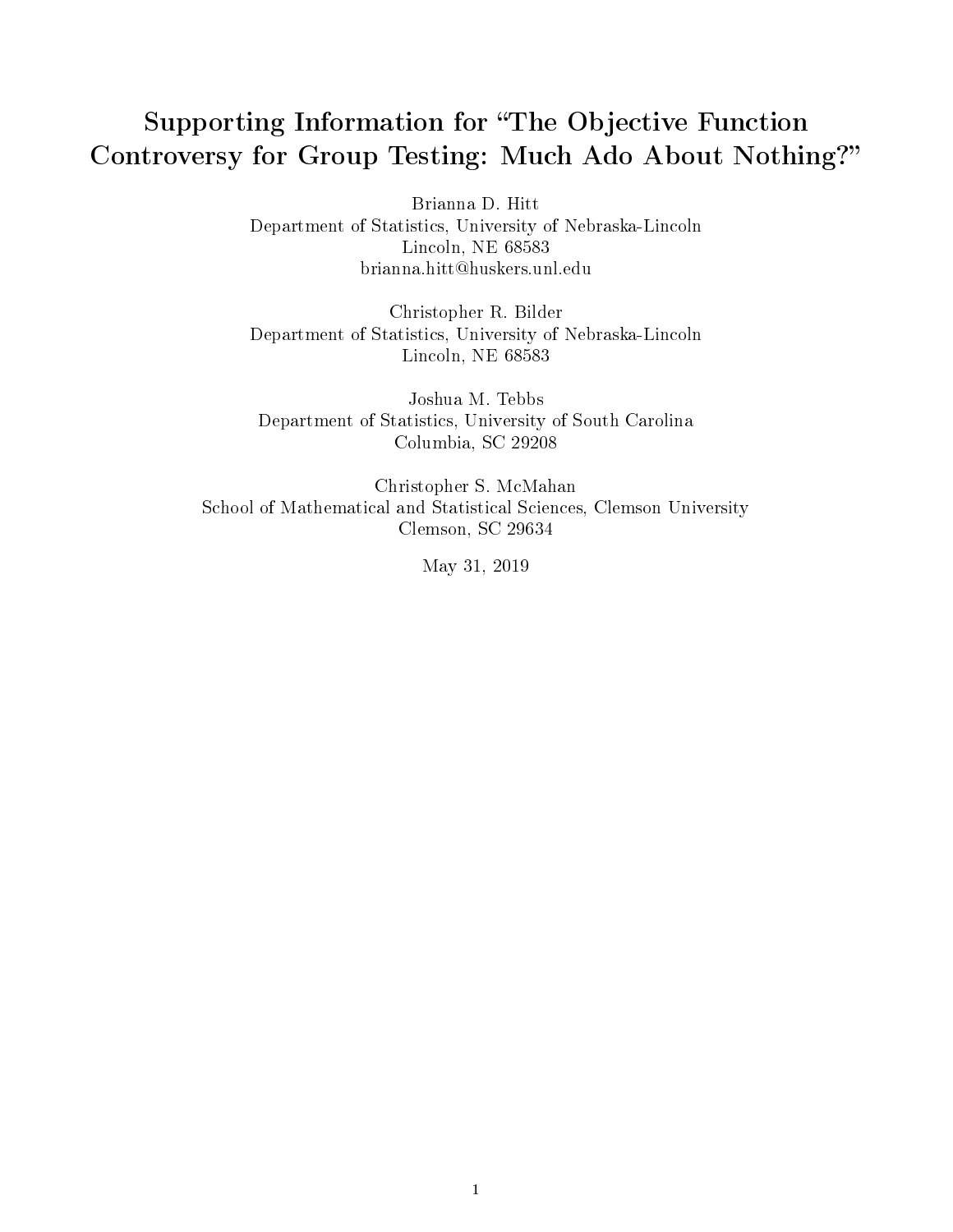## Contents

| <b>S1 Notation for Section 2</b>           | -3             |
|--------------------------------------------|----------------|
| S2 Additional results for Section 3.1      | -3             |
| S3 Additional results for Section 3.2      | -3             |
| <b>S4 Additional results for Section 4</b> | $\overline{4}$ |
| S5 Additional results for Section 5        | $\overline{4}$ |
| <b>S6 R</b> examples                       | 5              |

## List of Tables

| S1              |                                                                                                                                                                                                                                |  |
|-----------------|--------------------------------------------------------------------------------------------------------------------------------------------------------------------------------------------------------------------------------|--|
| S <sub>2</sub>  |                                                                                                                                                                                                                                |  |
| S <sub>3</sub>  |                                                                                                                                                                                                                                |  |
| <b>S4</b>       |                                                                                                                                                                                                                                |  |
| S <sub>5</sub>  |                                                                                                                                                                                                                                |  |
| S6              |                                                                                                                                                                                                                                |  |
| S7              |                                                                                                                                                                                                                                |  |
| S8              | Largest differences for OTCs under informative group testing with a substantial control of the 16                                                                                                                              |  |
| <b>S9</b>       |                                                                                                                                                                                                                                |  |
| <b>S10</b>      |                                                                                                                                                                                                                                |  |
| <b>S11</b>      |                                                                                                                                                                                                                                |  |
|                 |                                                                                                                                                                                                                                |  |
|                 |                                                                                                                                                                                                                                |  |
|                 |                                                                                                                                                                                                                                |  |
|                 | S15 OTC summary for HIV testing under non-informative group testing matrix and such a set of 20 or $\sim$ 20                                                                                                                   |  |
|                 | S16 OTC summary for chlamydia testing. The contract of the contract of the contract of the contract of the contract of the contract of the contract of the contract of the contract of the contract of the contract of the con |  |
| S <sub>17</sub> |                                                                                                                                                                                                                                |  |
| S <sub>18</sub> | Full OTCs for chlamydia testing by gender the state of the state of the state of the state of the state of the state of the state of the state of the state of the state of the state of the state of the state of the state o |  |
|                 | S19 OTC summary for $O_{GR}$ with $p = 0.01$ under non-informative two-stage hierarchical testing 22                                                                                                                           |  |
|                 | S20 OTC summary for $O_{GR}$ with $p = 0.01$ under non-informative three-stage hierarchical testing 23                                                                                                                         |  |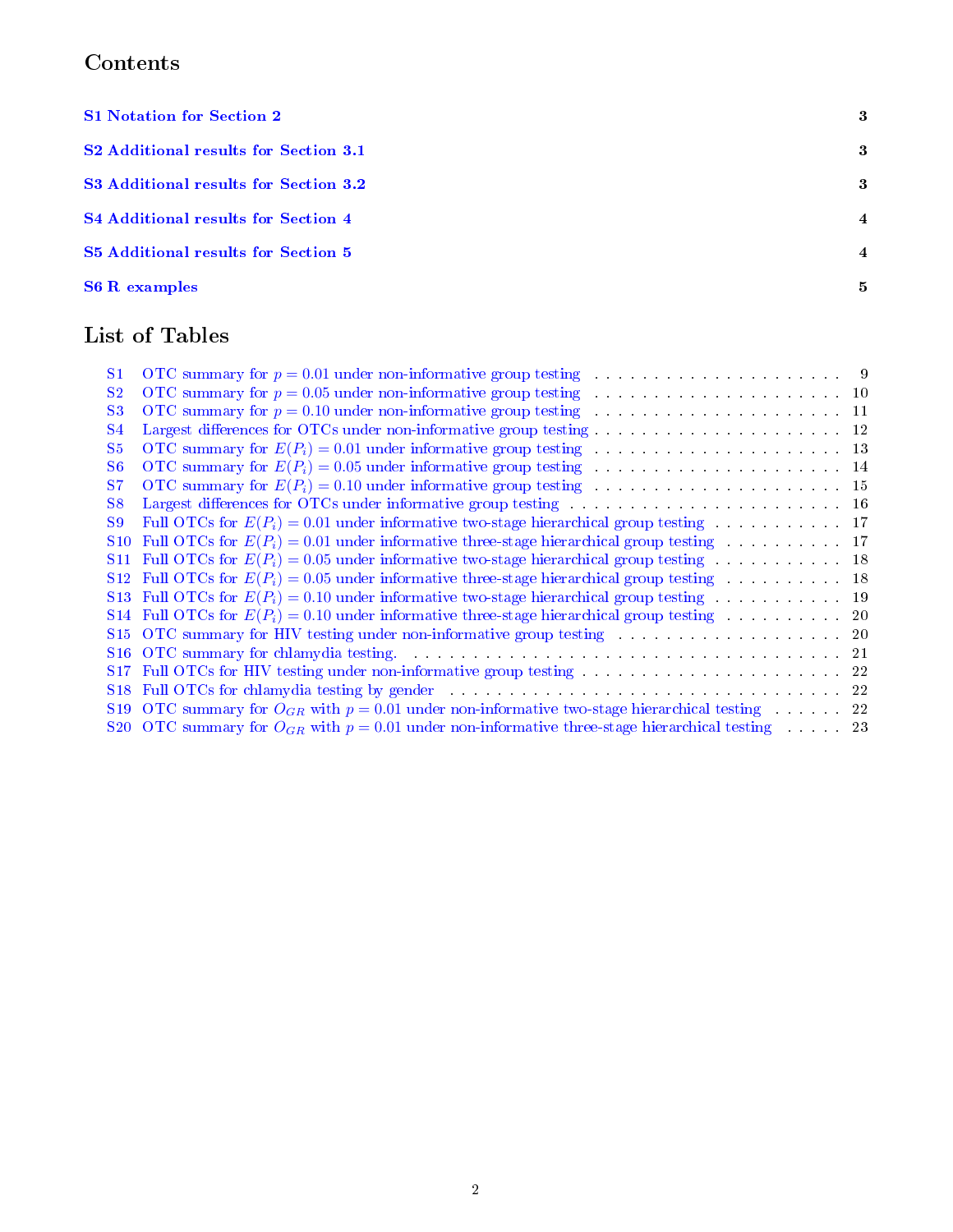

<span id="page-2-3"></span>Figure S1: Diagram of the three-stage hierarchical testing algorithm used for HIV testing in San Francisco.

## <span id="page-2-0"></span>S1. Notation for Section 2

In Section 2, we provided the following expression for the expected number of tests for three-stage hierarchical testing:

$$
E(T) = 1 + m_{11}P(G_{11} = 1) + \sum_{j=1}^{c_2} m_{2j}P(G_{11} = 1, G_{2j} = 1).
$$

To help explain the expression's notation, Figure [S1](#page-2-3) provides a visual representation of this type of algorithm as it is used for HIV testing in San Francisco[\[1\]](#page-7-0). The binary random variable  $G_{sj}$  indicates the positive (1) or negative (0) outcome for group j at stage s. For the initial group of 50 individuals in the first stage of Figure [S1,](#page-2-3) there will be a single group testing result for  $G_{11}$ . When  $G_{11} = 1$ ,  $c_2 = 5$  subgroups of size  $m_{11} = 10$  are formed for a second stage of testing. These five subgroups have binary testing outcomes of  $G_{21}$ ,  $G_{22}$ ,  $G_{23}$ ,  $G_{24}$ , and  $G_{25}$ . If  $G_{2j} = 1$  for some subgroup  $j = 1, ..., 5, m_{2j} = 10$  individual tests are performed in the third and final stage of testing.

## <span id="page-2-1"></span>S2. Additional results for Section 3.1

We provide additional results to coincide with our investigations in Section 3.1. Overall, these additional results continue to show that the OTCs have the same or very similar operating characteristics when using either objective function. We also include in our summaries the pooling positive predictive value,  $PPPV$ , and the pooling negative predictive value,  $PNPV$ , as additional accuracy measures. The pooling positive (negative) predictive value is the probability that an individual who is determined to be positive (negative) by the testing algorithm is truly positive (negative). Predictive values simply provide an alternative way of looking at accuracy in comparison to the pooling sensitivity and pooling specificity. Expressions for all accuracy measures are available in Kim et al[\[2\]](#page-7-1), McMahan et al $[3, 4]$  $[3, 4]$  $[3, 4]$ , and Black et al $[5]$ .

Table 1 in the paper provides a summary of the optimal testing configurations (OTCs) and their operating characteristics when  $p = 0.01$ . This table is reproduced here as Table [S1](#page-8-0) with the addition of the predictive values. Similar tables for  $p = 0.05$  and  $p = 0.10$  are shown in Tables [S2](#page-9-0) and [S3,](#page-10-0) respectively. The largest differences between operating characteristics for OTCs are shown in Table 2 of the main paper. Table [S4](#page-11-0) displays the same results with the addition of the predictive values.

## <span id="page-2-2"></span>S3. Additional results for Section 3.2

#### S3.1. Tables

We provide additional results to coincide with our investigations in Section 3.2. Once again, these additional results show that the same or very similar operating characteristics are obtained regardless of which objective function is used. Table [S5](#page-12-0) displays the same results as Table 3 in the paper but with the addition of the predictive values.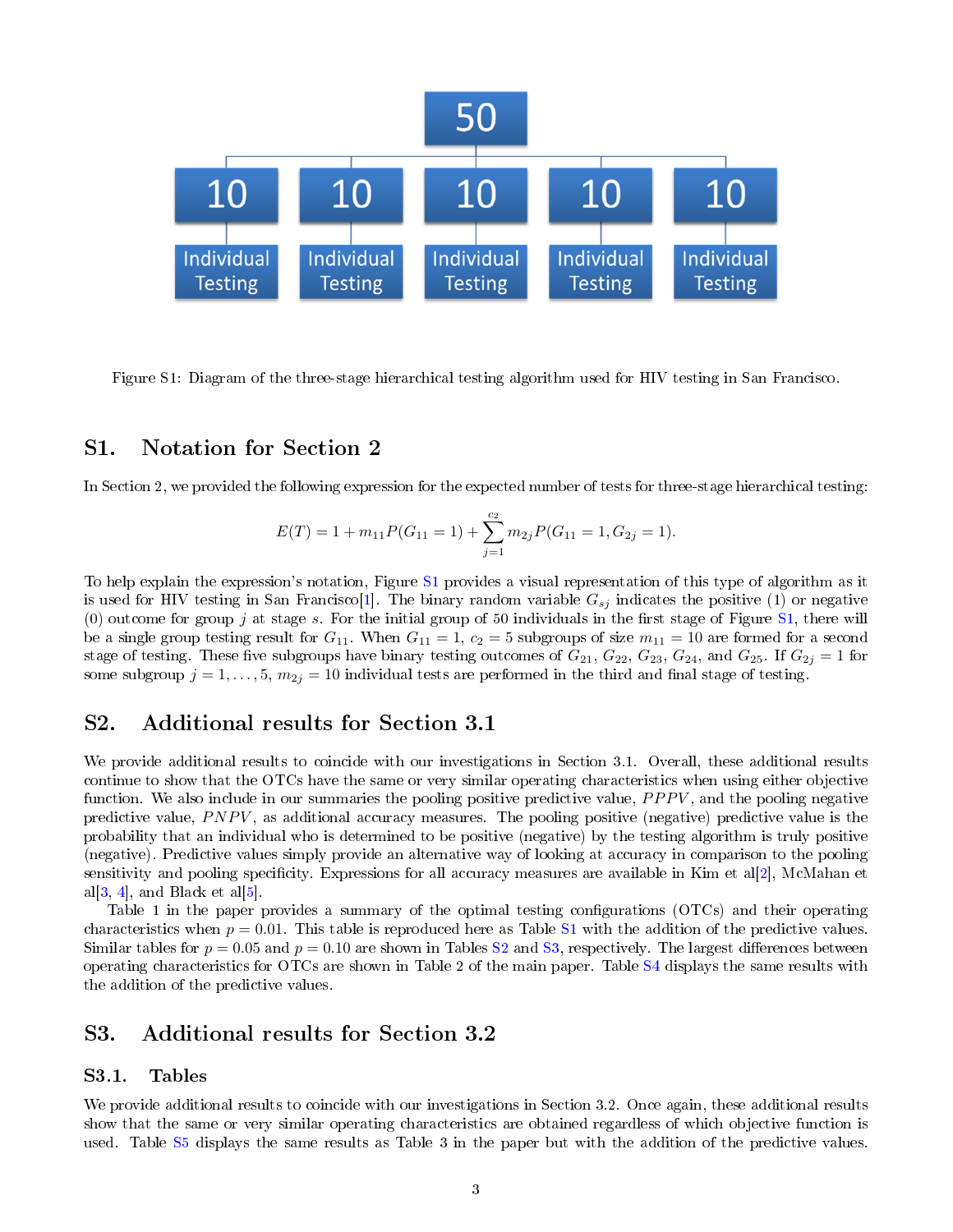Similar tables for  $E(P_i) = 0.05$  and  $E(P_i) = 0.10$  are provided in Tables [S6](#page-13-0) and [S7,](#page-14-0) respectively. Table [S8](#page-15-0) displays the same findings as Table 4 in the paper but with the addition of the predictive values.

Because informative group testing results in potentially different accuracy measures for each individual tested, we formed weighted averages across all individuals tested to present one overall value for each accuracy measure. These weighted averages are developed from accuracy definitions given by Altman and Bland[\[6,](#page-7-5) [7\]](#page-7-6) and were used by Black et al $[5]$ . The pooling sensitivity is defined as

<span id="page-3-2"></span>
$$
PS_e^W = \frac{\sum_i p_i PS_{e,i}}{\sum_i p_i},\tag{1}
$$

and the pooling specificity is defined as

$$
PS_p^W = \frac{\sum_i (1 - p_i) PS_{p,i}}{\sum_i (1 - p_i)}.
$$
\n(2)

Similarly, the pooling positive predictive value is defined as

$$
PPPV^{W} = \frac{\sum_{i} p_{i} PS_{e,i}}{\sum_{i} p_{i} PS_{e,i} + (1 - p_{i})(1 - PS_{p,i})},
$$
\n(3)

and the pooling negative predictive value is defined as

<span id="page-3-3"></span>
$$
PNPV^{W} = \frac{\sum_{i} (1 - p_i) PS_{p,i}}{\sum_{i} (1 - p_i) PS_{p,i} + p_i (1 - PS_{e,i})}.
$$
\n(4)

Expressions [\(1\)](#page-3-2) through [\(4\)](#page-3-3) represent weighted averages over all I individuals within the initial group for a hierarchical algorithm or all  $I^2$  individuals within the array for an array testing algorithm.

## <span id="page-3-4"></span>S3.2. OTCs for informative group testing

Due to the lack of available space, Tables [S5,](#page-12-0) [S6,](#page-13-0) and [S7](#page-14-0) display at most only the initial (stage 1) group size for the informative hierarchical algorithms. We display their full algorithms in Tables  $S9 - S14$  $S9 - S14$ . Define  $I_{sj}$  as the size of group j at stage s. For two-stage hierarchical testing, individuals are assembled into blocks[\[3\]](#page-7-2), where we use a block size of 50. Thus, we have  $\sum_j I_{1j} = 50$  by design.

To better understand the displayed OTCs in the tables, consider the OTC given in the first row of results in Table [S12.](#page-17-1) The algorithm is performed over  $S = 3$  stages with an initial group size of  $I_{11} = 10$  individuals. If this initial group tests positively, four new groups are formed for the second stage of testing with sizes  $I_{21} = 4$ ,  $I_{22} = 3$ ,  $I_{23} = 2$ , and  $I_{24} = 1$ . Informative group testing always orders individuals by their probabilities of positivity. Therefore, the first group consists of the individuals with the four smallest probabilities, and the last group consists of the individual with the largest probability. If any of these groups test positively and has a size greater than 1, individual testing is performed upon its group members. For the first group in stage 2, this means that individual tests would be performed on each of its members in stage 3  $(I_{31} = I_{32} = I_{33} = I_{34} = 1)$ . For the last group in stage 2, no subsequent retesting would be performed. Figure [S2](#page-4-1) provides a pictorial representation of this group testing algorithm.

## <span id="page-3-0"></span>S4. Additional results for Section 4

We provide additional results to coincide with our investigations in Section 4. Tables [S15](#page-19-1) and [S16](#page-20-0) display the same results as Tables 5 and 6 in the paper, respectively, but with the addition of the predictive values. Due to the lack of available space, Table [S16](#page-20-0) displays at most only the initial (stage 1) group size for the informative hierarchical algorithms. We display their full algorithms in Tables [S17](#page-21-0) and [S18.](#page-21-1)

## <span id="page-3-1"></span>S5. Additional results for Section 5

Graff and Roeloffs<sup>[\[8\]](#page-7-7)</sup> proposed an objective function that is a linear combination of the expected number of tests, the number of misclassified negative individuals  $(FN_1)$ , and the number of misclassified positive individuals  $(FP_1)$ . This linear combination can be expressed as

$$
E(T) + D_1 \times FN_1 + D_2 \times FP_1 = E(T) + \sum_{i=1}^{I} \{D_1(1 - PS_{p,i})(1 - p_i) + D_2(1 - PS_{e,i})p_i\},\,
$$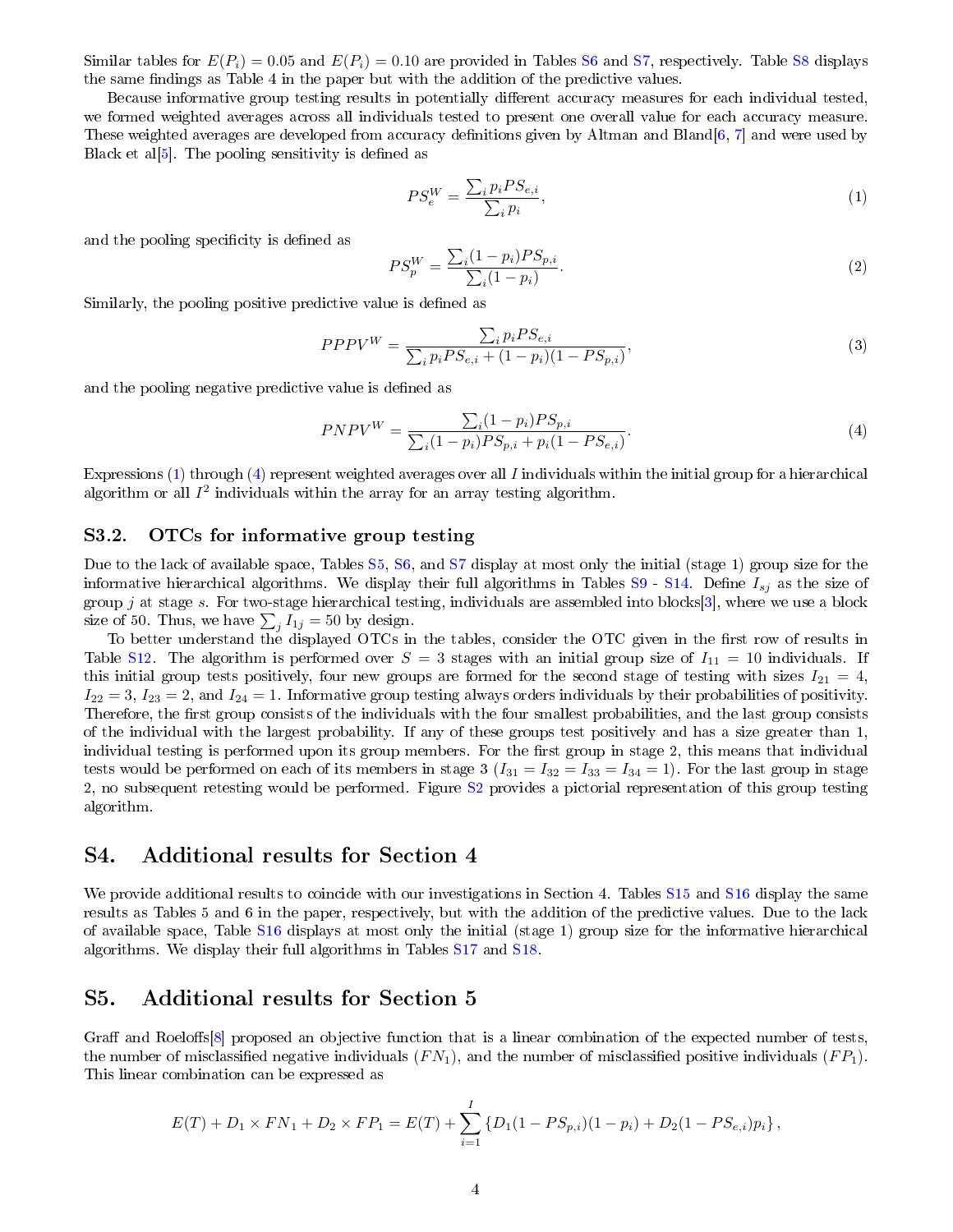

<span id="page-4-1"></span>Figure S2: Diagram of the group testing algorithm described in Section [S3.2.](#page-3-4) Group sizes are provided within nodes.

where  $D_1$  and  $D_2$  are subjectively chosen weights. The OTC is found by minimizing the value of this linear combination per individual, denoted by  $O_{GR}$ . Because weights are subjectively chosen, there will be weights that result in an OTC different than what is obtained by using  $O_{ET}$  or  $O_{MAR}$ . We provide results in Tables [S19](#page-21-2) and [S20](#page-22-0) to illustrate these differences. Overall, the value of  $D_1$  has a larger effect than the value of  $D_2$ , because there are many more individuals who are truly negative than positive due to the small probability of being positive.

## <span id="page-4-0"></span>S6. R examples

To reproduce the research in this paper, we make available a set of R functions in the binGroup package that

- Calculate  $E(T)$  and associated accuracy measures for different objective functions, and
- Find the OTC over a wide variety of settings.

All calculations for the paper were performed in version 3.4.1 of R[\[9\]](#page-7-8).

The examples provided next show how to use binGroup to reproduce results from Tables 1 and 3. Examples 1 and 2 use non-informative group testing with an overall disease prevalence of  $p = 0.01$ . Examples 3 and 4 use informative group testing with an overall disease prevalence of  $E(P_i) = 0.01$ . Estimated running times for each example were calculated using a computer with 16 GB of RAM and one core of an Intel i7-6500U processor.

```
> library ( binGroup )
> ###############################################################
> # Example 1
> # Finding the OTC using non - informative
> # three-stage hierarchical testing, where<br>> #   p denotes the overall prevalence of d
> # p denotes the overall prevalence of disease ,
> # Se denotes the sensitivity of the diagnostic test ,
> # Sp denotes the specificity of the diagnostic test ,
> # group . sz denotes the range of initial pool sizes for consideration , and
> # obj. fn specifies the objective functions for which to find results.
> # This example takes approximately 2.5 minutes to run .
> results1 <- OTC ( algorithm =" D3 " , p =0.01 , Se =0.99 , Sp =0.99 , group . sz =3:40 ,
                    obj . fn =c (" ET " , " MAR ") )
You have specified an overall probability of disease .
A probability vector will be generated based on the algorithm specified .
Algorithm: Non-informative three-stage hierarchical testing
Initial Group Size = 3
Initial Group Size = 4<br>Initial Group Size = 5
Initial Group Size
< OUTPUT EDITED >
Initial Group Size = 38
Initial Group Size = 39
Initial Group Size = 40
 Number of minutes running: 2.429667
> # Print the results .
```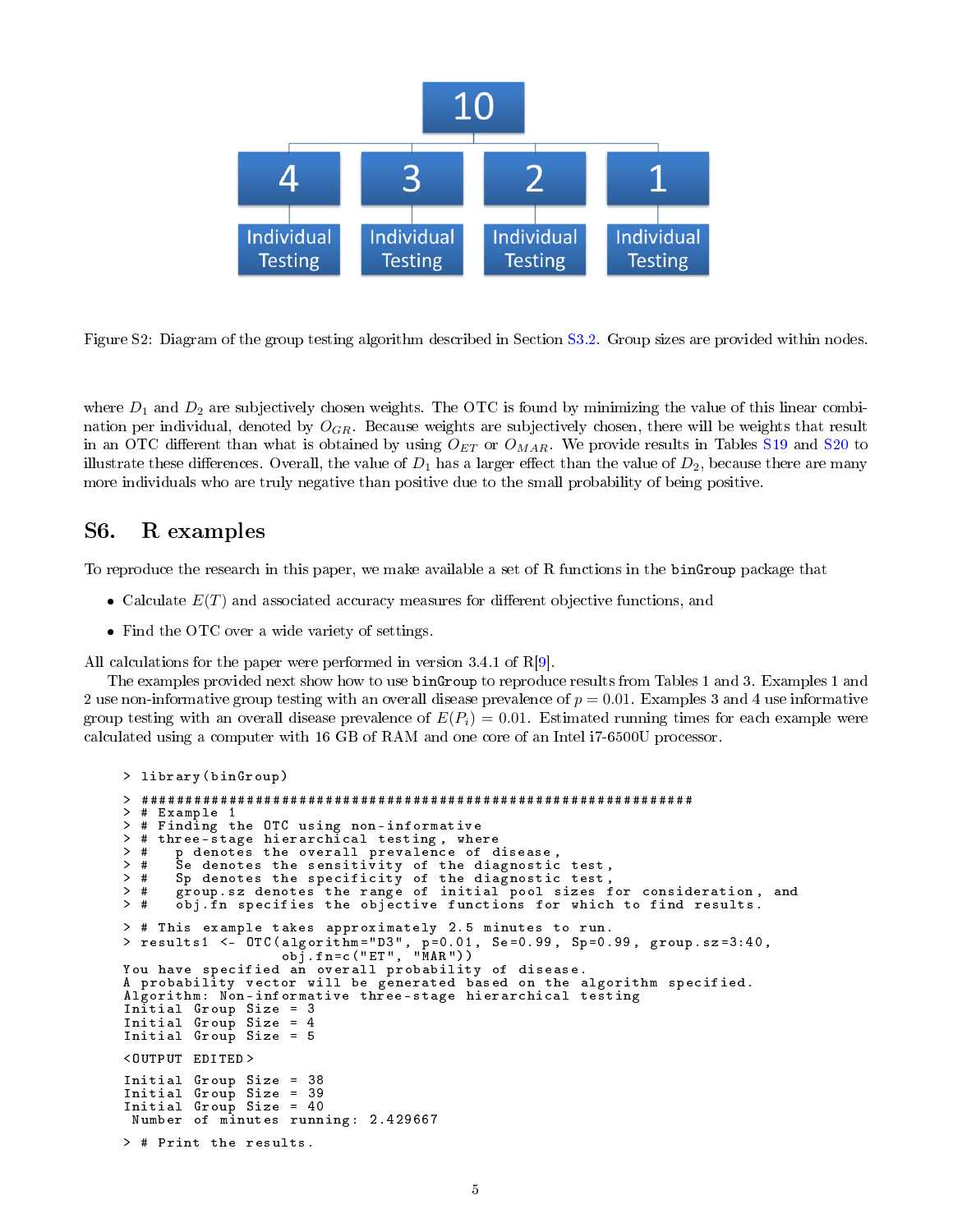```
> data . frame (" Obj . Fn "= c (" O_ET " , " O_MAR ") ,
              " OTC "= c ( paste ( results1$opt . ET$OTC$Stage1 ,
                              results1$opt.ET$OTC$Stage2[1], 1, sep="-"),
                       paste ( results1$opt . MAR$OTC$Stage1 ,
                              results1$opt . MAR$OTC$Stage2 [1] , 1 , sep =" -") ) ,
              " ET . I "= c ( round ( results1$opt . ET$ET / results1$opt . ET$OTC$Stage1 , 4) ,
                        round ( results1$opt . MAR$ET / results1$opt . MAR$OTC$Stage1 , 4) ) ,
              " PSe "= c ( round ( results1$opt . ET$PSe , 4) ,
                       round ( results1$opt . MAR$PSe , 4) ) ,
              " PSp "= c ( round ( results1$opt . ET$PSp , 4) ,
                       round ( results1$opt . MAR$PSp , 4) ) )
  Obj . Fn OTC ET . I PSe PSp
1 O_ET 25 -5 -1 0.1354 0.9703 0.9996
2 O_MAR 25 -5 -1 0.1354 0.9703 0.9996
> ###############################################################
> # Example 2
> # Finding the OTC using non - informative
> # array testing with master pooling .
> # The OTC differs for the ET and MAR objective functions in this example .
> # This example takes approximately 2 minutes to run .
> results2 <- OTC ( algorithm =" A2M " , p =0.01 , Se =0.90 , Sp =0.90 , group . sz =3:30 ,
                 obj . fn = c (" ET " , " MAR ") )
You have specified an overall probability of disease .
A probability vector will be generated based on the algorithm specified .
Algorithm: Non-informative square array testing with master pooling
Row / Column Size = 3, Array Size = 9Row / Column Size = 4, Array Size = 16Row / Column Size = 5, Array Size = 25< OUTPUT EDITED >
Row / Column Size = 28, Array Size = 784Row / Column Size = 29 , Array Size = 841
Row / Column Size = 30 , Array Size = 900
 Number of minutes running: 1.745667
> # Print the results .
> data . frame (" Obj . Fn "= c (" O_ET " , " O_MAR ") ,
               " OTC "= c ( paste ( results2$opt . ET$OTC$Array . sz ,
                              results2$opt . ET$OTC$Array . dim , 1 , sep =" -") ,
                       paste ( results2$opt . MAR$OTC$Array . sz ,
                              results2$opt.MAR$OTC$Array.dim, 1, sep="-")),
              " ET . I "= c ( round ( results2$opt . ET$ET / results2$opt . ET$OTC$Array . sz , 4) ,
                        round ( results2$opt . MAR$ET / results2$opt . MAR$OTC$Array . sz , 4) ) ,
              " PSe "= c ( round ( results2$opt . ET$PSe , 4) ,
                       round ( results2$opt . MAR$PSe , 4) ) ,
              " PSp "= c ( round ( results2$opt . ET$PSp , 4) ,
                    round (results2$opt.MAR$PSp, 4)))<br>ET.I PSe PSp
  Obj . Fn OTC ET . I PSe PSp
1 O_ET 625 -25 -1 0.145 0.6562 0.9934
2 O_MAR 576 -24 -1 0.145 0.6562 0.9937
> ###############################################################
> # Example 3
> # Finding the OTC using informative two - stage
> # hierarchical testing , implemented via the pool - specific optimal Dorfman
> # ( PSOD ) method described in McMahan et al . (2012) , where
> # alpha denotes the level of heterogeneity in the beta distribution
> # used to generate the vector of individual probabilities .
> # Depending on the specified probability , level of heterogeneity ,
> # and initial group size , simulation may be necessary in order
> # to generate an ordered vector of individual probabilities . This
> # is done with the beta . dist () function ( see Black et al . 2015)
> # using 10 ,000 simulated data sets .
> # The user will need to set a seed in order to reproduce results .
> # This examples takes approximately 2.5 minutes to run .
> set . seed (1002)
> results3 <- OTC(algorithm="ID2", p=0.01, Se=0.95, Sp=0.95, group.sz=50,
                  obj . fn = c (" ET " , " MAR ") , alpha =2)
You have specified an overall probability of disease .
A probability vector will be generated based on the algorithm specified .
A single group size was provided . The optimal testing configuration will be found
 over all possible testing configurations for the specified group size .
NOTE : You have specified a maximum group size of 50 or larger .
This function may take a VERY long time to run .
Press 'ESC ' if you wish to cancel the submitted statements .
Algorithm : Informative Dorfman testing
```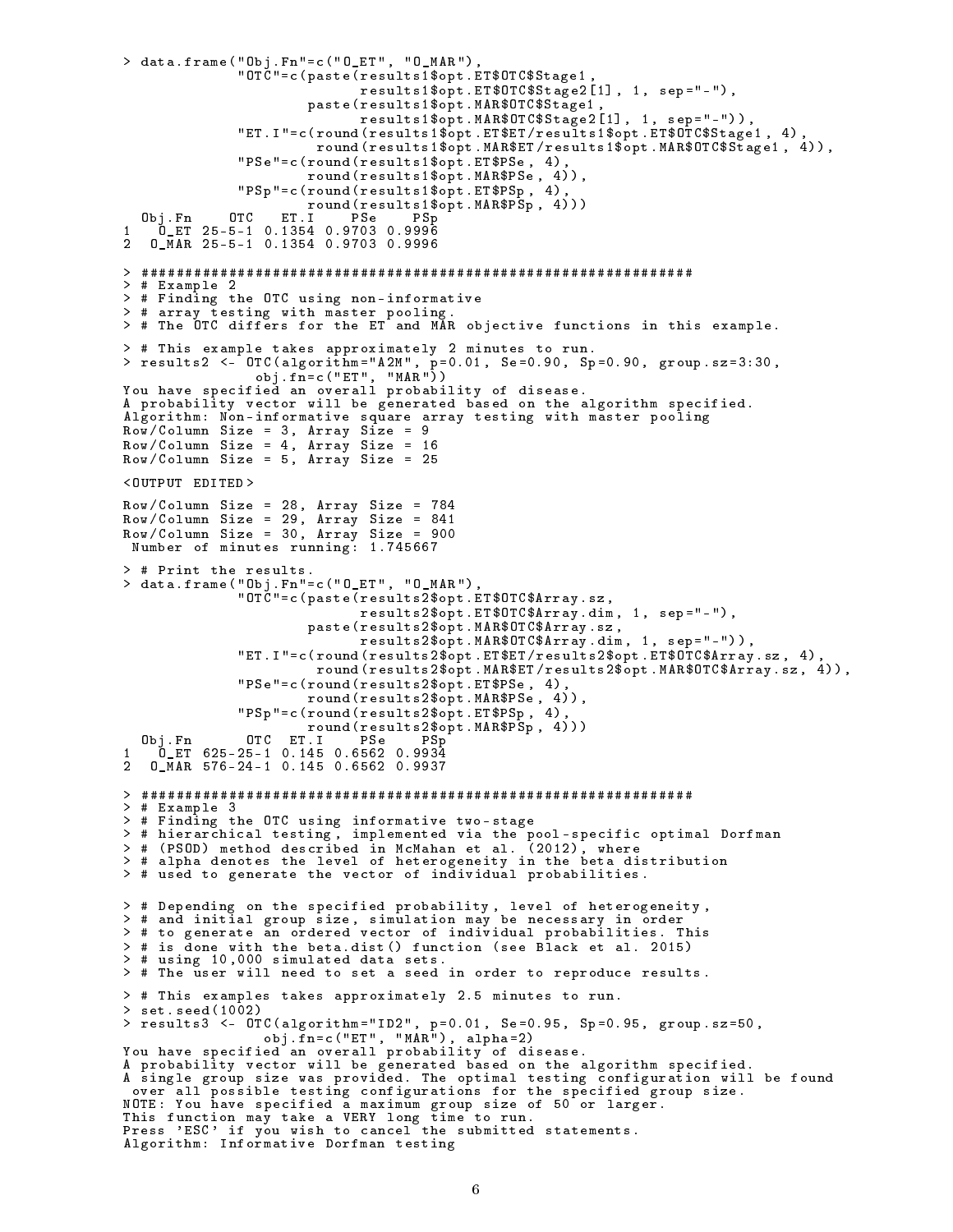```
[1] " Using simulation "
Block Size = 50[1] " Using simulation "
[1] " Using simulation "
 Number of minutes running : 2.617833
> # Print the results .
> data . frame (" Obj . Fn "= c (" O_ET " , " O_MAR ") ,
               " OTC "= c ( results3$opt . ET$OTC$Block . sz ,
                        results3$opt . MAR$OTC$Block . sz ) ,
               " ET . I "= c ( round ( results3$opt . ET$ET / results3$opt . ET$OTC$Block . sz , 4) ,
                         round ( results3$opt . MAR$ET / results3$opt . MAR$OTC$Block . sz , 4) ) ,
               " PSe "= c ( round ( results3$opt . ET$PSe , 4) ,
                        round ( results3$opt . MAR$PSe , 4) ) ,
               " PSp "= c ( round ( results3$opt . ET$PSp , 4) ,
                        round (results3$opt.MAR$PSp, 4)))<br>PSe PSp
  0bj.Fn 0TC ET.I<br>0_ET 50 0.2264
1 0 ET 50 0.2264 0.9025 0.9931<br>2 0 MAR 50 0.2264 0.9025 0.9931
           2 O_MAR 50 0.2264 0.9025 0.9931
> # Second - stage of OTCs
> results3$opt . ET$OTC$pool . szs
[1] 18 13 11 8
> results3$opt . MAR$OTC$pool . szs
[1] 18 13 11 8
> ###############################################################
> # Example 4
> # Finding the OTC using non - informative two - stage hierarchical testing
> # This example takes approximately 2.5 minutes to run .
> set . seed (1002)
> results4 <- OTC ( algorithm =" ID3 " , p =0.01 , Se =0.95 , Sp =0.95 , group . sz =3:40 ,
                   obj . fn = c (" ET " , " MAR ") , alpha =0.5)
You have specified an overall probability of disease .
A probability vector will be generated based on the algorithm specified .
Algorithm: Informative three-stage hierarchical testing
Initial Group Size = 3
Initial Group Size = 4
Initial Group Size = 5
< OUTPUT EDITED >
Initial Group Size = 38
Initial Group Size = 39
Initial Group Size = 40
 Number of minutes running: 2.614333
> # Print the results .
> data . frame (" Obj . Fn "= c (" O_ET " , " O_MAR ") ,
               " OTC "= c ( results4$opt . ET$OTC$Stage1 ,
                        results4$opt . MAR$OTC$Stage1 ) ,
               " ET . I "= c ( round ( results4$opt . ET$ET / results4$opt . ET$OTC$Stage1 , 4) ,
                         round (results4$opt. MAR$ET/results4$opt. MAR$OTC$Stage1, 4)),
               " PSe "= c ( round ( results4$opt . ET$PSe , 4) ,
                        round ( results4$opt . MAR$PSe , 4) ) ,
               " PSp "= c ( round ( results4$opt . ET$PSp , 4) ,
                        round ( results4$opt . MAR$PSp , 4) ) )
  Obj . Fn OTC ET . I PSe PSp
1 O_ET 28 0.1291 0.8574 0.9977
2 O_MAR 28 0.1291 0.8574 0.9977
```
The next example shows how to use binGroup to reproduce results from Table [S19.](#page-21-2)

```
> ###############################################################
> # Example 5
> # Finding the OTC using two - stage hierarchical testing with O_GR
> # This example takes less than 1 second to run .
> results5 <- OTC ( algorithm =" D2 " , p =0.01 , Se =0.99 , Sp =0.99 , group . sz =3:40 ,
   obj.fn="GR", weights=matrix (data=c(1, 1, 1000, 1000), n\bar{v}v=2, ncol=2,
   byrow = TRUE))
You have specified an overall probability of disease .
A probability vector will be generated based on the algorithm specified.
Algorithm: Non-informative two-stage hierarchical (Dorfman) testing
Initial Group Size = 3
Initial Group Size = 4
Initial Group Size = 5
```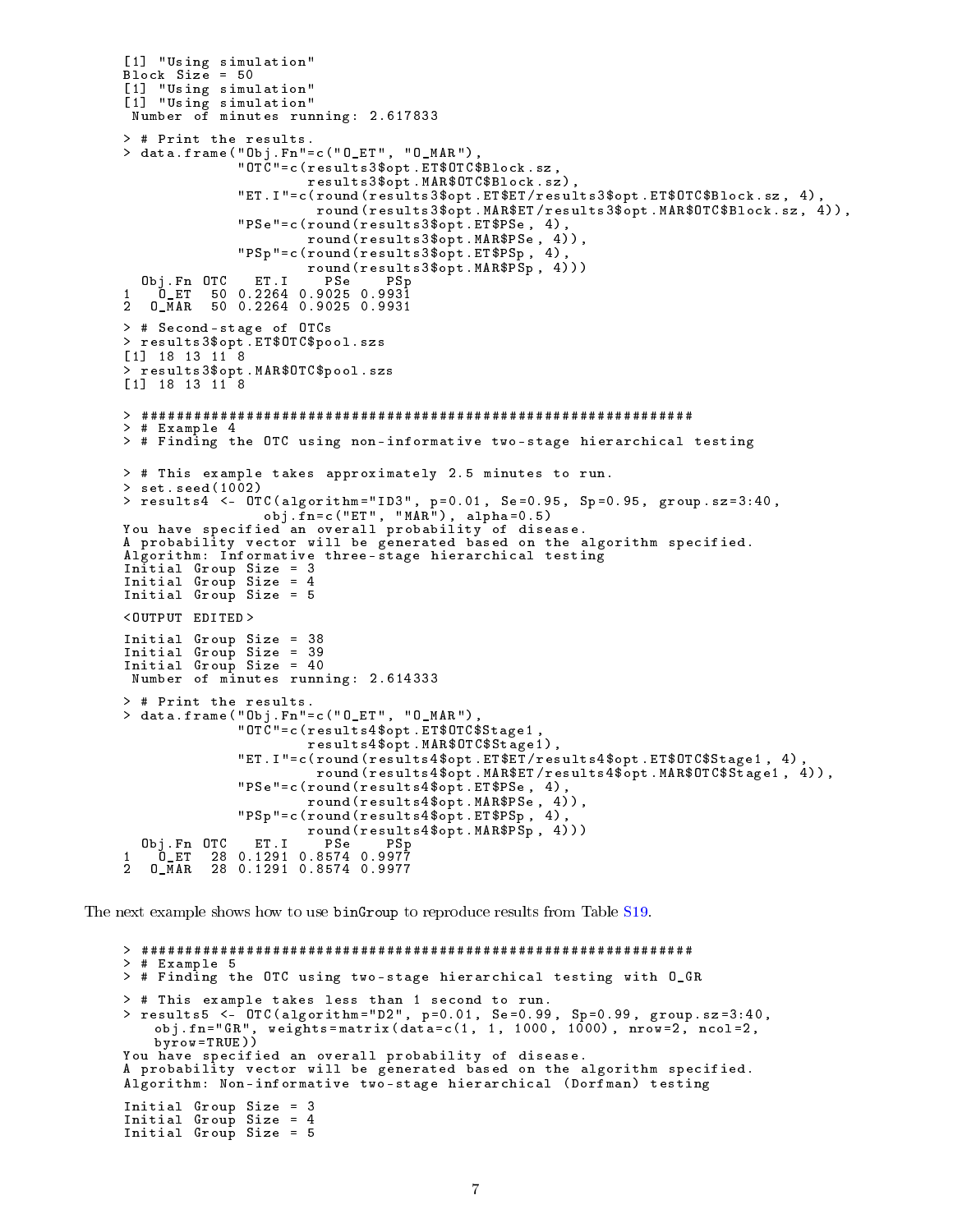```
< OUTPUT EDITED >
Initial Group Size = 38
Initial Group Size = 39
Initial Group Size = 40
 Number of minutes running: 0.0001666667
> names (results5)<br>[1] "prob" "Se"
                            "Sp" " " " " opt . ET" " " opt . GR1" " opt . GR2" " Configs"
> data . frame (" Obj . Fn "= c (" O_GR " , " O_GR ") ,
    " OTC "= c ( paste ( results5$opt . GR1$OTC$Stage1 , 1 , sep =" -") ,
    paste ( results5$opt . GR2$OTC$Stage1 , 1 , sep =" -") ) ,
    " ET . I "= c ( round ( results5$opt . GR1$ET / results5$opt . GR1$OTC$Stage1 , 4) ,
   round ( results5$opt . GR2$ET / results5$opt . GR2$OTC$Stage1 , 4) ) ,
    " PSe "= c ( round ( results5$opt . GR1$PSe , 4) , round ( results5$opt . GR2$PSe , 4) ) ,
    " PSp "= c ( round ( results5$opt . GR1$PSp , 4) , round ( results5$opt . GR2$PSp , 4) ) )
  Obj . Fn OTC ET . I PSe PSp
1 O_GR 11 -1 0.2035 0.9801 0.9990
2 O_GR 3 -1 0.3724 0.9801 0.9997
```
## References

- <span id="page-7-0"></span>[1] Sherlock M, Zetola N, Klausner J. Routine detection of acute HIV infection through RNA pooling: survey of current practice in the United States. Sexually Transmitted Diseases 2007; 34: 314-316.
- <span id="page-7-1"></span>[2] Kim HY, Hudgens MG, Dreyfuss JM, Westreich DJ, Pilcher CD. Comparison of group testing algorithms for case identification in the presence of test error. *Biometrics* 2007;  $63(4)$ : 1152-1163.
- <span id="page-7-2"></span>[3] McMahan CS, Tebbs JM, Bilder CR. Informative Dorfman screening. *Biometrics* 2012; 68(1): 287–296.
- <span id="page-7-3"></span>[4] McMahan CS, Tebbs JM, Bilder CR. Two-dimensional informative array testing. *Biometrics* 2012; 68(3): 793–804.
- <span id="page-7-4"></span>[5] Black MS, Bilder CR, Tebbs JM. Optimal retesting configurations for hierarchical group testing. Journal of the Royal Statistical Society. Series C: Applied Statistics 2015;  $64(4)$ : 693–710.
- <span id="page-7-5"></span>[6] Altman D, Bland J. Diagnostic tests 1: sensitivity and specificity. *BMJ* 1994; 308: 1552.
- <span id="page-7-6"></span>[7] Altman D, Bland J. Diagnostic tests 2: predictive values. BMJ 1994; 309: 102.
- <span id="page-7-7"></span>[8] Graff LE, Roeloffs R. Group testing in the presence of test error; an extension of the Dorfman procedure.  $Technometrics 1972; 14(1): 113-122.$
- <span id="page-7-8"></span>[9] R Core Team. R: a language and environment for statistical computing. R Foundation for Statistical Computing; Vienna, Austria: 2017. https://www.R-project.org.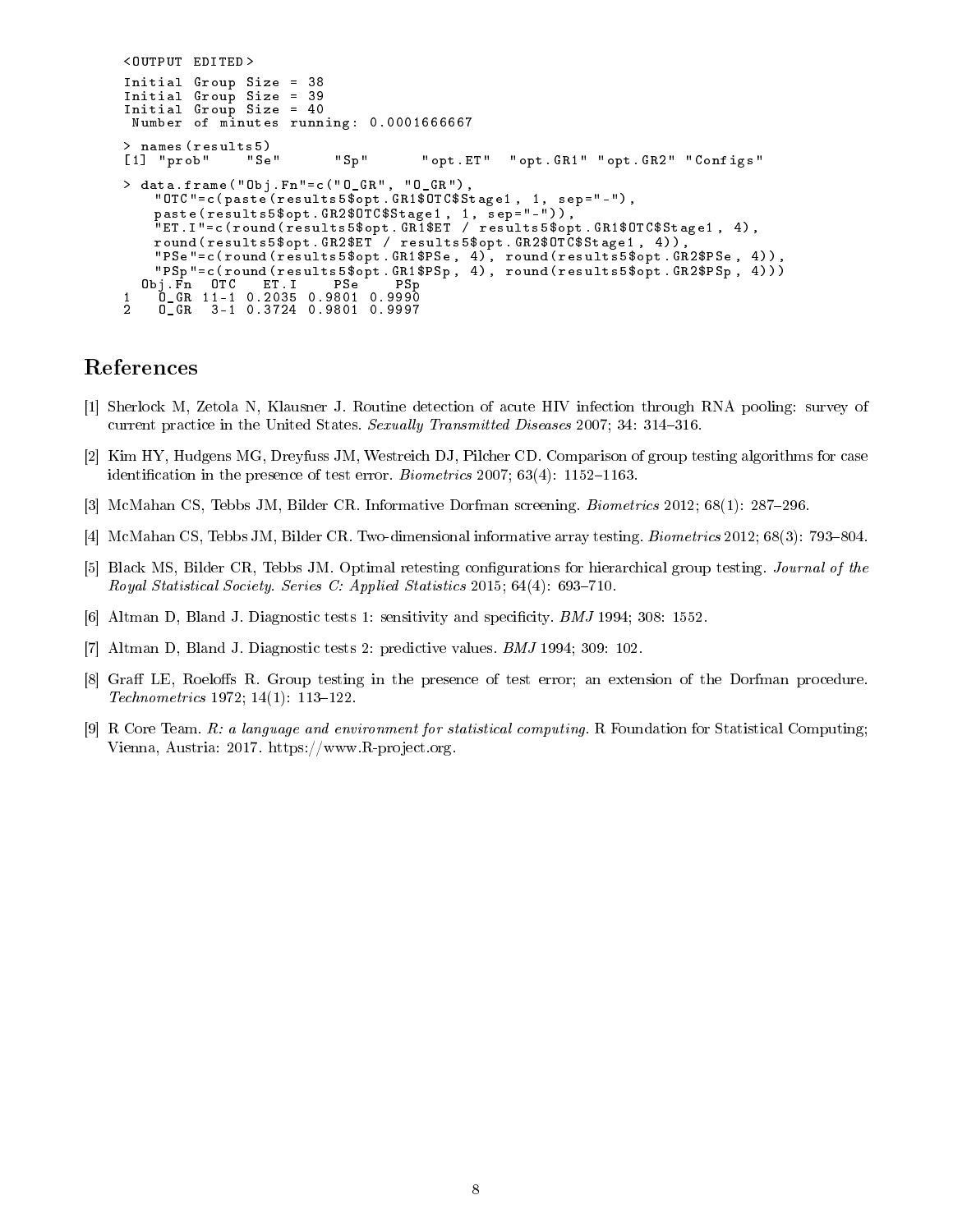Table S1: OTC summary for  $p = 0.01$  under non-informative group testing. Equally sized groups are optimal at each stage; thus, an OTC of "24-6-1" means that stage 1 has a group of size 24, stage 2 has four groups of size 6, and stage 3 has twenty-four groups of size 1. Differences between  $\overrightarrow{O}_{ET}$  and  $O_{MAR}$  are highlighted.

<span id="page-8-0"></span>

|                               |                              |       | Objective           |                     |        |        |        |        |        |
|-------------------------------|------------------------------|-------|---------------------|---------------------|--------|--------|--------|--------|--------|
| Algorithm                     | $\mathcal{S}_e$              | $S_p$ | function            | <b>OTC</b>          | E(T)/I | $PS_e$ | $PS_p$ | PPPV   | PNPV   |
|                               | 0.99                         | 0.99  | $O_{ET}$            | $11 - 1$            | 0.2035 | 0.9801 | 0.9990 | 0.9052 | 0.9998 |
|                               |                              |       | $O_{MAR}$           | $11 - 1$            | 0.2035 | 0.9801 | 0.9990 | 0.9052 | 0.9998 |
|                               | 0.95                         | 0.95  | $\overline{O}_{ET}$ | $11-1$              | 0.2351 | 0.9025 | 0.9932 | 0.5727 | 0.9990 |
|                               |                              |       | $O_{MAR}$           | $11 - 1$            | 0.2351 | 0.9025 | 0.9932 | 0.5727 | 0.9990 |
| Two-stage                     | 0.90                         | 0.90  | $O_{ET}$            | $12 - 1$            | 0.2742 | 0.8100 | 0.9816 | 0.3081 | 0.9980 |
| hierarchical                  |                              |       | $O_{MAR}$           | $12 - 1$            | 0.2742 | 0.8100 | 0.9816 | 0.3081 | 0.9980 |
|                               | 0.99                         | 0.90  | $O_{ET}$            | $11-1$              | 0.2841 | 0.9801 | 0.9815 | 0.3485 | 0.9998 |
|                               |                              |       | ${\cal O}_{MAR}$    | $11 - 1$            | 0.2841 | 0.9801 | 0.9815 | 0.3485 | 0.9998 |
|                               | 0.90                         | 0.99  | $O_{ET}$            | $11-1$              | 0.1941 | 0.8100 | 0.9990 | 0.8959 | 0.9981 |
|                               |                              |       | ${\cal O}_{MAR}$    | $11 - 1$            | 0.1941 | 0.8100 | 0.9990 | 0.8959 | 0.9981 |
|                               | 0.99                         | 0.99  | $O_{ET}$            | $\overline{25-5-1}$ | 0.1354 | 0.9703 | 0.9996 | 0.9604 | 0.9997 |
|                               |                              |       | ${\cal O}_{MAR}$    | $25 - 5 - 1$        | 0.1354 | 0.9703 | 0.9996 | 0.9604 | 0.9997 |
|                               | 0.95                         | 0.95  | $O_{ET}$            | $24 - 6 - 1$        | 0.1443 | 0.8574 | 0.9973 | 0.7634 | 0.9986 |
|                               |                              |       | $O_{MAR}$           | $24 - 6 - 1$        | 0.1443 | 0.8574 | 0.9973 | 0.7634 | 0.9986 |
| Three-stage                   | 0.90                         | 0.90  | $O_{ET}$            | $\overline{24-6-1}$ | 0.1562 | 0.7290 | 0.9938 | 0.5437 | 0.9973 |
| hierarchical                  |                              |       | $O_{MAR}$           | $24 - 6 - 1$        | 0.1562 | 0.7290 | 0.9938 | 0.5437 | 0.9973 |
|                               | 0.99                         | 0.90  | $\overline{O_{ET}}$ | $24-6-1$            | 0.1708 | 0.9703 | 0.9928 | 0.5780 | 0.9997 |
|                               |                              |       | $O_{MAR}$           | $24 - 6 - 1$        | 0.1708 | 0.9703 | 0.9928 | 0.5780 | 0.9997 |
|                               | 0.90                         | 0.99  | $O_{ET}$            | $25 - 5 - 1$        | 0.1229 | 0.7290 | 0.9997 | 0.9564 | 0.9973 |
|                               |                              |       | $O_{MAR}$           | $25 - 5 - 1$        | 0.1229 | 0.7290 | 0.9997 | 0.9564 | 0.9973 |
|                               | 0.99                         | 0.99  | $O_{ET}$            | $\overline{25-1}$   | 0.1378 | 0.9703 | 0.9995 | 0.9529 | 0.9997 |
|                               |                              |       | $O_{MAR}$           | $25 - 1$            | 0.1378 | 0.9703 | 0.9995 | 0.9529 | 0.9997 |
| Array $w/o$<br>master pooling | 0.95                         | 0.95  | $O_{ET}$            | $25 - 1$            | 0.1475 | 0.8575 | 0.9970 | 0.7456 | 0.9986 |
|                               |                              |       | $O_{MAR}$           | $24 - 1$            | 0.1475 | 0.8575 | 0.9972 | 0.7566 | 0.9986 |
|                               | 0.90                         | 0.90  | $O_{ET}$            | $\overline{25-1}$   | 0.1611 | 0.7291 | 0.9926 | 0.4996 | 0.9973 |
|                               |                              |       | $O_{MAR}$           | 24-1                | 0.1611 | 0.7291 | 0.9930 | 0.5112 | 0.9973 |
|                               |                              |       | $O_{ET}$            | $\overline{23-1}$   | 0.1726 | 0.9703 | 0.9923 | 0.5614 | 0.9997 |
|                               |                              |       | ${\cal O}_{MAR}$    | $23 - 1$            | 0.1726 | 0.9703 | 0.9923 | 0.5614 | 0.9997 |
|                               | 0.99<br>0.90<br>0.90<br>0.99 |       | $O_{ET}$            | $\overline{27-1}$   | 0.1279 | 0.7292 | 0.9995 | 0.9410 | 0.9973 |
|                               |                              |       | $O_{MAR}$           | $27 - 1$            | 0.1279 | 0.7292 | 0/9995 | 0.9410 | 0.9973 |
|                               | 0.99                         | 0.99  | $O_{ET}$            | $625 - 25 - 1$      | 0.1364 | 0.9606 | 0.9995 | 0.9529 | 0.9996 |
|                               |                              |       | $O_{MAR}$           | $625 - 25 - 1$      | 0.1364 | 0.9606 | 0.9995 | 0.9529 | 0.9996 |
|                               |                              |       | $O_{ET}$            | $625 - 25 - 1$      | 0.1402 | 0.8146 | 0.9972 | 0.7458 | 0.9981 |
|                               | 0.95                         | 0.95  | ${\cal O}_{MAR}$    | $576 - 24 - 1$      | 0.1402 | 0.8146 | 0.9974 | 0.7569 | 0.9981 |
| Array $w/$<br>master pooling  |                              |       | $\overline{O}_{ET}$ | $625 - 25 - 1$      | 0.1450 | 0.6562 | 0.9934 | 0.4997 | 0.9965 |
|                               | 0.90                         | 0.90  | $O_{MAR}$           | $576 - 24 - 1$      | 0.1450 | 0.6562 | 0.9937 | 0.5115 | 0.9965 |
|                               |                              |       | $\overline{O_{ET}}$ | $529 - 23 - 1$      | 0.1708 | 0.9606 | 0.9924 | 0.5618 | 0.9996 |
|                               | 0.99                         | 0.90  | $O_{MAR}$           | $529 - 23 - 1$      | 0.1708 | 0.9606 | 0.9924 | 0.5618 | 0.9996 |
|                               |                              |       | $O_{ET}$            | $729 - 27 - 1$      | 0.1151 | 0.6563 | 0.9996 | 0.9410 | 0.9965 |
|                               | 0.90                         | 0.99  | $O_{MAR}$           | 729-27-1            | 0.1151 | 0.6563 | 0.9996 | 0.9410 | 0.9965 |
|                               |                              |       |                     |                     |        |        |        |        |        |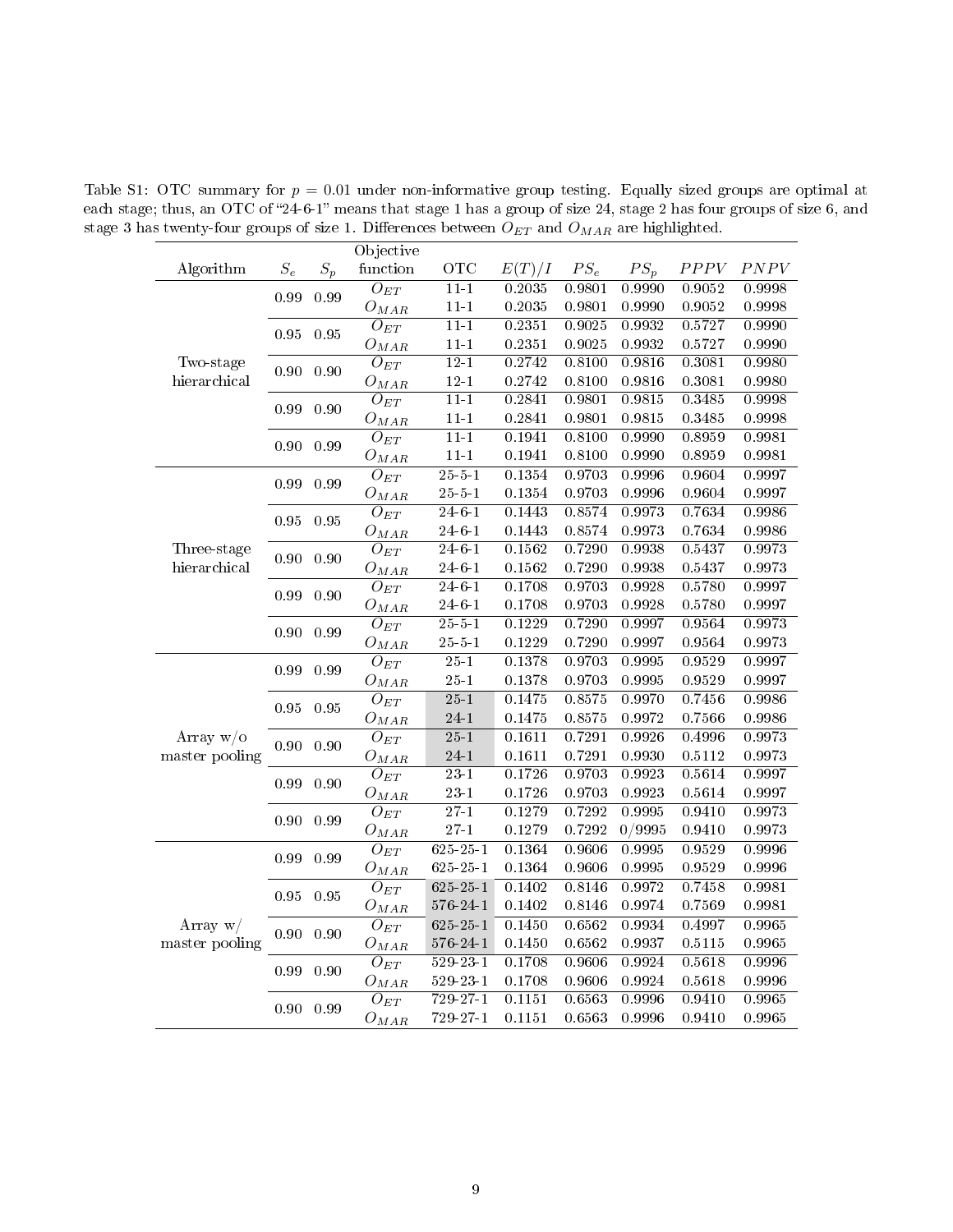Table S2: OTC summary for  $p = 0.05$  under non-informative group testing. Equally sized groups are optimal at each stage; thus, a "24-6-1" means that stage 1 has a group of size 24, stage 2 has four groups of size 6, and stage 3 has twenty-four groups of size 1. There are no differences between the OTCs.

<span id="page-9-0"></span>

| $\mathcal{S}_e$<br>$S_p$<br>function<br>OTC<br>E(T)/I<br>$PS_e$<br>$PS_p$<br>PPPV<br>PNPV<br>Algorithm<br>$5-1$<br>0.9801<br>0.9642<br>0.9990<br>$O_{ET}$<br>0.4317<br>0.9981<br>0.99<br>0.99<br>$5-1$<br>0.4317<br>0.9801<br>0.9981<br>0.9642<br>0.9990<br>$O_{MAR}$<br>$5-1$<br>0.4536<br>0.9025<br>0.9892<br>0.8141<br>0.9948<br>$O_{ET}$<br>0.95<br>0.95<br>$5-1$<br>0.9025<br>0.9892<br>0.8141<br>0.9948<br>0.4536<br>$O_{MAR}$<br>$6-1$<br>0.4786<br>0.8100<br>0.9719<br>0.6027<br>0.9898<br>Two-stage<br>$O_{ET}$<br>0.90<br>0.90<br>hierarchical<br>$6-1$<br>0.8100<br>0.4786<br>0.9719<br>0.6027<br>0.9898<br>$O_{MAR}$<br>$5-1$<br>0.9801<br>0.5013<br>0.9735<br>0.6605<br>0.9989<br>$O_{ET}$<br>0.99<br>0.90<br>$5-1$<br>0.5013<br>0.9801<br>0.9735<br>0.6605<br>0.9989<br>$O_{MAR}$<br>$5-1$<br>$\overline{O_{ET}}$<br>0.4113<br>0.8100<br>0.9982<br>0.9605<br>0.9901<br>0.99<br>0.90<br>$5-1$<br>0.8100<br>0.9982<br>0.9605<br>0.9901<br>0.4113<br>$O_{MAR}$<br>931<br>0.3773<br>0.9703<br>$\overline{O_{ET}}$<br>0.9990<br>0.9812<br>0.9984<br>0.99<br>$\rm 0.99$<br>$9 - 3 - 1$<br>0.3773<br>0.9703<br>0.9990<br>0.9812<br>0.9984<br>$O_{MAR}$<br>$9 - 3 - 1$<br>0.3798<br>0.8574<br>0.9950<br>0.8993<br>0.9925<br>$\overline{O_{ET}}$<br>0.95<br>$\rm 0.95$<br>$9 - 3 - 1$<br>0.3798<br>0.8574<br>0.9950<br>0.8993<br>0.9925<br>$O_{MAR}$<br>$12 - 4 - 1$<br>0.7290<br>Three-stage<br>0.3806<br>0.9853<br>0.7227<br>0.9857<br>$O_{ET}$<br>0.90<br>0.90<br>0.7290<br>hierarchical<br>$12 - 4 - 1$<br>0.3806<br>0.9853<br>0.7227<br>0.9857<br>$O_{MAR}$<br>$9 - 3 - 1$<br>0.4227<br>0.9703<br>0.9874<br>0.8023<br>0.9984<br>$\overline{O}_{ET}$<br>0.99<br>0.90<br>$9 - 3 - 1$<br>0.4227<br>0.9703<br>0.9874<br>0.8023<br>0.9984<br>$O_{MAR}$<br>0.7290<br>$12 - 4 - 1$<br>0.3409<br>0.9988<br>0.9701<br>0.9859<br>$\overline{O}_{ET}$<br>0.99<br>0.90<br>$12 - 4 - 1$<br>0.3409<br>0.7290<br>0.9988<br>0.9701<br>0.9859<br>$O_{MAR}$<br>$10 - 1$<br>0.9705<br>0.9735<br>0.3809<br>0.9986<br>0.9984<br>$O_{ET}$<br>0.99<br>0.99<br>$10 - 1$<br>0.3809<br>0.9705<br>0.9986<br>$0.9735\,$<br>0.9984<br>$O_{MAR}$<br>0.8581<br>$10-1$<br>0.3852<br>0.9926<br>0.8597<br>0.9925<br>$O_{ET}$<br>0.95<br>$\rm 0.95$<br>$10 - 1$<br>0.3852<br>0.8581<br>0.9926<br>0.8597<br>0.9925<br>$O_{MAR}$<br>$10-1$<br>0.3907<br>0.7302<br>0.9842<br>0.9858<br>Array $w/o$<br>0.7086<br>$\overline{O}_{ET}$<br>0.90<br>0.90<br>$10 - 1$<br>0.7302<br>0.9842<br>0.9858<br>master pooling<br>0.3907<br>0.7086<br>$O_{MAR}$<br>$9 - 1$<br>0.4243<br>0.9705<br>0.9839<br>0.7602<br>0.9984<br>$\overline{O_{ET}}$<br>0.99<br>0.90<br>$9-1$<br>0.4243<br>0.9705<br>0.9839<br>0.7602<br>0.9984<br>$O_{MAR}$<br>$11 - 1$<br>0.7301<br>0.3511<br>0.9986<br>0.9659<br>0.9860<br>$\overline{O}_{ET}$<br>0.99<br>0.90<br>$11 - 1$<br>0.3511<br>0.7301<br>0.9986<br>0.9860<br>0.9659<br>$O_{MAR}$<br>$100 - 10 - 1$<br>0.3772<br>0.9608<br>0.9986<br>0.9736<br>0.9979<br>$\overline{O}_{ET}$<br>0.99<br>0.99<br>0.9986<br>$100 - 10 - 1$<br>0.3772<br>0.9608<br>0.9736<br>0.9979<br>$O_{MAR}$<br>$100 - 10 - 1$<br>0.3660<br>0.8152<br>0.8600<br>0.9930<br>0.9903<br>$O_{ET}$<br>0.95<br>$\rm 0.95$<br>$100 - 10 - 1$<br>0.3660<br>0.8152<br>0.9930<br>0.8600<br>0.9903<br>$O_{MAR}$<br>0.6572<br>$100 - 10 - 1$<br>0.3517<br>0.9858<br>0.7091<br>0.9820<br>Array $w/$<br>$\overline{O}_{ET}$<br>0.90<br>0.90<br>0.9820<br>$100 - 10 - 1$<br>0.3517<br>0.6572<br>0.9858<br>0.7091<br>master pooling<br>$O_{MAR}$<br>$81 - 9 - 1$<br>0.4201<br>0.9608<br>0.9842<br>0.7617<br>0.9979<br>$\overline{O}_{ET}$<br>0.99<br>0.90<br>$81 - 9 - 1$<br>0.4201<br>0.9608<br>0.9842<br>0.7617<br>0.9979<br>$O_{MAR}$<br>$121 - 11 - 1$<br>0.3160<br>0.6571<br>0.9988<br>0.9660<br>0.9823<br>$\overline{O}_{ET}$<br>0.90<br>0.99<br>$121 - 11 - 1$<br>0.3160<br>0.6571<br>0.9988<br>0.9660<br>0.9823<br>$O_{MAR}$ |  | Objective |  |  |  |
|-------------------------------------------------------------------------------------------------------------------------------------------------------------------------------------------------------------------------------------------------------------------------------------------------------------------------------------------------------------------------------------------------------------------------------------------------------------------------------------------------------------------------------------------------------------------------------------------------------------------------------------------------------------------------------------------------------------------------------------------------------------------------------------------------------------------------------------------------------------------------------------------------------------------------------------------------------------------------------------------------------------------------------------------------------------------------------------------------------------------------------------------------------------------------------------------------------------------------------------------------------------------------------------------------------------------------------------------------------------------------------------------------------------------------------------------------------------------------------------------------------------------------------------------------------------------------------------------------------------------------------------------------------------------------------------------------------------------------------------------------------------------------------------------------------------------------------------------------------------------------------------------------------------------------------------------------------------------------------------------------------------------------------------------------------------------------------------------------------------------------------------------------------------------------------------------------------------------------------------------------------------------------------------------------------------------------------------------------------------------------------------------------------------------------------------------------------------------------------------------------------------------------------------------------------------------------------------------------------------------------------------------------------------------------------------------------------------------------------------------------------------------------------------------------------------------------------------------------------------------------------------------------------------------------------------------------------------------------------------------------------------------------------------------------------------------------------------------------------------------------------------------------------------------------------------------------------------------------------------------------------------------------------------------------------------------------------------------------------------------------------------------------------------------------------------------------------------------------------------------------------------------------------------------------------------------------------------------------------------------------------------------------------------------------------------------------------------------------------------------------------------------------------------------------------------------------------------------------------------------------------------|--|-----------|--|--|--|
|                                                                                                                                                                                                                                                                                                                                                                                                                                                                                                                                                                                                                                                                                                                                                                                                                                                                                                                                                                                                                                                                                                                                                                                                                                                                                                                                                                                                                                                                                                                                                                                                                                                                                                                                                                                                                                                                                                                                                                                                                                                                                                                                                                                                                                                                                                                                                                                                                                                                                                                                                                                                                                                                                                                                                                                                                                                                                                                                                                                                                                                                                                                                                                                                                                                                                                                                                                                                                                                                                                                                                                                                                                                                                                                                                                                                                                                                                     |  |           |  |  |  |
|                                                                                                                                                                                                                                                                                                                                                                                                                                                                                                                                                                                                                                                                                                                                                                                                                                                                                                                                                                                                                                                                                                                                                                                                                                                                                                                                                                                                                                                                                                                                                                                                                                                                                                                                                                                                                                                                                                                                                                                                                                                                                                                                                                                                                                                                                                                                                                                                                                                                                                                                                                                                                                                                                                                                                                                                                                                                                                                                                                                                                                                                                                                                                                                                                                                                                                                                                                                                                                                                                                                                                                                                                                                                                                                                                                                                                                                                                     |  |           |  |  |  |
|                                                                                                                                                                                                                                                                                                                                                                                                                                                                                                                                                                                                                                                                                                                                                                                                                                                                                                                                                                                                                                                                                                                                                                                                                                                                                                                                                                                                                                                                                                                                                                                                                                                                                                                                                                                                                                                                                                                                                                                                                                                                                                                                                                                                                                                                                                                                                                                                                                                                                                                                                                                                                                                                                                                                                                                                                                                                                                                                                                                                                                                                                                                                                                                                                                                                                                                                                                                                                                                                                                                                                                                                                                                                                                                                                                                                                                                                                     |  |           |  |  |  |
|                                                                                                                                                                                                                                                                                                                                                                                                                                                                                                                                                                                                                                                                                                                                                                                                                                                                                                                                                                                                                                                                                                                                                                                                                                                                                                                                                                                                                                                                                                                                                                                                                                                                                                                                                                                                                                                                                                                                                                                                                                                                                                                                                                                                                                                                                                                                                                                                                                                                                                                                                                                                                                                                                                                                                                                                                                                                                                                                                                                                                                                                                                                                                                                                                                                                                                                                                                                                                                                                                                                                                                                                                                                                                                                                                                                                                                                                                     |  |           |  |  |  |
|                                                                                                                                                                                                                                                                                                                                                                                                                                                                                                                                                                                                                                                                                                                                                                                                                                                                                                                                                                                                                                                                                                                                                                                                                                                                                                                                                                                                                                                                                                                                                                                                                                                                                                                                                                                                                                                                                                                                                                                                                                                                                                                                                                                                                                                                                                                                                                                                                                                                                                                                                                                                                                                                                                                                                                                                                                                                                                                                                                                                                                                                                                                                                                                                                                                                                                                                                                                                                                                                                                                                                                                                                                                                                                                                                                                                                                                                                     |  |           |  |  |  |
|                                                                                                                                                                                                                                                                                                                                                                                                                                                                                                                                                                                                                                                                                                                                                                                                                                                                                                                                                                                                                                                                                                                                                                                                                                                                                                                                                                                                                                                                                                                                                                                                                                                                                                                                                                                                                                                                                                                                                                                                                                                                                                                                                                                                                                                                                                                                                                                                                                                                                                                                                                                                                                                                                                                                                                                                                                                                                                                                                                                                                                                                                                                                                                                                                                                                                                                                                                                                                                                                                                                                                                                                                                                                                                                                                                                                                                                                                     |  |           |  |  |  |
|                                                                                                                                                                                                                                                                                                                                                                                                                                                                                                                                                                                                                                                                                                                                                                                                                                                                                                                                                                                                                                                                                                                                                                                                                                                                                                                                                                                                                                                                                                                                                                                                                                                                                                                                                                                                                                                                                                                                                                                                                                                                                                                                                                                                                                                                                                                                                                                                                                                                                                                                                                                                                                                                                                                                                                                                                                                                                                                                                                                                                                                                                                                                                                                                                                                                                                                                                                                                                                                                                                                                                                                                                                                                                                                                                                                                                                                                                     |  |           |  |  |  |
|                                                                                                                                                                                                                                                                                                                                                                                                                                                                                                                                                                                                                                                                                                                                                                                                                                                                                                                                                                                                                                                                                                                                                                                                                                                                                                                                                                                                                                                                                                                                                                                                                                                                                                                                                                                                                                                                                                                                                                                                                                                                                                                                                                                                                                                                                                                                                                                                                                                                                                                                                                                                                                                                                                                                                                                                                                                                                                                                                                                                                                                                                                                                                                                                                                                                                                                                                                                                                                                                                                                                                                                                                                                                                                                                                                                                                                                                                     |  |           |  |  |  |
|                                                                                                                                                                                                                                                                                                                                                                                                                                                                                                                                                                                                                                                                                                                                                                                                                                                                                                                                                                                                                                                                                                                                                                                                                                                                                                                                                                                                                                                                                                                                                                                                                                                                                                                                                                                                                                                                                                                                                                                                                                                                                                                                                                                                                                                                                                                                                                                                                                                                                                                                                                                                                                                                                                                                                                                                                                                                                                                                                                                                                                                                                                                                                                                                                                                                                                                                                                                                                                                                                                                                                                                                                                                                                                                                                                                                                                                                                     |  |           |  |  |  |
|                                                                                                                                                                                                                                                                                                                                                                                                                                                                                                                                                                                                                                                                                                                                                                                                                                                                                                                                                                                                                                                                                                                                                                                                                                                                                                                                                                                                                                                                                                                                                                                                                                                                                                                                                                                                                                                                                                                                                                                                                                                                                                                                                                                                                                                                                                                                                                                                                                                                                                                                                                                                                                                                                                                                                                                                                                                                                                                                                                                                                                                                                                                                                                                                                                                                                                                                                                                                                                                                                                                                                                                                                                                                                                                                                                                                                                                                                     |  |           |  |  |  |
|                                                                                                                                                                                                                                                                                                                                                                                                                                                                                                                                                                                                                                                                                                                                                                                                                                                                                                                                                                                                                                                                                                                                                                                                                                                                                                                                                                                                                                                                                                                                                                                                                                                                                                                                                                                                                                                                                                                                                                                                                                                                                                                                                                                                                                                                                                                                                                                                                                                                                                                                                                                                                                                                                                                                                                                                                                                                                                                                                                                                                                                                                                                                                                                                                                                                                                                                                                                                                                                                                                                                                                                                                                                                                                                                                                                                                                                                                     |  |           |  |  |  |
|                                                                                                                                                                                                                                                                                                                                                                                                                                                                                                                                                                                                                                                                                                                                                                                                                                                                                                                                                                                                                                                                                                                                                                                                                                                                                                                                                                                                                                                                                                                                                                                                                                                                                                                                                                                                                                                                                                                                                                                                                                                                                                                                                                                                                                                                                                                                                                                                                                                                                                                                                                                                                                                                                                                                                                                                                                                                                                                                                                                                                                                                                                                                                                                                                                                                                                                                                                                                                                                                                                                                                                                                                                                                                                                                                                                                                                                                                     |  |           |  |  |  |
|                                                                                                                                                                                                                                                                                                                                                                                                                                                                                                                                                                                                                                                                                                                                                                                                                                                                                                                                                                                                                                                                                                                                                                                                                                                                                                                                                                                                                                                                                                                                                                                                                                                                                                                                                                                                                                                                                                                                                                                                                                                                                                                                                                                                                                                                                                                                                                                                                                                                                                                                                                                                                                                                                                                                                                                                                                                                                                                                                                                                                                                                                                                                                                                                                                                                                                                                                                                                                                                                                                                                                                                                                                                                                                                                                                                                                                                                                     |  |           |  |  |  |
|                                                                                                                                                                                                                                                                                                                                                                                                                                                                                                                                                                                                                                                                                                                                                                                                                                                                                                                                                                                                                                                                                                                                                                                                                                                                                                                                                                                                                                                                                                                                                                                                                                                                                                                                                                                                                                                                                                                                                                                                                                                                                                                                                                                                                                                                                                                                                                                                                                                                                                                                                                                                                                                                                                                                                                                                                                                                                                                                                                                                                                                                                                                                                                                                                                                                                                                                                                                                                                                                                                                                                                                                                                                                                                                                                                                                                                                                                     |  |           |  |  |  |
|                                                                                                                                                                                                                                                                                                                                                                                                                                                                                                                                                                                                                                                                                                                                                                                                                                                                                                                                                                                                                                                                                                                                                                                                                                                                                                                                                                                                                                                                                                                                                                                                                                                                                                                                                                                                                                                                                                                                                                                                                                                                                                                                                                                                                                                                                                                                                                                                                                                                                                                                                                                                                                                                                                                                                                                                                                                                                                                                                                                                                                                                                                                                                                                                                                                                                                                                                                                                                                                                                                                                                                                                                                                                                                                                                                                                                                                                                     |  |           |  |  |  |
|                                                                                                                                                                                                                                                                                                                                                                                                                                                                                                                                                                                                                                                                                                                                                                                                                                                                                                                                                                                                                                                                                                                                                                                                                                                                                                                                                                                                                                                                                                                                                                                                                                                                                                                                                                                                                                                                                                                                                                                                                                                                                                                                                                                                                                                                                                                                                                                                                                                                                                                                                                                                                                                                                                                                                                                                                                                                                                                                                                                                                                                                                                                                                                                                                                                                                                                                                                                                                                                                                                                                                                                                                                                                                                                                                                                                                                                                                     |  |           |  |  |  |
|                                                                                                                                                                                                                                                                                                                                                                                                                                                                                                                                                                                                                                                                                                                                                                                                                                                                                                                                                                                                                                                                                                                                                                                                                                                                                                                                                                                                                                                                                                                                                                                                                                                                                                                                                                                                                                                                                                                                                                                                                                                                                                                                                                                                                                                                                                                                                                                                                                                                                                                                                                                                                                                                                                                                                                                                                                                                                                                                                                                                                                                                                                                                                                                                                                                                                                                                                                                                                                                                                                                                                                                                                                                                                                                                                                                                                                                                                     |  |           |  |  |  |
|                                                                                                                                                                                                                                                                                                                                                                                                                                                                                                                                                                                                                                                                                                                                                                                                                                                                                                                                                                                                                                                                                                                                                                                                                                                                                                                                                                                                                                                                                                                                                                                                                                                                                                                                                                                                                                                                                                                                                                                                                                                                                                                                                                                                                                                                                                                                                                                                                                                                                                                                                                                                                                                                                                                                                                                                                                                                                                                                                                                                                                                                                                                                                                                                                                                                                                                                                                                                                                                                                                                                                                                                                                                                                                                                                                                                                                                                                     |  |           |  |  |  |
|                                                                                                                                                                                                                                                                                                                                                                                                                                                                                                                                                                                                                                                                                                                                                                                                                                                                                                                                                                                                                                                                                                                                                                                                                                                                                                                                                                                                                                                                                                                                                                                                                                                                                                                                                                                                                                                                                                                                                                                                                                                                                                                                                                                                                                                                                                                                                                                                                                                                                                                                                                                                                                                                                                                                                                                                                                                                                                                                                                                                                                                                                                                                                                                                                                                                                                                                                                                                                                                                                                                                                                                                                                                                                                                                                                                                                                                                                     |  |           |  |  |  |
|                                                                                                                                                                                                                                                                                                                                                                                                                                                                                                                                                                                                                                                                                                                                                                                                                                                                                                                                                                                                                                                                                                                                                                                                                                                                                                                                                                                                                                                                                                                                                                                                                                                                                                                                                                                                                                                                                                                                                                                                                                                                                                                                                                                                                                                                                                                                                                                                                                                                                                                                                                                                                                                                                                                                                                                                                                                                                                                                                                                                                                                                                                                                                                                                                                                                                                                                                                                                                                                                                                                                                                                                                                                                                                                                                                                                                                                                                     |  |           |  |  |  |
|                                                                                                                                                                                                                                                                                                                                                                                                                                                                                                                                                                                                                                                                                                                                                                                                                                                                                                                                                                                                                                                                                                                                                                                                                                                                                                                                                                                                                                                                                                                                                                                                                                                                                                                                                                                                                                                                                                                                                                                                                                                                                                                                                                                                                                                                                                                                                                                                                                                                                                                                                                                                                                                                                                                                                                                                                                                                                                                                                                                                                                                                                                                                                                                                                                                                                                                                                                                                                                                                                                                                                                                                                                                                                                                                                                                                                                                                                     |  |           |  |  |  |
|                                                                                                                                                                                                                                                                                                                                                                                                                                                                                                                                                                                                                                                                                                                                                                                                                                                                                                                                                                                                                                                                                                                                                                                                                                                                                                                                                                                                                                                                                                                                                                                                                                                                                                                                                                                                                                                                                                                                                                                                                                                                                                                                                                                                                                                                                                                                                                                                                                                                                                                                                                                                                                                                                                                                                                                                                                                                                                                                                                                                                                                                                                                                                                                                                                                                                                                                                                                                                                                                                                                                                                                                                                                                                                                                                                                                                                                                                     |  |           |  |  |  |
|                                                                                                                                                                                                                                                                                                                                                                                                                                                                                                                                                                                                                                                                                                                                                                                                                                                                                                                                                                                                                                                                                                                                                                                                                                                                                                                                                                                                                                                                                                                                                                                                                                                                                                                                                                                                                                                                                                                                                                                                                                                                                                                                                                                                                                                                                                                                                                                                                                                                                                                                                                                                                                                                                                                                                                                                                                                                                                                                                                                                                                                                                                                                                                                                                                                                                                                                                                                                                                                                                                                                                                                                                                                                                                                                                                                                                                                                                     |  |           |  |  |  |
|                                                                                                                                                                                                                                                                                                                                                                                                                                                                                                                                                                                                                                                                                                                                                                                                                                                                                                                                                                                                                                                                                                                                                                                                                                                                                                                                                                                                                                                                                                                                                                                                                                                                                                                                                                                                                                                                                                                                                                                                                                                                                                                                                                                                                                                                                                                                                                                                                                                                                                                                                                                                                                                                                                                                                                                                                                                                                                                                                                                                                                                                                                                                                                                                                                                                                                                                                                                                                                                                                                                                                                                                                                                                                                                                                                                                                                                                                     |  |           |  |  |  |
|                                                                                                                                                                                                                                                                                                                                                                                                                                                                                                                                                                                                                                                                                                                                                                                                                                                                                                                                                                                                                                                                                                                                                                                                                                                                                                                                                                                                                                                                                                                                                                                                                                                                                                                                                                                                                                                                                                                                                                                                                                                                                                                                                                                                                                                                                                                                                                                                                                                                                                                                                                                                                                                                                                                                                                                                                                                                                                                                                                                                                                                                                                                                                                                                                                                                                                                                                                                                                                                                                                                                                                                                                                                                                                                                                                                                                                                                                     |  |           |  |  |  |
|                                                                                                                                                                                                                                                                                                                                                                                                                                                                                                                                                                                                                                                                                                                                                                                                                                                                                                                                                                                                                                                                                                                                                                                                                                                                                                                                                                                                                                                                                                                                                                                                                                                                                                                                                                                                                                                                                                                                                                                                                                                                                                                                                                                                                                                                                                                                                                                                                                                                                                                                                                                                                                                                                                                                                                                                                                                                                                                                                                                                                                                                                                                                                                                                                                                                                                                                                                                                                                                                                                                                                                                                                                                                                                                                                                                                                                                                                     |  |           |  |  |  |
|                                                                                                                                                                                                                                                                                                                                                                                                                                                                                                                                                                                                                                                                                                                                                                                                                                                                                                                                                                                                                                                                                                                                                                                                                                                                                                                                                                                                                                                                                                                                                                                                                                                                                                                                                                                                                                                                                                                                                                                                                                                                                                                                                                                                                                                                                                                                                                                                                                                                                                                                                                                                                                                                                                                                                                                                                                                                                                                                                                                                                                                                                                                                                                                                                                                                                                                                                                                                                                                                                                                                                                                                                                                                                                                                                                                                                                                                                     |  |           |  |  |  |
|                                                                                                                                                                                                                                                                                                                                                                                                                                                                                                                                                                                                                                                                                                                                                                                                                                                                                                                                                                                                                                                                                                                                                                                                                                                                                                                                                                                                                                                                                                                                                                                                                                                                                                                                                                                                                                                                                                                                                                                                                                                                                                                                                                                                                                                                                                                                                                                                                                                                                                                                                                                                                                                                                                                                                                                                                                                                                                                                                                                                                                                                                                                                                                                                                                                                                                                                                                                                                                                                                                                                                                                                                                                                                                                                                                                                                                                                                     |  |           |  |  |  |
|                                                                                                                                                                                                                                                                                                                                                                                                                                                                                                                                                                                                                                                                                                                                                                                                                                                                                                                                                                                                                                                                                                                                                                                                                                                                                                                                                                                                                                                                                                                                                                                                                                                                                                                                                                                                                                                                                                                                                                                                                                                                                                                                                                                                                                                                                                                                                                                                                                                                                                                                                                                                                                                                                                                                                                                                                                                                                                                                                                                                                                                                                                                                                                                                                                                                                                                                                                                                                                                                                                                                                                                                                                                                                                                                                                                                                                                                                     |  |           |  |  |  |
|                                                                                                                                                                                                                                                                                                                                                                                                                                                                                                                                                                                                                                                                                                                                                                                                                                                                                                                                                                                                                                                                                                                                                                                                                                                                                                                                                                                                                                                                                                                                                                                                                                                                                                                                                                                                                                                                                                                                                                                                                                                                                                                                                                                                                                                                                                                                                                                                                                                                                                                                                                                                                                                                                                                                                                                                                                                                                                                                                                                                                                                                                                                                                                                                                                                                                                                                                                                                                                                                                                                                                                                                                                                                                                                                                                                                                                                                                     |  |           |  |  |  |
|                                                                                                                                                                                                                                                                                                                                                                                                                                                                                                                                                                                                                                                                                                                                                                                                                                                                                                                                                                                                                                                                                                                                                                                                                                                                                                                                                                                                                                                                                                                                                                                                                                                                                                                                                                                                                                                                                                                                                                                                                                                                                                                                                                                                                                                                                                                                                                                                                                                                                                                                                                                                                                                                                                                                                                                                                                                                                                                                                                                                                                                                                                                                                                                                                                                                                                                                                                                                                                                                                                                                                                                                                                                                                                                                                                                                                                                                                     |  |           |  |  |  |
|                                                                                                                                                                                                                                                                                                                                                                                                                                                                                                                                                                                                                                                                                                                                                                                                                                                                                                                                                                                                                                                                                                                                                                                                                                                                                                                                                                                                                                                                                                                                                                                                                                                                                                                                                                                                                                                                                                                                                                                                                                                                                                                                                                                                                                                                                                                                                                                                                                                                                                                                                                                                                                                                                                                                                                                                                                                                                                                                                                                                                                                                                                                                                                                                                                                                                                                                                                                                                                                                                                                                                                                                                                                                                                                                                                                                                                                                                     |  |           |  |  |  |
|                                                                                                                                                                                                                                                                                                                                                                                                                                                                                                                                                                                                                                                                                                                                                                                                                                                                                                                                                                                                                                                                                                                                                                                                                                                                                                                                                                                                                                                                                                                                                                                                                                                                                                                                                                                                                                                                                                                                                                                                                                                                                                                                                                                                                                                                                                                                                                                                                                                                                                                                                                                                                                                                                                                                                                                                                                                                                                                                                                                                                                                                                                                                                                                                                                                                                                                                                                                                                                                                                                                                                                                                                                                                                                                                                                                                                                                                                     |  |           |  |  |  |
|                                                                                                                                                                                                                                                                                                                                                                                                                                                                                                                                                                                                                                                                                                                                                                                                                                                                                                                                                                                                                                                                                                                                                                                                                                                                                                                                                                                                                                                                                                                                                                                                                                                                                                                                                                                                                                                                                                                                                                                                                                                                                                                                                                                                                                                                                                                                                                                                                                                                                                                                                                                                                                                                                                                                                                                                                                                                                                                                                                                                                                                                                                                                                                                                                                                                                                                                                                                                                                                                                                                                                                                                                                                                                                                                                                                                                                                                                     |  |           |  |  |  |
|                                                                                                                                                                                                                                                                                                                                                                                                                                                                                                                                                                                                                                                                                                                                                                                                                                                                                                                                                                                                                                                                                                                                                                                                                                                                                                                                                                                                                                                                                                                                                                                                                                                                                                                                                                                                                                                                                                                                                                                                                                                                                                                                                                                                                                                                                                                                                                                                                                                                                                                                                                                                                                                                                                                                                                                                                                                                                                                                                                                                                                                                                                                                                                                                                                                                                                                                                                                                                                                                                                                                                                                                                                                                                                                                                                                                                                                                                     |  |           |  |  |  |
|                                                                                                                                                                                                                                                                                                                                                                                                                                                                                                                                                                                                                                                                                                                                                                                                                                                                                                                                                                                                                                                                                                                                                                                                                                                                                                                                                                                                                                                                                                                                                                                                                                                                                                                                                                                                                                                                                                                                                                                                                                                                                                                                                                                                                                                                                                                                                                                                                                                                                                                                                                                                                                                                                                                                                                                                                                                                                                                                                                                                                                                                                                                                                                                                                                                                                                                                                                                                                                                                                                                                                                                                                                                                                                                                                                                                                                                                                     |  |           |  |  |  |
|                                                                                                                                                                                                                                                                                                                                                                                                                                                                                                                                                                                                                                                                                                                                                                                                                                                                                                                                                                                                                                                                                                                                                                                                                                                                                                                                                                                                                                                                                                                                                                                                                                                                                                                                                                                                                                                                                                                                                                                                                                                                                                                                                                                                                                                                                                                                                                                                                                                                                                                                                                                                                                                                                                                                                                                                                                                                                                                                                                                                                                                                                                                                                                                                                                                                                                                                                                                                                                                                                                                                                                                                                                                                                                                                                                                                                                                                                     |  |           |  |  |  |
|                                                                                                                                                                                                                                                                                                                                                                                                                                                                                                                                                                                                                                                                                                                                                                                                                                                                                                                                                                                                                                                                                                                                                                                                                                                                                                                                                                                                                                                                                                                                                                                                                                                                                                                                                                                                                                                                                                                                                                                                                                                                                                                                                                                                                                                                                                                                                                                                                                                                                                                                                                                                                                                                                                                                                                                                                                                                                                                                                                                                                                                                                                                                                                                                                                                                                                                                                                                                                                                                                                                                                                                                                                                                                                                                                                                                                                                                                     |  |           |  |  |  |
|                                                                                                                                                                                                                                                                                                                                                                                                                                                                                                                                                                                                                                                                                                                                                                                                                                                                                                                                                                                                                                                                                                                                                                                                                                                                                                                                                                                                                                                                                                                                                                                                                                                                                                                                                                                                                                                                                                                                                                                                                                                                                                                                                                                                                                                                                                                                                                                                                                                                                                                                                                                                                                                                                                                                                                                                                                                                                                                                                                                                                                                                                                                                                                                                                                                                                                                                                                                                                                                                                                                                                                                                                                                                                                                                                                                                                                                                                     |  |           |  |  |  |
|                                                                                                                                                                                                                                                                                                                                                                                                                                                                                                                                                                                                                                                                                                                                                                                                                                                                                                                                                                                                                                                                                                                                                                                                                                                                                                                                                                                                                                                                                                                                                                                                                                                                                                                                                                                                                                                                                                                                                                                                                                                                                                                                                                                                                                                                                                                                                                                                                                                                                                                                                                                                                                                                                                                                                                                                                                                                                                                                                                                                                                                                                                                                                                                                                                                                                                                                                                                                                                                                                                                                                                                                                                                                                                                                                                                                                                                                                     |  |           |  |  |  |
|                                                                                                                                                                                                                                                                                                                                                                                                                                                                                                                                                                                                                                                                                                                                                                                                                                                                                                                                                                                                                                                                                                                                                                                                                                                                                                                                                                                                                                                                                                                                                                                                                                                                                                                                                                                                                                                                                                                                                                                                                                                                                                                                                                                                                                                                                                                                                                                                                                                                                                                                                                                                                                                                                                                                                                                                                                                                                                                                                                                                                                                                                                                                                                                                                                                                                                                                                                                                                                                                                                                                                                                                                                                                                                                                                                                                                                                                                     |  |           |  |  |  |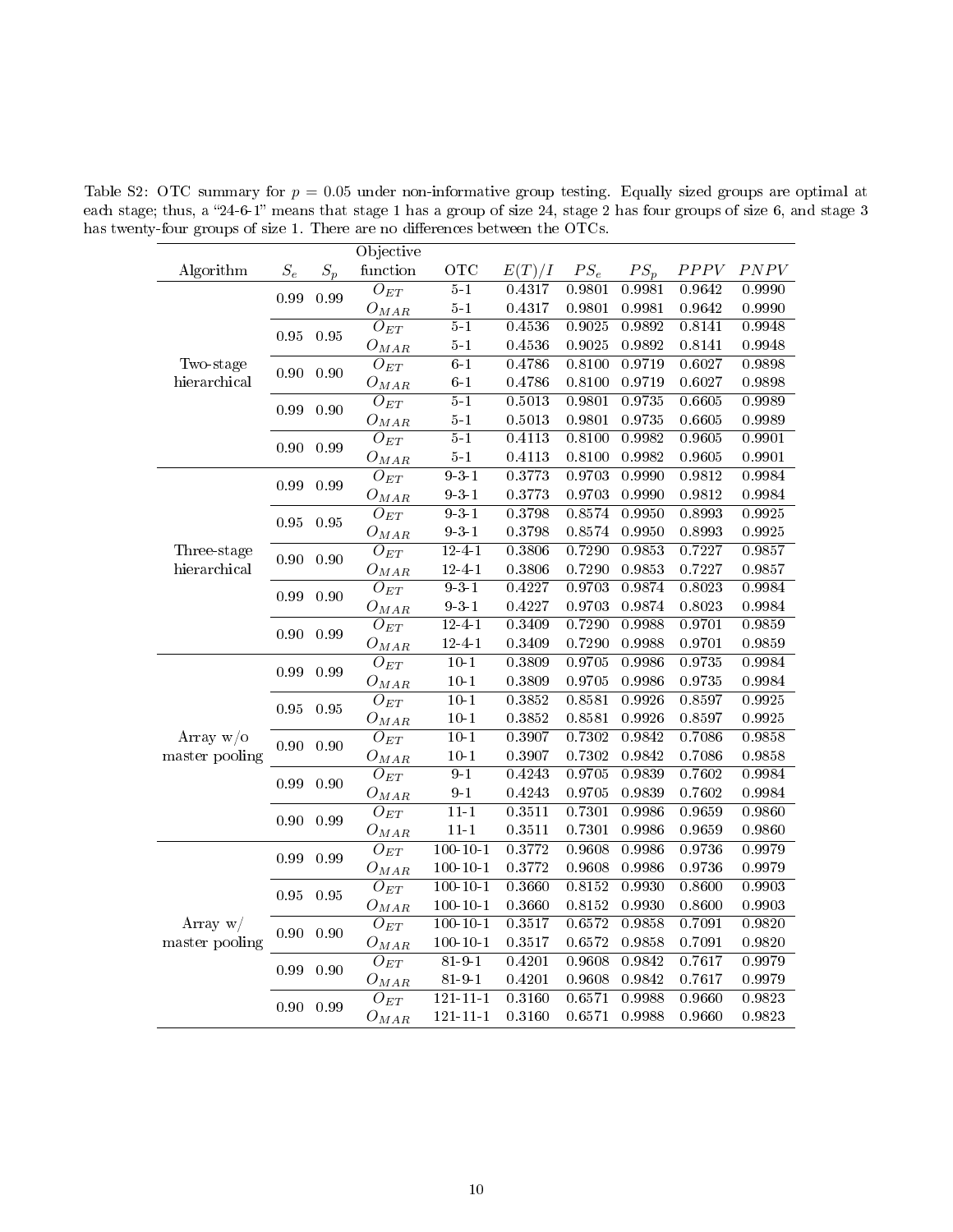Table S3: OTC summary for  $p = 0.10$  under non-informative group testing. Equally sized groups are optimal at each stage; thus, a "24-6-1" means that stage 1 has a group of size 24, stage 2 has four groups of size 6, and stage 3 has twenty-four groups of size 1. Differences between  ${\cal O}_{ET}$  and  ${\cal O}_{MAR}$  are highlighted.

<span id="page-10-0"></span>

|                                                               |                 |       | Objective             |                   |        |            |        |        |        |
|---------------------------------------------------------------|-----------------|-------|-----------------------|-------------------|--------|------------|--------|--------|--------|
| Algorithm                                                     | $\mathcal{S}_e$ | $S_p$ | function              | <b>OTC</b>        | E(T)/I | $PS_e$     | $PS_p$ | PPPV   | PNPV   |
|                                                               | 0.99            | 0.99  | $O_{ET}$              | $4 - 1$           | 0.5970 | 0.9801     | 0.9972 | 0.9753 | 0.9978 |
|                                                               |                 |       | $O_{MAR}$             | $4-1$             | 0.5970 | 0.9801     | 0.9972 | 0.9753 | 0.9978 |
|                                                               | 0.95            | 0.95  | $O_{ET}$              | $4 - 1$           | 0.6095 | 0.9025     | 0.9853 | 0.8722 | 0.9891 |
|                                                               |                 |       | $O_{MAR}$             | $4-1$             | 0.6095 | 0.9025     | 0.9853 | 0.8722 | 0.9891 |
| Two-stage                                                     | 0.90            | 0.90  | $\overline{O}_{ET}$   | $\overline{4-1}$  | 0.6251 | 0.8100     | 0.9683 | 0.7396 | 0.9787 |
| hierarchical                                                  |                 |       | $O_{MAR}$             | $4-1$             | 0.6251 | 0.8100     | 0.9683 | 0.7396 | 0.9787 |
|                                                               | 0.99            | 0.90  | $O_{ET}$              | $\overline{4-1}$  | 0.6561 | 0.9801     | 0.9659 | 0.7614 | 0.9977 |
|                                                               |                 |       | $O_{M\overline{AR}}$  | $4-1$             | 0.6561 | 0.9801     | 0.9659 | 0.7614 | 0.9977 |
|                                                               | 0.90            | 0.99  | $\overline{O_{ET}}$   | $\overline{4-1}$  | 0.5661 | 0.8100     | 0.9975 | 0.9728 | 0.9793 |
|                                                               |                 |       | $O_{MAR}$             | $4-1$             | 0.5661 | 0.8100     | 0.9975 | 0.9728 | 0.9793 |
|                                                               | 0.99            | 0.99  | $O_{ET}$              | $9 - 3 - 1$       | 0.5836 | 0.9703     | 0.9981 | 0.9827 | 0.9967 |
|                                                               |                 |       | $O_{MAR}$             | $9 - 3 - 1$       | 0.5836 | 0.9703     | 0.9981 | 0.9827 | 0.9967 |
|                                                               | 0.95            | 0.95  | $\overline{O_{ET}}$   | 931               | 0.5733 | 0.8574     | 0.9905 | 0.9091 | 0.9843 |
|                                                               |                 |       | $O_{MAR}$             | $9\cdot 3\cdot 1$ | 0.5733 | $0.85\,74$ | 0.9905 | 0.9091 | 0.9843 |
| Three-stage                                                   | 0.90            | 0.90  | $O_{ET}$              | $9 - 3 - 1$       | 0.5619 | 0.7290     | 0.9808 | 0.8081 | 0.9702 |
| hierarchical                                                  |                 |       | $O_{MAR}$             | $9\cdot 3\cdot 1$ | 0.5619 | 0.7290     | 0.9808 | 0.8081 | 0.9702 |
|                                                               | 0.99            | 0.90  | $O_{ET}$              | $9 - 3 - 1$       | 0.6295 | 0.9703     | 0.9772 | 0.8254 | 0.9966 |
|                                                               |                 |       | $O_{MAR}$             | $6\ 3\ 1$         | 0.6295 | 0.9703     | 0.9786 | 0.8345 | 0.9966 |
|                                                               | 0.90            | 0.99  | $O_{ET}$              | $9 - 3 - 1$       | 0.5188 | 0.7290     | 0.9984 | 0.9809 | 0.9707 |
|                                                               |                 |       | $O_{MAR}$             | $9 - 3 - 1$       | 0.5188 | 0.7290     | 0.9984 | 0.9809 | 0.9707 |
|                                                               | 0.99            | 0.99  | $O_{ET}$              | $7-1$             | 0.5821 | 0.9705     | 0.9978 | 0.9800 | 0.9967 |
| Array $w/o$<br>master pooling<br>Array $w/$<br>master pooling |                 |       | ${\cal O}_{MAR}$      | $7 - 1$           | 0.5821 | 0.9705     | 0.9978 | 0.9800 | 0.9967 |
|                                                               | 0.95            | 0.95  | $O_{ET}$              | $7 - 1$           | 0.5776 | 0.8585     | 0.9888 | 0.8950 | 0.9843 |
|                                                               |                 |       | $O_{M\underline{AR}}$ | $7-1$             | 0.5776 | 0.8585     | 0.9888 | 0.8950 | 0.9843 |
|                                                               | 0.90            | 0.90  | $O_{ET}$              | $7 - 1$           | 0.5722 | 0.7310     | 0.9772 | 0.7808 | 0.9703 |
|                                                               |                 |       | $O_{MAR}$             | $7 - 1$           | 0.5722 | 0.7310     | 0.9772 | 0.7808 | 0.9703 |
|                                                               | 0.99            | 0.90  | $\overline{O_{ET}}$   | $\overline{7-1}$  | 0.6250 | 0.9704     | 0.9732 | 0.8009 | 0.9966 |
|                                                               |                 |       | $O_{MAR}$             | $7-1$             | 0.6250 | 0.9704     | 0.9732 | 0.8009 | 0.9966 |
|                                                               | $0.90\,$        | 0.99  | $\overline{O_{ET}}$   | $7 - 1$           | 0.5335 | 0.7324     | 0.9982 | 0.9778 | 0.9711 |
|                                                               |                 |       | $O_{MAR}$             | $7 - 1$           | 0.5335 | 0.7324     | 0.9982 | 0.9778 | 0.9711 |
|                                                               | 0.99            | 0.99  | $\overline{O}_{ET}$   | $49 - 7 - 1$      | 0.5767 | 0.9608     | 0.9978 | 0.9800 | 0.9957 |
|                                                               |                 |       | $O_{M\underline{AR}}$ | $49 - 7 - 1$      | 0.5767 | 0.9608     | 0.9978 | 0.9800 | 0.9957 |
|                                                               | 0.95            | 0.95  | $O_{ET}$              | $49 - 7 - 1$      | 0.5491 | 0.8156     | 0.9894 | 0.8952 | 0.9797 |
|                                                               |                 |       | $O_{M\underline{AR}}$ | 49-7-1            | 0.5491 | 0.8156     | 0.9894 | 0.8952 | 0.9797 |
|                                                               | 0.90            | 0.90  | $\overline{O}_{ET}$   | $49 - 7 - 1$      | 0.5154 | 0.6579     | 0.9795 | 0.7812 | 0.9626 |
|                                                               |                 |       | $O_{MAR}$             | $49 - 7 - 1$      | 0.5154 | 0.6579     | 0.9795 | 0.7812 | 0.9626 |
|                                                               | 0.99            | 0.90  | $O_{ET}$              | $49 - 7 - 1$      | 0.6191 | 0.9607     | 0.9735 | 0.8013 | 0.9955 |
|                                                               |                 |       | $O_{MAR}$             | 49-7-1            | 0.6191 | 0.9607     | 0.9735 | 0.8013 | 0.9955 |
|                                                               | $0.90\,$        | 0.99  | $O_{ET}$              | $49 - 7 - 1$      | 0.4806 | 0.6592     | 0.9983 | 0.9778 | 0.9635 |
|                                                               |                 |       | $O_{MAR}$             | $49 - 7 - 1$      | 0.4806 | 0.6592     | 0.9983 | 09778  | 0.9635 |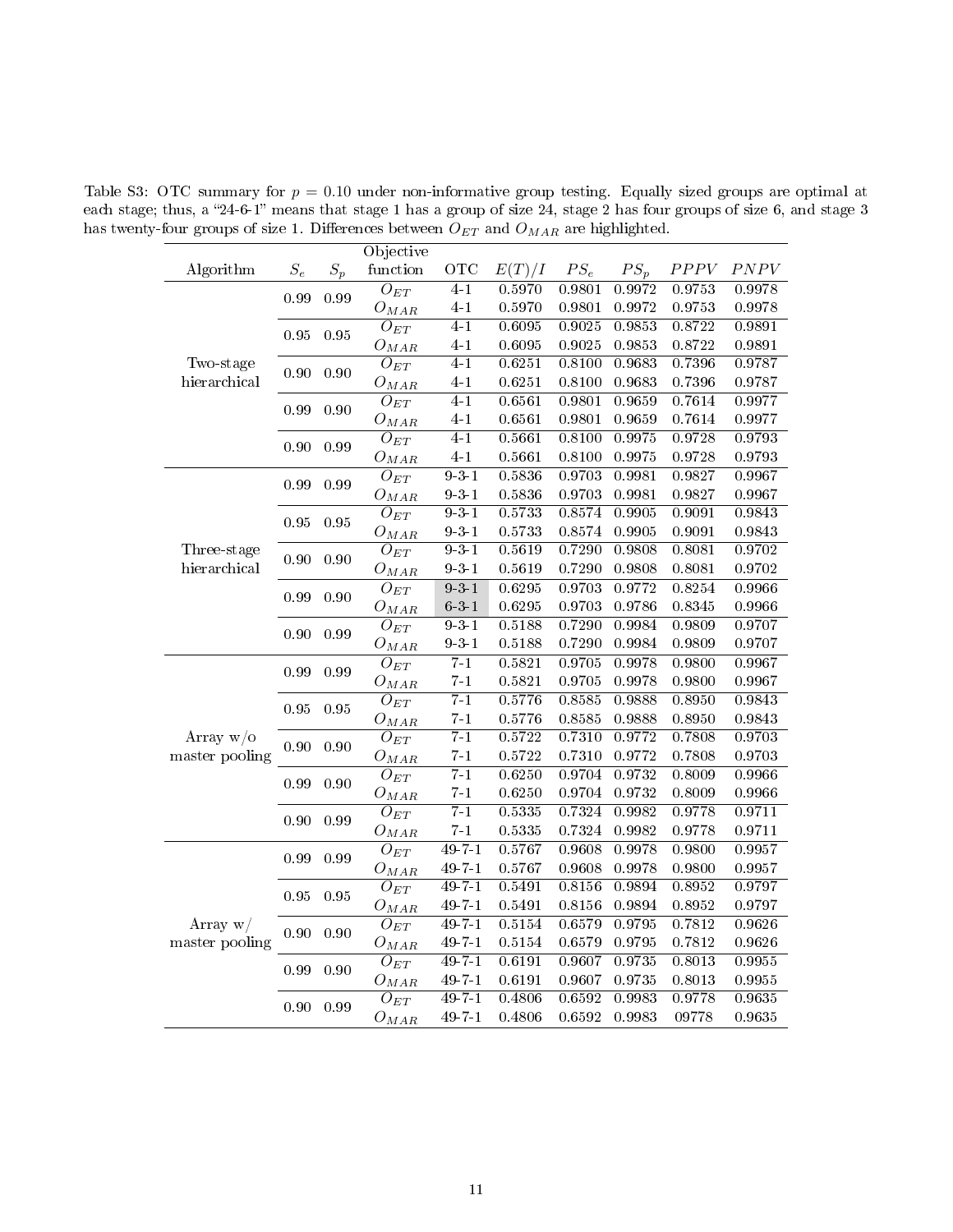<span id="page-11-0"></span>Table S4: Largest differences between operating characteristics for OTCs under non-informative group testing. Values of p range from 0.005 to 0.150 by 0.005. The frequency column denotes the number of times a different OTC was found for  $O_{ET}$  and  $O_{MAR}$  among these values of p. Differences between operating characteristics are rounded to four decimal places. Note that the operating characteristic value for  $O_{ET}$  is always subtracted from the operating characteristic value for  $O_{MAR}$ . Thus, a negative value (indicated with parentheses) means that the value for  $O_{ET}$ was larger than the value for  $O_{MAR}$ .

|                             |       |       |                |        |          | Largest difference |             |          |
|-----------------------------|-------|-------|----------------|--------|----------|--------------------|-------------|----------|
| Algorithm                   | $S_e$ | $S_p$ | Frequency      | E(T)/I | $PS_e$   | $PS_p$             | <i>PPPV</i> | PNPV     |
|                             | 0.99  | 0.99  | 0              |        |          |                    |             |          |
|                             | 0.95  | 0.95  | 3              | 0.0018 | 0.0000   | 0.0049             | 0.0262      | 0.0001   |
| Two-stage<br>hierarchical   | 0.90  | 0.90  | 4              | 0.0023 | 0.0000   | 0.0054             | 0.0345      | 0.0001   |
|                             | 0.99  | 0.90  | 7              | 0.0056 | 0.0000   | 0.0096             | 0.0382      | 0.0000   |
|                             | 0.90  | 0.99  | 0              |        |          |                    |             |          |
|                             | 0.99  | 0.99  | 0              |        |          |                    |             |          |
|                             | 0.95  | 0.95  | 1              | 0.0014 | 0.0000   | 0.0051             | 0.0296      | 0.0001   |
| Three-stage<br>hierarchical | 0.90  | 0.90  | 3              | 0.0015 | 0.0000   | 0.0049             | 0.0575      | 0.0001   |
|                             | 0.99  | 0.90  | 7              | 0.0041 | (0.0098) | 0.0136             | 0.0580      | (0.0015) |
|                             | 0.90  | 0.99  | 1              | 0.0000 | 0.0000   | 0.0002             | 0.0097      | 0.0000   |
|                             | 0.99  | 0.99  | $\overline{0}$ |        |          |                    |             |          |
|                             | 0.95  | 0.95  | 5              | 0.0010 | 0.0018   | 0.0026             | 0.0195      | 0.0003   |
| Array $w/o$                 | 0.90  | 0.90  | 8              | 0.0028 | 0.0022   | 0.0054             | 0.0305      | 0.0005   |
| master pooling              | 0.99  | 0.90  | 5              | 0.0043 | 0.0005   | 0.0076             | 0.0317      | 0.0001   |
|                             | 0.90  | 0.99  | 1              | 0.0000 | 0.0006   | 0.0001             | 0.0042      | 0.0000   |
|                             | 0.99  | 0.99  | $\overline{2}$ | 0.0005 | 0.0006   | 0.0008             | 0.0046      | 0.0001   |
|                             | 0.95  | 0.95  | 4              | 0.0012 | 0.0017   | 0.0026             | 0.0198      | 0.0003   |
| Array $w/$                  | 0.90  | 0.90  | 8              | 0.0015 | 0.0018   | 0.0051             | 0.0307      | 0.0005   |
| master pooling              | 0.99  | 0.90  | 5              | 0.0048 | 0.0005   | 0.0077             | 0.0327      | 0.0001   |
|                             | 0.90  | 0.99  | 2              | 0.0003 | 0.0026   | 0.0005             | 0.0048      | 0.0004   |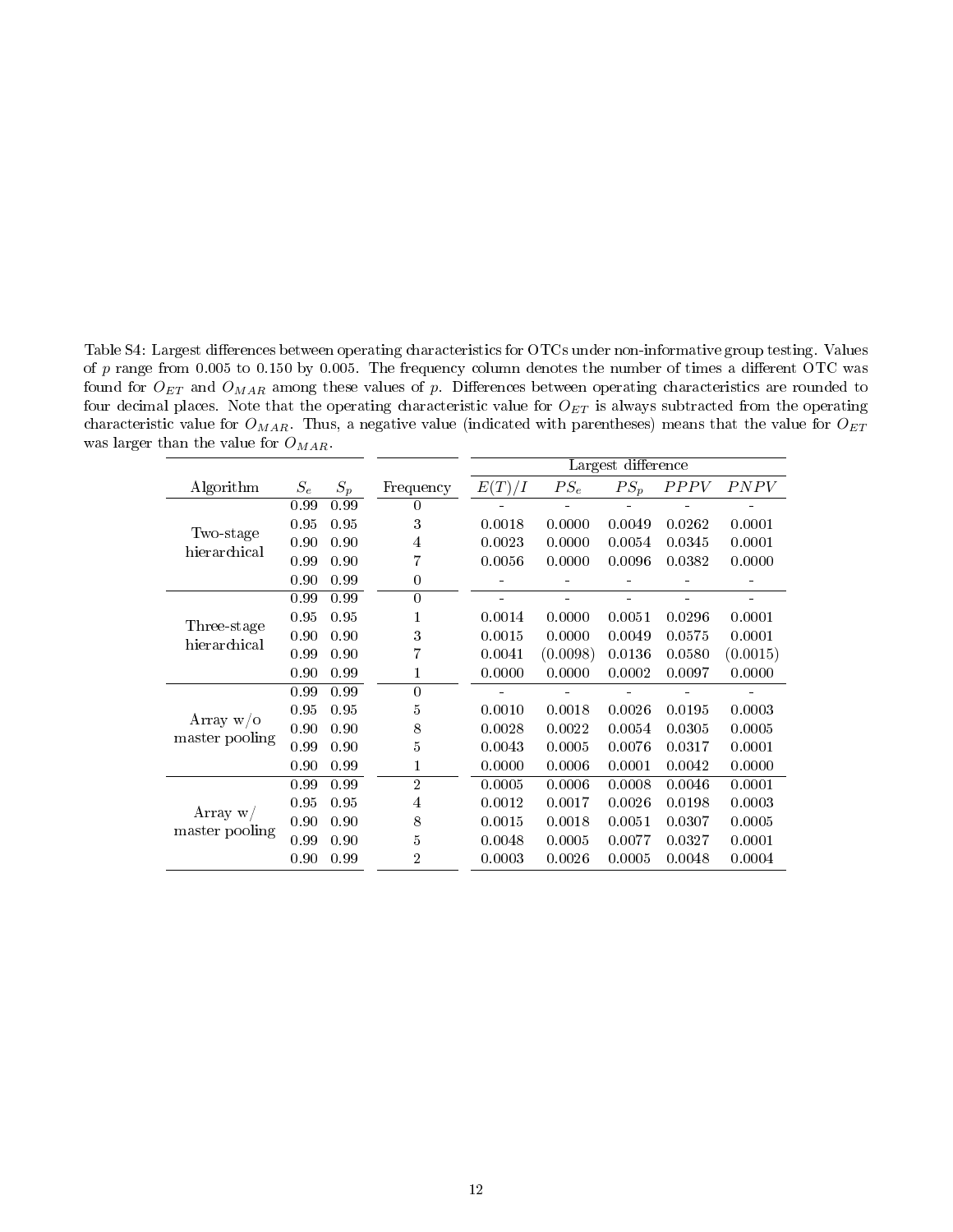|                |             |       |                                     |                             |                     | $\mid \mid$<br>₫   | 2                        |                     |                          |                          |        | $\ddot{6}$<br>$\left\vert {}\right\vert$<br>ð |                           |          |                     |
|----------------|-------------|-------|-------------------------------------|-----------------------------|---------------------|--------------------|--------------------------|---------------------|--------------------------|--------------------------|--------|-----------------------------------------------|---------------------------|----------|---------------------|
|                |             |       | Objective                           | Initial group               |                     |                    |                          |                     |                          | Initial group            |        |                                               |                           |          |                     |
| Algorithm      | $S_{\rm e}$ | $S_p$ | function                            | size for OTC                | E(T)/               | $PS_e^W$           | $PS_p^W$                 | $PPV^W$             | $PNPV^W$                 | size for OTC             | E(T)/  | $PS_e^W$                                      | $PS_n^W$                  | $PPPV^W$ | $PNPV^W$            |
|                | 0.99        | 0.99  | $O_{ET}$                            |                             | 0.1947              | 0.9801             | 0.9991                   | 0.9204              | 0.9998                   |                          | 0.1683 | 0.9801                                        | 0.9992                    | 0.9245   | 0.9998              |
|                |             |       | $O_{M\underline{AR}}$               |                             | 0.1947              | 0.9801             | 0.9991                   | 0.9204              | 0.9998                   | $\mathbf{I}$             | 0.1683 | 0.9801                                        | 0.9992                    | 0.9245   | 0.9998              |
|                | 0.95        | 0.95  | $O_{ET}$                            |                             | 0.2264              | 0.9025             | 0.9931                   | 0.5687              | 0.9990                   |                          | 0.2019 | 0.9025                                        | 0.9943                    | 0.6115   | 0.990               |
|                |             |       | $O_{M\bar{A}\bar{B}}$               |                             | 0.2264              | 0.9025             | 0.9931                   | 0.5687              | 0.9990                   |                          | 0.2019 | 0.9025                                        | 0.9943                    | 0.6115   | 0.9990              |
| Two-stage      | 0.90        |       | $U_{ET}$                            |                             | $\sqrt{0.2657}$     | 0.8100             | 0.9822                   | 0.3143              | $\overline{0.9981}$      |                          | 0.2439 | 0.8100                                        | 0.9843                    | 0.3389   | $\overline{0.9981}$ |
| hierarchical   |             | 0.90  | $O_{M\underline{AR}}$               |                             | 0.2657              | 0.8100             | 0.9822                   | 0.3143              | 0.9981                   |                          | 0.2439 | 0.8100                                        | 0.9843                    | 0.3389   | 0.9981              |
|                | 0.90        | 0.99  | $O_{ET}$                            |                             | 0.2754              | 0.9801             | 0.9813                   | 0.3459              | 0.9998                   |                          | 0.2511 | 0.9801                                        | 0.9837                    | 0.3735   | 0.9998              |
|                |             |       | $O_{M \underline{A} \underline{R}}$ |                             | 0.2754              | 0.9801             | 0.9813                   | 0.3459              | 0.9998                   |                          | 0.2511 | 0.9801                                        | 0.9837                    | 0.3735   | 0.9998              |
|                | 0.90        | 0.99  | $O_{ET}$                            |                             | 0.1854              | 0.8100             | 0.9990                   | 0.8937              | 0.9981                   |                          | 0.1611 | 0.8100                                        | 0.9993                    | 0.9167   | 0.9981              |
|                |             |       | $O_{M\bar{A}\bar{R}}$               |                             | 0.1854              | 0.8100             | 0.9990                   | 0.8937              | 0.9981                   | $\blacksquare$           | 0.1611 | 0.8100                                        | 0.9993                    | 0.9167   | 0.9981              |
|                | 0.99        | 0.99  | $O_{ET}$                            | $\%$                        | 0.1285              | 0.9703             | 0.9996                   | 0.9635              | 1666.0                   | ೫                        | 0.1197 | 0.9703                                        | 0.9996                    | 0.9637   | 1.9997              |
|                |             |       | $O_{M\underline{AR}}$               | $\boldsymbol{\mathcal{E}}$  | 0.1285              | 0.9703             | 0.9996                   | 0.9635              | 7.9997                   | 33                       | 0.1197 | 0.9703                                        | 0.9996                    | 0.9637   | <b>1666.0</b>       |
|                | 0.95        | 0.95  | $O_{ET}$                            | $\mathbb{Z}$                | 0.1375              | 0.8574             | 0.9974                   | 0.7655              | 0.9986                   | $\otimes$                | 0.1291 | 0.8574                                        | 0.9977                    | 0.7883   | 0.9986              |
|                |             |       | $O_{MAR}$                           | $26\,$                      | $0.1375\,$          | 0.8574             | 0.9974                   | 0.7655              | 0.9986                   | 28                       | 0.1291 | 0.8574                                        | 0.9977                    | 0.7883   | 0.9986              |
| Three-stage    | 0.90        | 0.90  | $O_{ET}$                            | $\frac{8}{2}$               | 0.1497              | 0.7290             | 0.9939                   | 0.5422              | 0.9973                   | $\overline{\mathbb{S}}$  | 0.1422 | $\overline{0.7290}$                           | 0.9942                    | 0.5558   | $\overline{0.9973}$ |
| hierarchical   |             |       | $O_{M\bar{A}\bar{R}}$               | $26\,$                      | 0.1497              | 0.7290             | 0.9939                   | 0.5422              | 0.9973                   | 29                       | 0.1422 | 0.7290                                        | 0.9942                    | 0.5558   | 0.9973              |
|                | 0.90        | 0.99  | ${\cal O}_{ET}$                     |                             | 0.1638              | 0.9703             | 0.9930                   | 0.5772              | 1666.0                   | $\frac{8}{28}$           | 0.1554 | 0.9703                                        | 0.9935                    | 0.590    | 0.9997              |
|                |             |       | $O_{M \underline{A} \underline{R}}$ | $ \mathbb{S} \mathbb{S} $ ន | 0.1638              | 0.9703             | 0.9930                   | 0.5772              | 0.9997                   |                          | 0.1554 | 0.9703                                        | 0.9935                    | 0.5990   | 0.9997              |
|                | 0.90        | 0.99  | $O_{ET}$                            |                             | 0.1168              | 0.7290             | $\frac{1666}{1000}$      | 0.9597              | 0.9973                   | $\frac{2}{3}$            | 0.1078 | 0.7290                                        | 0.9997                    | 0.9548   | 0.9973              |
|                |             |       | $O_{MA\underline{R}}$               | 26                          | 0.1168              | 0.7290             | <b>L666</b> <sup>1</sup> | 0.9597              | 0.9973                   | 37                       | 0.1078 | 0.7290                                        | <b>L666</b> <sup>-0</sup> | 0.9548   | 0.9973              |
|                | 0.99        | 0.99  | $O_{ET}$                            | $\mathbb{E}$ $\mathbb{E}$   | $\overline{0.1349}$ | $\frac{0.9703}{2}$ | $\overline{0.995}$       | $\overline{0.9556}$ | $\frac{1666}{1000}$      | $\overline{\mathcal{E}}$ | 0.1277 | $\frac{0.9703}{2}$                            | 0.9995                    | 0.9542   | $\frac{1666}{1000}$ |
|                |             |       | $O_{M\bar{A}\bar{B}}$               |                             | 0.1349              | 0.9703             | 0.9995                   | 0.9556              | <b>1666</b> <sup>0</sup> | $\infty$                 | 0.1277 | 0.9703                                        | 0.9995                    | 0.9542   | 0.9997              |
|                | 0.95        | 0.95  | $O_{ET}$                            | $ \mathbb{S} \mathbb{S} $   | 0.1448              | 0.8575             | 0.9972                   | 0.7548              | 0.9986                   | 28                       | 0.1379 | 0.8574                                        | 0.9971                    | 0.7491   | 0.9986              |
|                |             |       | $O_{MAR}$                           |                             | 0.1448              | 0.8575             | 0.9972                   | 0.7548              | 0.9986                   | 27                       | 0.1379 | 0.8574                                        | 0.9972                    | 0.7581   | 0.9986              |
| Array $w$ /o   | 0.90        | 0.90  | $O_{ET}$                            | 25                          | 0.1585              | 0.7291             | 0.9929                   | 0.5089              | 0.9973                   | 28                       | 0.1519 | 0.7290                                        | 0.9927                    | 0.5017   | 0.9973              |
| master pooling |             |       | $O_{M\overline{AB}}$                | $\mathbb{Z}^2$              | 0.1585              | 0.7291             | 0.9929                   | 0.5089              | 0.9973                   |                          | 0.1519 | 0.7290                                        | 0.9930                    | 0.5113   | 0.9972              |
|                | 0.90        | 0.99  | $\overline{O}_{ET}$                 | $\mathbb{R}$                | 0.1699              | 0.9703             | 0.9926                   | $\overline{0.5702}$ | 7666.0                   | $\mathbb{E}$             | 0.1631 | 0.9703                                        | 0.9926                    | 0.5698   | 0.9997              |
|                |             |       | $O_{M\underline{AR}}$               | 23                          | 0.1699              | 0.9703             | 0.9926                   | 0.5702              | 7.9997                   | 25                       | 0.1631 | 0.9703                                        | 0.9926                    | 0.5698   | 1.9997              |
|                | 0.90        | 0.99  | $U_{ET}$                            | $\frac{1}{2}$               | 0.1251              | 0.7293             | $\overline{0.9996}$      | 0.9444              | 0.9973                   | నె                       | 0.118  | 0.7291                                        | 0.9996                    | 0.9439   | 0.9973              |
|                |             |       | $O_{M\bar{A}\bar{R}}$               | 27                          | 0.1251              | 0.7293             | 0.9996                   | 0.9444              | 0.9973                   |                          | 0.1181 | 0.7291                                        | 0.9996                    | 0.9439   | 0.9973              |

<span id="page-12-0"></span>Table S5: OTC summary for  $E(P_i) = 0.01$  under informative group testing. Multiple initial group sizes for two-stage hierarchical algorithms are found within a Table S5: OTC summary for  $E(P_i) = 0.01$  under informative group testing. Multiple initial group sizes for two-stage hierarchical algorithms are found within a block size of 50, so they are not displayed here. The full OTCs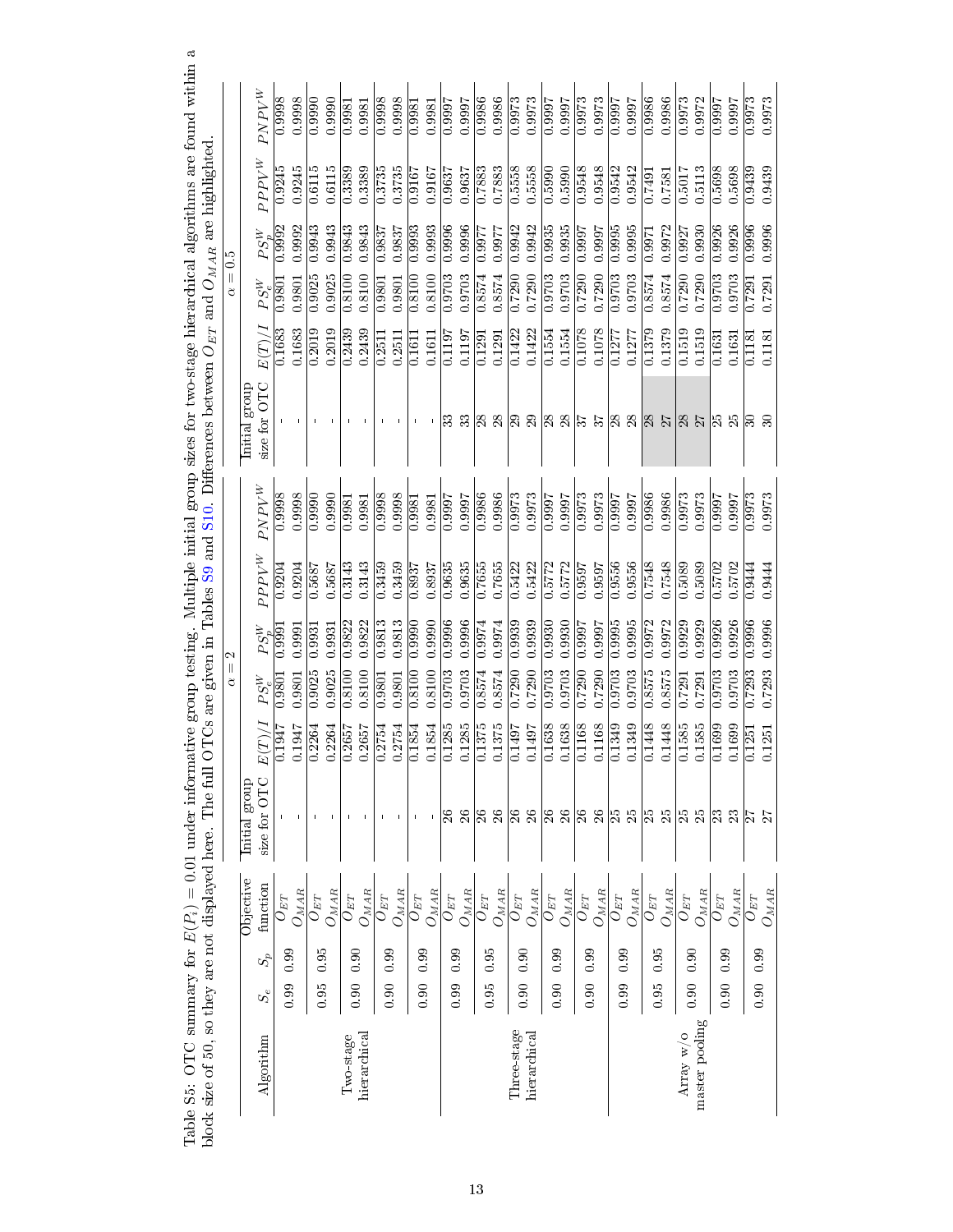| block size of 50, so they are not displayed here. The ful |       |       |                                     |                 |                  |               |                     | OTCs are given in Tables S11 |                         | and S12. Differences between $O_{ET}$ and $O_{MAR}$ are highlighted |        |                               |                         |                     |
|-----------------------------------------------------------|-------|-------|-------------------------------------|-----------------|------------------|---------------|---------------------|------------------------------|-------------------------|---------------------------------------------------------------------|--------|-------------------------------|-------------------------|---------------------|
|                                                           |       |       |                                     |                 |                  | Ш<br>₫        |                     |                              |                         |                                                                     |        | $\vert\vert$<br>₫             |                         |                     |
|                                                           |       |       | Objective                           | Initial group   |                  |               |                     |                              |                         | Initial group                                                       |        |                               |                         |                     |
| Algorithm                                                 | $S_e$ | $S_p$ | function                            | size for OTC    | $E(T)_{\lambda}$ | $PS_e^W$      | $PS_n^W$            | $PPPV^{W}$                   | $PNPV^W$                | size for OTC                                                        | E(T)/I | $PS_n^W$<br>$PS_e^W$          | $PPPV^{W}$              | $PNPV^W$            |
|                                                           | 0.99  | 0.99  | $U_{ET}$                            |                 | 0.4101           | $0.980^\cdot$ | 0.998               | 0.9645                       | 0.9990                  |                                                                     | 0.3584 | 0.998<br>0.9801               | 0.9705                  | 0.990               |
|                                                           |       |       | $O_{M\underline{A}\underline{R}}$   | $\blacksquare$  | 0.4101           | 0.9801        | 0.9981              | 0.9645                       | 0.9990                  |                                                                     | 0.3584 | 0.9984<br>0.9801              | 0.9705                  | 0.9990              |
|                                                           | 0.95  | 0.95  | $O_{ET}$                            | <b>I</b>        | 0.4321           | 0.9025        | 0.9892              | 0.8152                       | 0.9948                  |                                                                     | 0.3830 | 0.9908<br>0.9025              | 0.8371                  | 0.9948              |
|                                                           |       |       | $O_{MAR}$                           |                 | 0.4321           | 0.9025        | 0.9892              | 0.8152                       | 0.9948                  |                                                                     | 0.3830 | 0.9908<br>0.9025              | 0.8371                  | 0.9948              |
| Two-stage                                                 | 0.90  | 0.90  | $O_{ET}$                            |                 | 0.4586           | 0.8100        | 0.9733              | 0.6149                       | 0.9898                  |                                                                     | 0.4124 | 0.9761<br>0.8100              | 0.6403                  | 0.9899              |
| hierarchical                                              |       |       | $O_{M \overline{A} \overline{R}}$   |                 | 0.4586           | 0.8100        | 0.9733              | 0.6149                       | 0.9898                  |                                                                     | 0.4124 | 0.9761<br>0.8100              | 0.6403                  | 0.9899              |
|                                                           | 0.99  | 0.90  | $O_{ET}$                            |                 | 0.4798           | 0.9801        | 0.9736              | 0.6619                       | 0.9989                  |                                                                     | 0.4308 | 0.9746<br>0.9812              | 0.6703                  | 0.9990              |
|                                                           |       |       | $O_{M\underline{AR}}$               |                 | 0.4798           | 0.9801        | 0.9736              | 0.6619                       | 0.9989                  |                                                                     | 0.4311 | 0.9767<br>0.9801              | 0.6885                  | 0.9989              |
|                                                           | 0.90  | 0.99  | $U_{ET}$                            |                 | 0.3898           | 0.8100        | 0.9983              | 0.9609                       | 0.9901                  |                                                                     | 0.341  | 0.9986<br>0.8100              | 0.9675                  | 0.9901              |
|                                                           |       |       | $O_{M\overline{AB}}$                |                 | 0.3898           | 0.8100        | 0.9983              | 0.9609                       | 0.9901                  |                                                                     | 0.3411 | 0.9986<br>0.8100              | 0.9675                  | 0.9901              |
|                                                           | 0.99  | 0.99  | $O_{ET}$                            | ≘               | 0.3687           | 0.9725        | 0.9990              | 0.9803                       | 0.9986                  |                                                                     | 0.3365 | 0.9988<br>19757               | 0.9768                  | 0.9987              |
|                                                           |       |       | $O_{M \bar{A} \bar{R}}$             | $\Box$          | 0.3687           | 0.9725        | 0.9990              | 0.9803                       | 0.9986                  | Η                                                                   | 0.3365 | 0.9988<br>19757               | 0.9768                  | 0.9987              |
|                                                           | 0.95  | 0.95  | $O_{ET}$                            |                 | 0.3709           | 0.8574        |                     | $\overline{0.8821}$          | $\frac{0.9925}{0.9925}$ |                                                                     | 0.3433 | 0.9934<br>0.8822              | $\frac{0.8763}{2}$      | 0.9938              |
|                                                           |       |       | $O_{M{\cal A}{\cal R}}$             | Ξ               | 0.3709           | 0.8574        | 0.9940              | 0.8821                       | 0.9925                  | $\Box$                                                              | 0.3433 | 0.9934<br>0.8822              | 0.8763                  | 0.9938              |
| Three-stage                                               | 0.90  | 0.90  | $O_{ET}$                            | $\frac{2}{12}$  | 0.3724           | 0.7290        | 0.9862              | 0.7357                       |                         | ≘                                                                   | 0.3503 | 0.9871<br>0.7582              | 0.7560                  | 0.9873              |
| hierarchical                                              |       |       | $O_{MAR}$                           |                 | 0.3724           | 0.7290        | 0.9862              | 0.7357                       | 0.9857                  | $\Box$                                                              | 0.3503 | 0.9871<br>0.7582              | 0.7560                  | 0.9873              |
|                                                           | 0.99  | 0.90  | $O_{ET}$                            | c               | 0.4136           | 0.9727        | 0.9834              | 0.7554                       | 0.9985                  | ≘                                                                   | 0.3833 | 0.9852<br>0.9738              | 0.7756                  | 0.9986              |
|                                                           |       |       | $O_{M\bar{A}\bar{B}}$               | $\infty$        | 0.4140           | 0.9729        | 0.9853              | 0.7772                       | 0.9986                  | $\Omega$                                                            | 0.3833 | 0.9852<br>0.9738              | 0.7756                  | 0.9986              |
|                                                           | 0.90  | 0.99  | $O_{ET}$                            | $\overline{12}$ | 0.3315           | 0.7290        | 0.9989              | 0.9727                       | 0.9859                  | 15                                                                  | 0.3052 | 0.9990<br>0.7515              | 0.9749                  | 0.9871              |
|                                                           |       |       | $O_{M\bar{A}\bar{R}}$               | 12              | 0.3336           | 0.7449        | 0.9989              | 0.9730                       | 0.9867                  | Ξ                                                                   | 0.3076 | 0.9989<br>0.7735              | 0.9747                  | 0.9882              |
|                                                           | 0.99  | 0.99  | $O_{ET}$                            | $\Box$          | 0.3677           | 0.9705        | 0.9988              | 0.9761                       | 0.9984                  | ≌                                                                   | 0.3372 | 0.9986<br>0.9703              | 0.9727                  | 0.9985              |
|                                                           |       |       | $O_{M \underline{A} \underline{R}}$ | $\Box$          | 0.3677           | 0.9705        | 0.9988              | 0.9761                       | 0.9984                  | $\mathbf{r}$                                                        | 0.3372 | 0.9986<br>0.9703              | 0.9727                  | 0.9985              |
|                                                           | 0.95  | 0.95  | $O_{ET}$                            | ≘               | 0.3731           | 0.8582        | 0.9933              | 0.8703                       | 0.9925                  | ≌                                                                   | 0.3421 | 0.9924<br>0.8575              | 0.855                   | 0.9926              |
|                                                           |       |       | $O_{M\underline{AR}}$               | $\Box$          | 0.3731           | 0.8582        | 0.9933              | 0.8703                       | 0.9925                  | $\mathbf{r}$                                                        | 0.3421 | 0.9924<br>0.8575              | 0.8551                  | 0.9926              |
| Array w/o                                                 | 0.90  | 0.90  | $O_{ET}$                            | Ξ               | 0.3784           | 0.7295        | 0.9836              | 0.7004                       | 0.9857                  | $\mathbf{r}$                                                        | 0.3484 | 0.9837<br>0.7292              | 0.7000                  | 0.9859              |
| master pooling                                            |       |       | $O_{M\overline{AB}}$                | $\Box$          | 0.3784           | 0.7295        | 0.9836              | 0.7004                       | 0.9857                  | ಇ                                                                   | 0.3484 | 0.9837<br>0.7292              | 0.7000                  | 0.9859              |
|                                                           | 0.99  | 0.90  | $O_{ET}$                            | ≘               | 0.4113           | 0.9704        | 0.9829              | 0.7494                       | 0.9984                  |                                                                     | 0.3826 | 0.9840<br>0.9703              | 0.7610                  | 0.9984              |
|                                                           |       |       | $O_{M\bar{A}\bar{R}}$               | $\Box$          | 0.4113           | 9704          | 0.9829              | 0.7494                       | <b>PS66°U</b>           | Ξ                                                                   | 0.3826 | 0.9840<br>0.9703              | 0.7610                  | 0.9984              |
|                                                           | 0.90  | 0.99  | $U_{ET}$                            |                 | 0.3380           | 0.7303        | $\overline{0.9988}$ | $\frac{0.9693}{2}$           | 0.9860                  | $\mathbf{E}$                                                        | 0.3060 | $\overline{0.9988}$<br>0.7294 | $\frac{0.9698}{0.0008}$ | $\overline{0.9861}$ |
|                                                           |       |       | $O_{M\underline{AR}}$               |                 | 0.3380           | 0.7303        | 0.9988              | 0.9693                       | 0.9860                  | ಇ                                                                   | 0.3060 | 0.9988<br>0.7294              | 0.9698                  | 0.9861              |

<span id="page-13-0"></span>Table S6: OTC summary for  $E(P_i) = 0.05$  under informative group testing. Multiple initial group sizes for two-stage hierarchical algorithms are found within a Table S6: OTC summary for  $E(P_i) = 0.05$  under informative group testing. Multiple initial group sizes for two-stage hierarchical algorithms are found within a block size of 50, so they are not displayed here. The full OTCs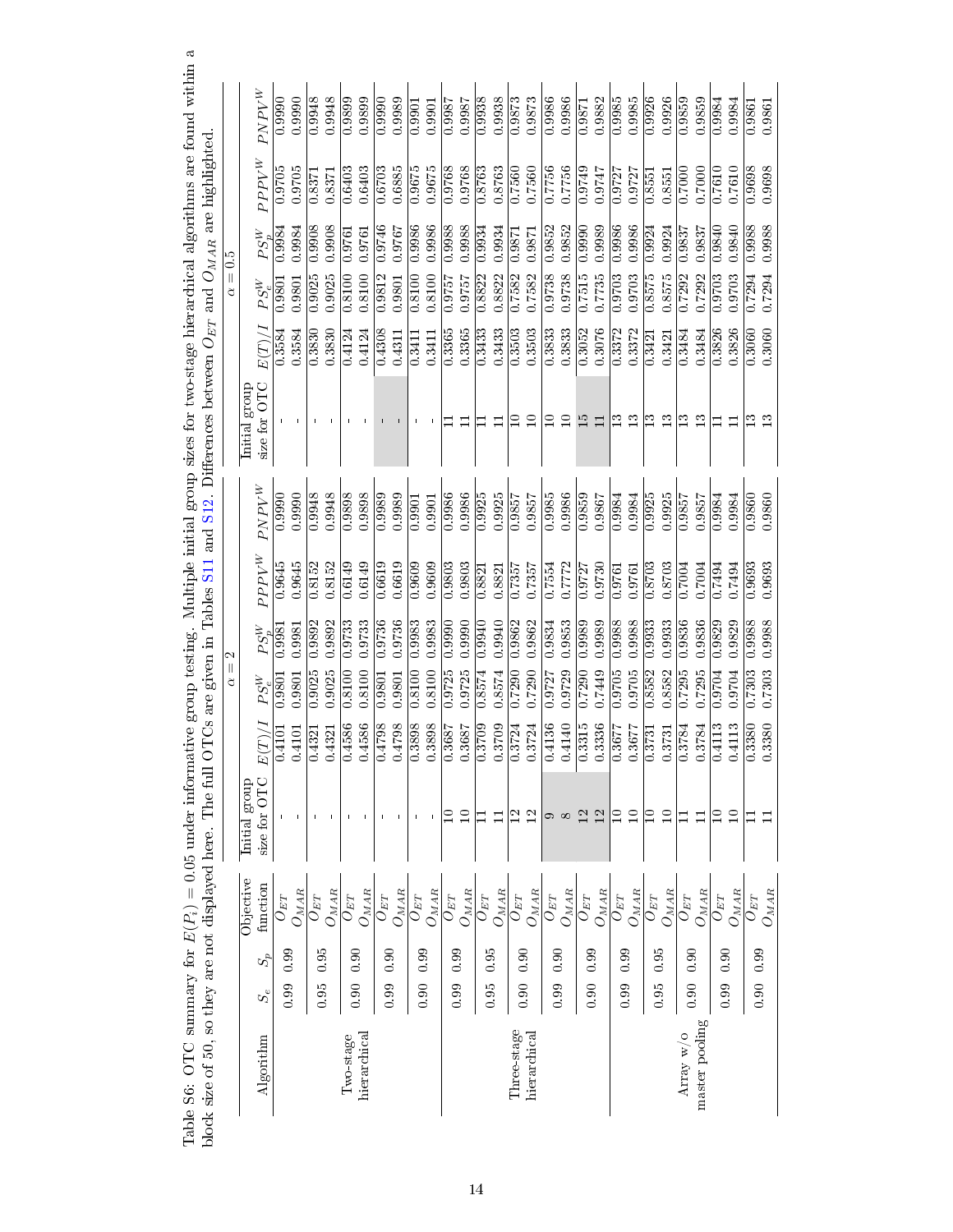|                |             |       |                                     | block size of 50, so they are not displayed here. The full |                    |                  |                         |                     |                         | OTCs are given in Tables S13 and S14. Differences between $O_{BT}$ and $O_{MAR}$ are highlighted |        |              |                     |          |                         |
|----------------|-------------|-------|-------------------------------------|------------------------------------------------------------|--------------------|------------------|-------------------------|---------------------|-------------------------|--------------------------------------------------------------------------------------------------|--------|--------------|---------------------|----------|-------------------------|
|                |             |       |                                     |                                                            |                    | $\mid \mid$<br>₫ | $\mathcal{C}$           |                     |                         |                                                                                                  |        | $= 0.5$<br>₫ |                     |          |                         |
| Algorithm      | $S_{\rm e}$ | $S_p$ | Objective<br>function               | size for OTC<br>Initial group                              | E(T)/              | $PS_e^W$         | $PS_n^W$                | $PPV^W$             | $PNPV^W$                | size for OTC<br>Initial group                                                                    | E(T)/A | $PS_{e}^{W}$ | $PS_n^W$            | $PPTV^W$ | $PN^{W}$                |
|                |             |       | $U_{ET}$                            |                                                            | 0.5674             | 0.9801           | 0.9975                  | 0.9772              | 0.9978                  |                                                                                                  | 0.4868 | 0.9833       | 0.9977              | 0.9793   | 0.9981                  |
|                | 0.99        | 0.99  | $O_{MA\underline{R}}$               | $\mathbf{I}$                                               | 0.5674             | 0.9801           | 0.9975                  | 0.9772              | 0.9978                  |                                                                                                  | 0.4868 | 0.9833       | 0.9977              | 0.9793   | 0.9981                  |
|                | 0.95        | 0.95  | $O_{ET}$                            |                                                            | 0.5815             | 0.9025           | 0.9863                  | 0.8798              | 0.9891                  |                                                                                                  | 0.5054 | 0.9148       | 0.9873              | 0.8887   | 0.9905                  |
|                |             |       | $O_{MA\underline{R}}$               |                                                            | 0.5815             | 0.9025           | 0.9863                  | 0.8798              | 0.9891                  |                                                                                                  | 0.5054 | 0.9148       | 0.9873              | 0.8887   | 0.9905                  |
| Two-stage      | 0.90        | 0.90  | $U_{ET}$                            |                                                            | $\frac{0.5973}{2}$ | 0.8100           | 0.9681                  | 0.7382              | 1816:0                  |                                                                                                  | 0.5271 | 0.8333       | 0.9695              | 0.7522   | 0.9813                  |
| hierarchical   |             |       | $O_{M\underline{A}\underline{R}}$   |                                                            | 0.5973             | 0.8100           | 0.9681                  | 0.7382              | 1816:0                  |                                                                                                  | 0.5271 | 0.8333       | 0.9695              | 0.7522   | 0.9813                  |
|                | 0.99        | 0.90  | $O_{ET}$                            |                                                            | 0.6277             | 0.9807           | 0.9657                  | 0.7606              | 0.9978                  |                                                                                                  | 0.5491 | 0.9839       | 0.9678              | 0.7725   | 0.9982                  |
|                |             |       | $O_{M \underline{A} \underline{R}}$ |                                                            | 0.6283             | 0.9801           | 0.9679                  | 0.7721              | 0.9977                  |                                                                                                  | 0.5496 | 0.9833       | 0.9700              | 0.7844   | 0.9981                  |
|                | 0.90        | 0.99  | $U_{ET}$                            |                                                            | 0.5383             | 0.8100           | 0.9977                  | 0.9749              | 0.9793                  |                                                                                                  | 0.4654 | 0.8333       | 0.9979              | 0.9774   | 0.9818                  |
|                |             |       | $O_{MA\underline{R}}$               |                                                            | 0.5383             | 0.8100           | 0.9977                  | 0.9749              | 0.9793                  |                                                                                                  | 0.4654 | 0.8333       | 0.9979              | 0.9774   | 0.9818                  |
|                | 0.99        | 0.99  | $O_{ET}$                            | IJ                                                         | 0.5567             | 0.9764           | 0.998                   | 0.9824              | 0.9974                  | ₽                                                                                                | 0.5074 | 0.9733       | 0.9976              | 0.9786   | 0.9970                  |
|                |             |       | $O_{M\underline{AR}}$               | J.O                                                        | 0.5567             | 0.9764           | 0.9981                  | 0.9824              | 0.9974                  | $\Theta$                                                                                         | 0.5074 | 0.9733       | 0.9976              | 0.9786   | 0.9970                  |
|                | 0.95        | 0.95  | ${\cal O}_{ET}$                     | ∞∞                                                         | 0.5550             | 0.8691           | $\frac{0.9891}{0.9891}$ | 0.8985              | $\frac{0.9855}{0.9855}$ | $\mathbb{Q}$                                                                                     | 0.5050 | 0.8711       | $\frac{92876}{ }$   | 0.8863   | $\frac{0.9857}{0.9857}$ |
|                |             |       | $O_{M\bar{A}\underline{R}}$         |                                                            | 0.5550             | 0.8691           | 0.9891                  | 0.8985              | 0.9855                  | $\Theta$                                                                                         | 0.5050 | 0.8711       | 0.9876              | 0.8863   | 0.9857                  |
| Three-stage    | 0.90        | 0.90  | $O_{ET}$                            | $\infty$ $\infty$                                          | 0.5461             | 0.7500           | 0.9781                  | 0.7916              | 0.9724                  | ₽                                                                                                | 0.4994 | 0.7469       | 0.9739              | 0.7604   | 0.9719                  |
| hierarchical   |             |       | $O_{M\underline{A}\underline{R}}$   |                                                            | 0.5461             | 0.7500           | 0.9781                  | 0.7916              | 0.9724                  | $\Theta$                                                                                         | 0.4994 | 0.7469       | 0.9739              | 0.7604   | 0.9719                  |
|                | 0.99        | 0.90  | $O_{ET}$                            | ) ကာ                                                       | 0.6044             | 0.9764           | 0.9764                  | 0.8216              | 0.9973                  | ం అ                                                                                              | 0.5611 | 0.9774       | 0.9770              | 0.8254   | 0.9974                  |
|                |             |       | $O_{M\underline{A}\underline{R}}$   |                                                            | 0.6044             | 0.9764           | 0.9764                  | 0.8216              | 0.9973                  |                                                                                                  | 0.5611 | 0.9774       | 0.9770              | 0.8254   | 0.9974                  |
|                | 0.90        | 0.99  | $O_{\mathit{ET}}$                   | $\infty$                                                   | 0.5055             | 0.7500           | 0.9982                  | 0.9783              | 0.9729                  | $\Theta$                                                                                         | 0.4442 | 0.7469       | 0.9980              | 0.9764   | 0.9726                  |
|                |             |       | $O_{M\underline{A}\underline{R}}$   | $\circ$                                                    | 0.5203             | 0.7874           | 0.9978                  | 0.9759              | 0.9769                  | $\Theta$                                                                                         | 0.4445 | 0.7537       | 0.9980              | 0.9767   | 0.9733                  |
|                | 0.99        | 0.99  | $O_{ET}$                            | レト                                                         | $\frac{1}{0.5585}$ | $\frac{9706}{2}$ | $\frac{0.9981}{0.9981}$ | $\overline{0.9823}$ | $\frac{19667}{2000}$    | ∞∞                                                                                               | 0.5092 | 0.9704       | $\overline{0.9982}$ | 0.9837   | $\frac{19967}{2}$       |
|                |             |       | $O_{M\underline{AB}}$               |                                                            | 0.5585             | 0.9706           | 0.9981                  | 0.9823              | 0.9967                  |                                                                                                  | 0.5092 | 0.9704       | 0.9982              | 0.9837   | 0.9967                  |
|                | 0.95        | 0.95  | $O_{ET}$                            | レト                                                         | 0.5563             | 0.8587           | 0.9900                  | 0.9050              | 0.9844                  | ာ ာ                                                                                              | 0.5076 | 0.8576       | 0.9892              | 0.8978   | 0.9843                  |
|                |             |       | $O_{M \underline{A} \underline{R}}$ |                                                            | 0.5563             | 18587            | 0.9900                  | 0.9050              | 0.9844                  |                                                                                                  | 0.5076 | 0.8576       | 0.9892              | 0.8978   | 0.9843                  |
| Array w/o      | 0.90        | 0.90  | $O_{ET}$                            | ∞                                                          | 0.5494             | 0.7297           | 0.9757                  | 0.7697              | 0.9701                  | ా                                                                                                | 0.5040 | 0.7294       | 0.9777              | 0.7842   | 0.9702                  |
| master pooling |             |       | $O_{M\bar{A}\bar{B}}$               | $\infty$                                                   | 0.5494             | 0.7297           | 0.9757                  | 0.7697              | 0.9701                  | ာ                                                                                                | 0.5040 | 0.7294       | 0.977               | 0.7842   | 0.9702                  |
|                | 0.99        | 0.90  | $O_{ET}$                            |                                                            | 0.6024             | 0.9705           | 0.9757                  | 0.8161              | 0.9966                  | $\infty$ $\infty$                                                                                | 0.5558 | 0.9704       | 0.9769              | 0.8236   | 0.9966                  |
|                |             |       | $O_{M\underline{AR}}$               | Ŀ                                                          | 0.6024             | 0.9705           | 1919.7                  | 0.8161              | 0.9966                  |                                                                                                  | 0.5558 | 0.9704       | 0.9769              | 0.8236   | 0.9966                  |
|                | 0.90        | 0.99  | $O_{ET}$                            | ∞∞                                                         | 0.5099             | 0.7302           | 0.9980                  | 0.9761              | 0.9708                  |                                                                                                  | 0.4617 | 0.7298       | 0.9982              | 0.9788   | 0.9708                  |
|                |             |       | $O_{M\bar{A}\underline{R}}$         |                                                            | 0.5099             | 0.7302           | 0.9980                  | 0.9761              | 0.9708                  |                                                                                                  | 0.4617 | 0.7298       | 0.9982              | 0.9788   | 0.9708                  |

<span id="page-14-0"></span>Table S7: OTC summary for  $E(P_i) = 0.10$  under informative group testing. Multiple initial group sizes for two-stage hierarchical algorithms are found within a Table S7: OTC summary for  $E(P_i) = 0.10$  under informative group testing. Multiple initial group sizes for two-stage hierarchical algorithms are found within a block size of 50, so they are not displayed here. The full OTCs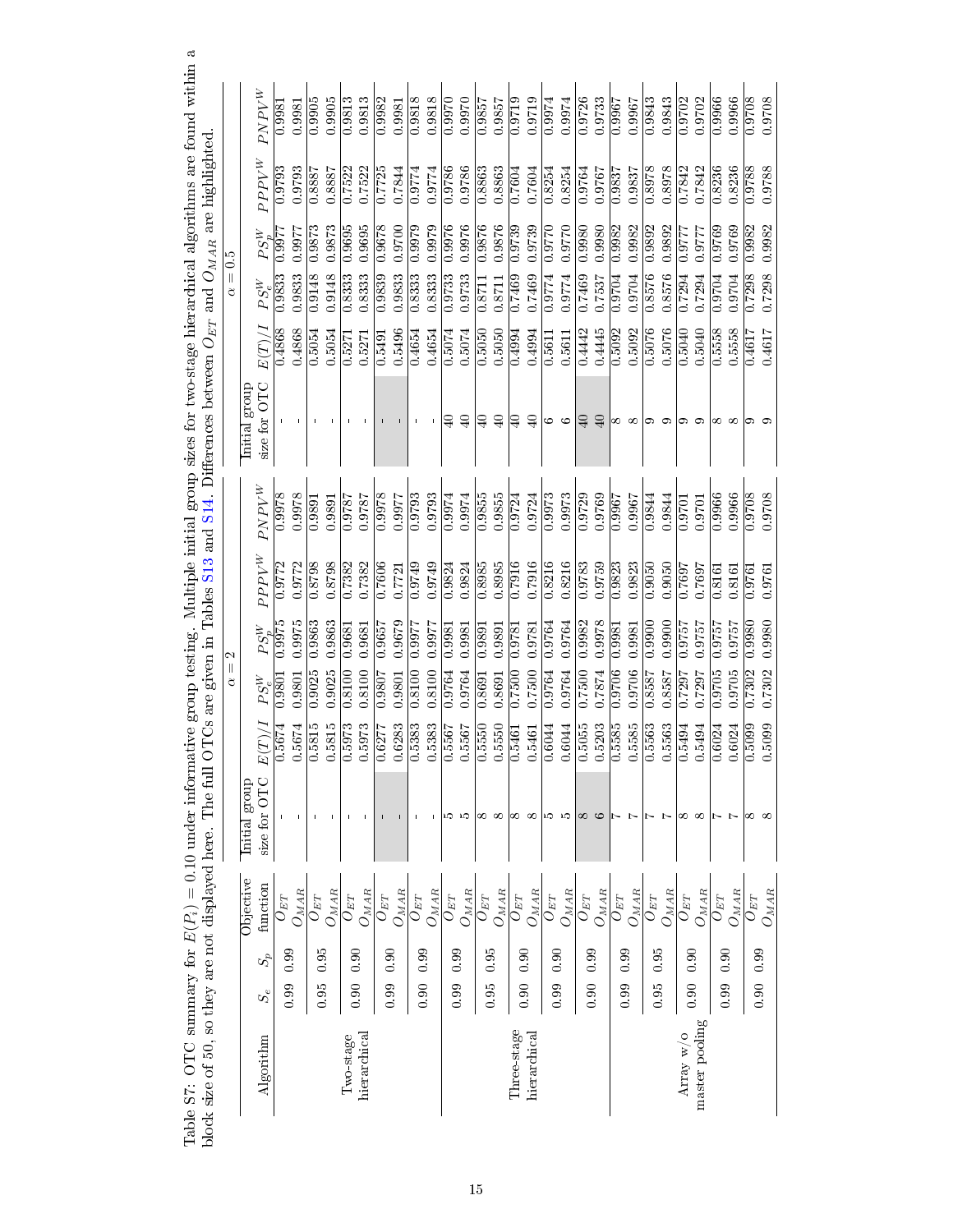<span id="page-15-0"></span>Table S8: Largest differences between operating characteristics for OTCs under informative group testing. Values of  $E(P_i) = p$  range from 0.005 to 0.150 by 0.005. The frequency column denotes the number of times a different OTC was found among these values of p. Differences between operating characteristics are rounded to four decimal places. Note that the operating characteristic value for  $O_{ET}$  is always subtracted from the operating characteristic value for  $O_{MAR}$ . Thus, a negative value (indicated with parentheses) means that the value for  $O_{ET}$  was larger than the value for  ${\cal O}_{MAR}.$ 

|                |                |                   |                   |                  |        |                     | Largest difference  |                       |                       |
|----------------|----------------|-------------------|-------------------|------------------|--------|---------------------|---------------------|-----------------------|-----------------------|
| Algorithm      | $\alpha$       | $S_e$             | $S_p$             | Frequency        | E(T)/I | $\overline{PS_e^W}$ | $\overline{PS_p^W}$ | $PPP\overline{V^{W}}$ | $PNPV^{\overline{W}}$ |
|                |                | $\overline{0.99}$ | 0.99              | $\overline{0}$   |        |                     |                     |                       |                       |
|                |                | 0.95              | 0.95              | 7                | 0.0006 | (0.0023)            | 0.0011              | 0.0156                | 0.0004                |
|                | $\overline{2}$ | 0.90              | 0.90              | 12               | 0.0010 | (0.0052)            | 0.0023              | 0.0160                | 0.0007                |
|                |                | 0.99              | 0.90              | 12               | 0.0011 | (0.0008)            | 0.0022              | 0.0182                | (0.0001)              |
| Two-stage      |                | 0.90              | 0.99              | $\overline{2}$   | 0.0003 | 0.0052              | 0.0000              | 0.0002                | 0.0007                |
| hierarchical   |                | $\overline{0.99}$ | $\overline{0.99}$ | $\overline{0}$   |        |                     |                     |                       |                       |
|                |                | 0.95              | 0.95              | 3                | 0.0003 | (0.0035)            | 0.0011              | 0.0102                | 0.0003                |
|                | 0.5            | 0.90              | 0.90              | 15               | 0.0008 | (0.0103)            | 0.0022              | 0.0277                | 0.0007                |
|                |                | 0.99              | 0.90              | 16               | 0.0012 | (0.0011)            | $0.0022\,$          | 0.0194                | (0.0001)              |
|                |                | 0.90              | 0.99              | 11               | 0.0006 | 0.0078              | (0.0002)            | (0.0028)              | 0.0007                |
|                |                | 0.99              | 0.99              | 1                | 0.0000 | (0.0019)            | 0.0002              | 0.0057                | (0.0001)              |
|                |                | 0.95              | 0.95              | $\boldsymbol{2}$ | 0.0035 | 0.0219              | 0.0033              | 0.0270                | 0.0034                |
|                | $\overline{2}$ | 0.90              | 0.90              | $\boldsymbol{6}$ | 0.0044 | 0.0152              | 0.0062              | 0.0409                | 0.0023                |
|                |                | 0.99              | 0.90              | 4                | 0.0035 | 0.0006              | 0.0066              | 0.0445                | 0.0001                |
| Three-stage    |                | 0.90              | 0.99              | 14               | 0.0180 | 0.0500              | 0.0003              | 0.0046                | 0.0064                |
| hierarchical   |                | $\overline{0.99}$ | $\overline{0.99}$ | $\mathbf{1}$     | 0.0000 | 0.0001              | 0.0001              | 0.0018                | 0.0000                |
|                |                | 0.95              | 0.95              | $\overline{0}$   |        |                     |                     |                       |                       |
|                | 0.5            | 0.90              | 0.90              | 3                | 0.0010 | 0.0250              | 0.0033              | 0.0296                | 0.0025                |
|                |                | 0.99              | 0.90              | 5                | 0.0022 | 0.0034              | 0.0070              | 0.0385                | 0.0005                |
|                |                | 0.90              | 0.99              | 9                | 0.0057 | 0.0355              | 0.0003              | 0.0051                | 0.0030                |
|                |                | 0.99              | 0.99              | $\mathbf{1}$     | 0.0003 | 0.0004              | 0.0005              | 0.0039                | 0.0001                |
|                |                | 0.95              | 0.95              | $\boldsymbol{2}$ | 0.0011 | 0.0012              | 0.0027              | 0.0169                | 0.0002                |
|                | $\overline{2}$ | 0.90              | 0.90              | $5\,$            | 0.0016 | 0.0012              | 0.0040              | 0.0265                | 0.0003                |
|                |                | 0.99              | 0.90              | 4                | 0.0028 | 0.0003              | 0.0053              | 0.0277                | 0.0001                |
| Array $w/o$    |                | 0.90              | 0.99              | 0                | ÷      | L,                  | ÷                   | ă,                    | $\blacksquare$        |
| master pooling |                | 0.99              | 0.99              | $\overline{0}$   |        | $\overline{a}$      |                     |                       |                       |
|                |                | 0.95              | 0.95              | $\overline{4}$   | 0.0003 | 0.0004              | 0.0015              | 0.0129                | 0.0001                |
|                | 0.5            | 0.90              | 0.90              | 14               | 0.0015 | 0.0004              | 0.0032              | 0.0194                | 0.0002                |
|                |                | 0.99              | 0.90              | 8                | 0.0024 | 0.0001              | 0.0041              | 0.0211                | 0.0000                |
|                |                | 0.90              | 0.99              | 1                | 0.0003 | 0.0005              | 0.0003              | 0.0027                | 0.0001                |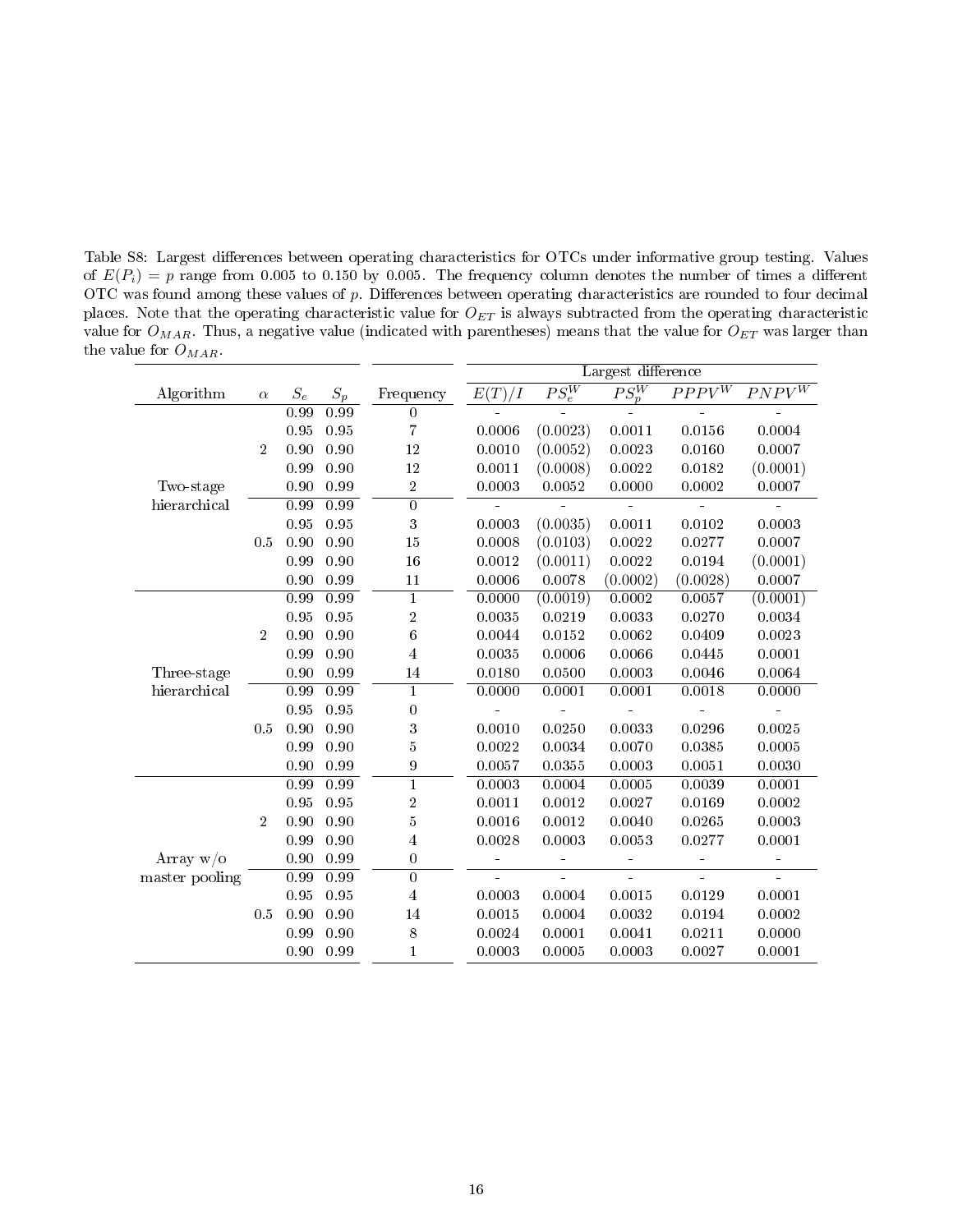<span id="page-16-0"></span>

| Group sizes<br>$S_e$<br>$S_p$<br>function<br>size<br>E(T)/I<br>$I_{11}$<br>$I_{12}$<br>$I_{13}$<br>$I_{14}$<br>$I_{15}$<br>$\alpha$<br>16<br>9<br>8<br>6<br>50<br>11<br>0.1947<br>$O_{ET}$<br>0.99<br>0.99<br>8<br>$50\,$<br>16<br>11<br>9<br>6<br>0.1947<br>$O_{MAR}$<br>8<br>18<br>11<br>$50\,$<br>0.2264<br>13<br>$O_{ET}$<br>0.95<br>0.95<br>11<br>8<br>50<br>0.2264<br>18<br>13<br>$O_{MAR}$<br>$\overline{8}$<br>18<br>13<br>50<br>0.2657<br>11<br>$O_{ET}$<br>$\overline{2}$<br>0.90<br>0.90<br>8<br>$50\,$<br>18<br>13<br>11<br>0.2657<br>$O_{MAR}$<br>8<br>50<br>18<br>13<br>11<br>0.2754<br>$O_{ET}$<br>0.99<br>0.90<br>8<br>50<br>13<br>11<br>0.2754<br>18<br>$O_{MAR}$<br>$\overline{8}$<br>$\overline{18}$<br>$\overline{13}$<br>$\overline{11}$<br>$50\,$<br>0.1854<br>$O_{ET}$<br>0.90<br>0.99<br>8<br>$50\,$<br>18<br>13<br>11<br>0.1854<br>$O_{MAR}$<br>$\overline{5}$<br>25<br>0.1683<br>12<br>8<br>50<br>$O_{ET}$<br>0.99<br>0.99<br>25<br>$\overline{5}$<br>50<br>0.1683<br>12<br>8<br>$O_{MAR}$<br>$\overline{5}$<br>8<br>25<br>$50\,$<br>0.2019<br>12<br>$O_{ET}$<br>$0.95\,$<br>$\rm 0.95$<br>$\bf 5$<br>25<br>8<br>$50\,$<br>0.2019<br>12<br>$O_{MAR}$<br>$\overline{8}$<br>5<br>25<br>$50\,$<br>0.2439<br>12<br>$O_{ET}$<br>0.90<br>0.90<br>0.5<br>$\overline{5}$<br>50<br>25<br>12<br>8<br>0.2439<br>$O_{MAR}$<br>$\overline{5}$<br>$\overline{8}$<br>$50\,$<br>25<br>12<br>0.2511<br>$O_{ET}$<br>0.90<br>0.99<br>25<br>5<br>50<br>0.2511<br>12<br>8<br>$O_{MAR}$<br>$\overline{5}$<br>8<br>50<br>0.1611<br>25<br>12<br>$O_{ET}$<br>0.90<br>0.99<br>$\overline{5}$<br>25<br>12<br>8<br>50<br>0.1611 | _ _ |  | Objective | <b>Block</b> |  |  |  |
|-------------------------------------------------------------------------------------------------------------------------------------------------------------------------------------------------------------------------------------------------------------------------------------------------------------------------------------------------------------------------------------------------------------------------------------------------------------------------------------------------------------------------------------------------------------------------------------------------------------------------------------------------------------------------------------------------------------------------------------------------------------------------------------------------------------------------------------------------------------------------------------------------------------------------------------------------------------------------------------------------------------------------------------------------------------------------------------------------------------------------------------------------------------------------------------------------------------------------------------------------------------------------------------------------------------------------------------------------------------------------------------------------------------------------------------------------------------------------------------------------------------------------------------------------------------------------------------------------------------------------------|-----|--|-----------|--------------|--|--|--|
|                                                                                                                                                                                                                                                                                                                                                                                                                                                                                                                                                                                                                                                                                                                                                                                                                                                                                                                                                                                                                                                                                                                                                                                                                                                                                                                                                                                                                                                                                                                                                                                                                               |     |  |           |              |  |  |  |
|                                                                                                                                                                                                                                                                                                                                                                                                                                                                                                                                                                                                                                                                                                                                                                                                                                                                                                                                                                                                                                                                                                                                                                                                                                                                                                                                                                                                                                                                                                                                                                                                                               |     |  |           |              |  |  |  |
|                                                                                                                                                                                                                                                                                                                                                                                                                                                                                                                                                                                                                                                                                                                                                                                                                                                                                                                                                                                                                                                                                                                                                                                                                                                                                                                                                                                                                                                                                                                                                                                                                               |     |  |           |              |  |  |  |
|                                                                                                                                                                                                                                                                                                                                                                                                                                                                                                                                                                                                                                                                                                                                                                                                                                                                                                                                                                                                                                                                                                                                                                                                                                                                                                                                                                                                                                                                                                                                                                                                                               |     |  |           |              |  |  |  |
|                                                                                                                                                                                                                                                                                                                                                                                                                                                                                                                                                                                                                                                                                                                                                                                                                                                                                                                                                                                                                                                                                                                                                                                                                                                                                                                                                                                                                                                                                                                                                                                                                               |     |  |           |              |  |  |  |
|                                                                                                                                                                                                                                                                                                                                                                                                                                                                                                                                                                                                                                                                                                                                                                                                                                                                                                                                                                                                                                                                                                                                                                                                                                                                                                                                                                                                                                                                                                                                                                                                                               |     |  |           |              |  |  |  |
|                                                                                                                                                                                                                                                                                                                                                                                                                                                                                                                                                                                                                                                                                                                                                                                                                                                                                                                                                                                                                                                                                                                                                                                                                                                                                                                                                                                                                                                                                                                                                                                                                               |     |  |           |              |  |  |  |
|                                                                                                                                                                                                                                                                                                                                                                                                                                                                                                                                                                                                                                                                                                                                                                                                                                                                                                                                                                                                                                                                                                                                                                                                                                                                                                                                                                                                                                                                                                                                                                                                                               |     |  |           |              |  |  |  |
|                                                                                                                                                                                                                                                                                                                                                                                                                                                                                                                                                                                                                                                                                                                                                                                                                                                                                                                                                                                                                                                                                                                                                                                                                                                                                                                                                                                                                                                                                                                                                                                                                               |     |  |           |              |  |  |  |
|                                                                                                                                                                                                                                                                                                                                                                                                                                                                                                                                                                                                                                                                                                                                                                                                                                                                                                                                                                                                                                                                                                                                                                                                                                                                                                                                                                                                                                                                                                                                                                                                                               |     |  |           |              |  |  |  |
|                                                                                                                                                                                                                                                                                                                                                                                                                                                                                                                                                                                                                                                                                                                                                                                                                                                                                                                                                                                                                                                                                                                                                                                                                                                                                                                                                                                                                                                                                                                                                                                                                               |     |  |           |              |  |  |  |
|                                                                                                                                                                                                                                                                                                                                                                                                                                                                                                                                                                                                                                                                                                                                                                                                                                                                                                                                                                                                                                                                                                                                                                                                                                                                                                                                                                                                                                                                                                                                                                                                                               |     |  |           |              |  |  |  |
|                                                                                                                                                                                                                                                                                                                                                                                                                                                                                                                                                                                                                                                                                                                                                                                                                                                                                                                                                                                                                                                                                                                                                                                                                                                                                                                                                                                                                                                                                                                                                                                                                               |     |  |           |              |  |  |  |
|                                                                                                                                                                                                                                                                                                                                                                                                                                                                                                                                                                                                                                                                                                                                                                                                                                                                                                                                                                                                                                                                                                                                                                                                                                                                                                                                                                                                                                                                                                                                                                                                                               |     |  |           |              |  |  |  |
|                                                                                                                                                                                                                                                                                                                                                                                                                                                                                                                                                                                                                                                                                                                                                                                                                                                                                                                                                                                                                                                                                                                                                                                                                                                                                                                                                                                                                                                                                                                                                                                                                               |     |  |           |              |  |  |  |
|                                                                                                                                                                                                                                                                                                                                                                                                                                                                                                                                                                                                                                                                                                                                                                                                                                                                                                                                                                                                                                                                                                                                                                                                                                                                                                                                                                                                                                                                                                                                                                                                                               |     |  |           |              |  |  |  |
|                                                                                                                                                                                                                                                                                                                                                                                                                                                                                                                                                                                                                                                                                                                                                                                                                                                                                                                                                                                                                                                                                                                                                                                                                                                                                                                                                                                                                                                                                                                                                                                                                               |     |  |           |              |  |  |  |
|                                                                                                                                                                                                                                                                                                                                                                                                                                                                                                                                                                                                                                                                                                                                                                                                                                                                                                                                                                                                                                                                                                                                                                                                                                                                                                                                                                                                                                                                                                                                                                                                                               |     |  |           |              |  |  |  |
|                                                                                                                                                                                                                                                                                                                                                                                                                                                                                                                                                                                                                                                                                                                                                                                                                                                                                                                                                                                                                                                                                                                                                                                                                                                                                                                                                                                                                                                                                                                                                                                                                               |     |  |           |              |  |  |  |
|                                                                                                                                                                                                                                                                                                                                                                                                                                                                                                                                                                                                                                                                                                                                                                                                                                                                                                                                                                                                                                                                                                                                                                                                                                                                                                                                                                                                                                                                                                                                                                                                                               |     |  |           |              |  |  |  |
|                                                                                                                                                                                                                                                                                                                                                                                                                                                                                                                                                                                                                                                                                                                                                                                                                                                                                                                                                                                                                                                                                                                                                                                                                                                                                                                                                                                                                                                                                                                                                                                                                               |     |  |           |              |  |  |  |
|                                                                                                                                                                                                                                                                                                                                                                                                                                                                                                                                                                                                                                                                                                                                                                                                                                                                                                                                                                                                                                                                                                                                                                                                                                                                                                                                                                                                                                                                                                                                                                                                                               |     |  | $O_{MAR}$ |              |  |  |  |

Table S9: Full OTCs for  $E(P_i) = 0.01$  under informative two-stage hierarchical group testing. There are no differences in the OTCs for  $O_{ET}$  and  $O_{MAR}$ .

Table S10: Full OTCs for  $E(P_i) = 0.01$  under informative three-stage hierarchical group testing. There are no differences in the OTCs for  ${\cal O}_{ET}$  and  ${\cal O}_{MAR}.$ 

<span id="page-16-1"></span>

|                |       |       | Objective |                 |        |          |                | Group sizes    |                |                  |
|----------------|-------|-------|-----------|-----------------|--------|----------|----------------|----------------|----------------|------------------|
| $\alpha$       | $S_e$ | $S_p$ | function  | $I_{11}$        | E(T)/I | $I_{21}$ | $I_{22}$       | $I_{23}$       | $I_{24}$       | $I_{25}$         |
|                | 0.99  | 0.99  | $O_{ET}$  | 26              | 0.1285 | 9        | $\overline{5}$ | $\overline{5}$ | $\overline{4}$ | 3                |
|                |       |       | $O_{MAR}$ | 26              | 0.1285 | 9        | 5              | $\overline{5}$ | 4              | 3                |
|                | 0.95  | 0.95  | $O_{ET}$  | 26              | 0.1375 | $10\,$   | $\overline{7}$ | 5              | 4              |                  |
|                |       |       | $O_{MAR}$ | 26              | 0.1375 | $10\,$   | 7              | 5              | 4              |                  |
| $\overline{2}$ | 0.90  | 0.90  | $O_{ET}$  | 26              | 0.1497 | $10\,$   | $\overline{7}$ | $\overline{5}$ | $\overline{4}$ |                  |
|                |       |       | $O_{MAR}$ | 26              | 0.1497 | $10\,$   | 7              | 5              | 4              |                  |
|                | 0.99  | 0.90  | $O_{ET}$  | 26              | 0.1638 | $10\,$   | 7              | $\overline{5}$ | $\overline{4}$ |                  |
|                |       |       | $O_{MAR}$ | 26              | 0.1638 | $10\,$   | 7              | 5              | $\overline{4}$ |                  |
|                | 0.90  | 0.99  | $O_{ET}$  | 26              | 0.1168 | 9        | $\overline{5}$ | $\overline{5}$ | $\overline{4}$ | 3                |
|                |       |       | $O_{MAR}$ | 26              | 0.1168 | 9        | 5              | 5              | $\overline{4}$ | $\boldsymbol{3}$ |
|                | 0.99  | 0.99  | $O_{ET}$  | 33              | 0.1197 | 15       | 6              | $\overline{5}$ | 4              | $\overline{3}$   |
|                |       |       | $O_{MAR}$ | 33              | 0.1197 | 15       | 6              | 5              | 4              | 3                |
|                | 0.95  | 0.95  | $O_{ET}$  | 28              | 0.1291 | 13       | 7              | $\overline{5}$ | $\overline{3}$ |                  |
|                |       |       | $O_{MAR}$ | 28              | 0.1291 | 13       | 7              | $\overline{5}$ | 3              |                  |
| 0.5            | 0.90  | 0.90  | $O_{ET}$  | 29              | 0.1422 | 14       | 7              | 5              | $\overline{3}$ |                  |
|                |       |       | $O_{MAR}$ | 29              | 0.1422 | 14       | 7              | $\overline{5}$ | 3              |                  |
|                | 0.99  | 0.90  | $O_{ET}$  | 28              | 0.1554 | 13       | 7              | 5              | 3              |                  |
|                |       |       | $O_{MAR}$ | 28              | 0.1554 | 13       | 7              | 5              | 3              |                  |
|                | 0.90  | 0.99  | $O_{ET}$  | $\overline{37}$ | 0.1078 | 17       | 7              | 6              | $\overline{4}$ | 3                |
|                |       |       | $O_{MAR}$ | 37              | 0.1078 | 17       | 7              | 6              | $\overline{4}$ | 3                |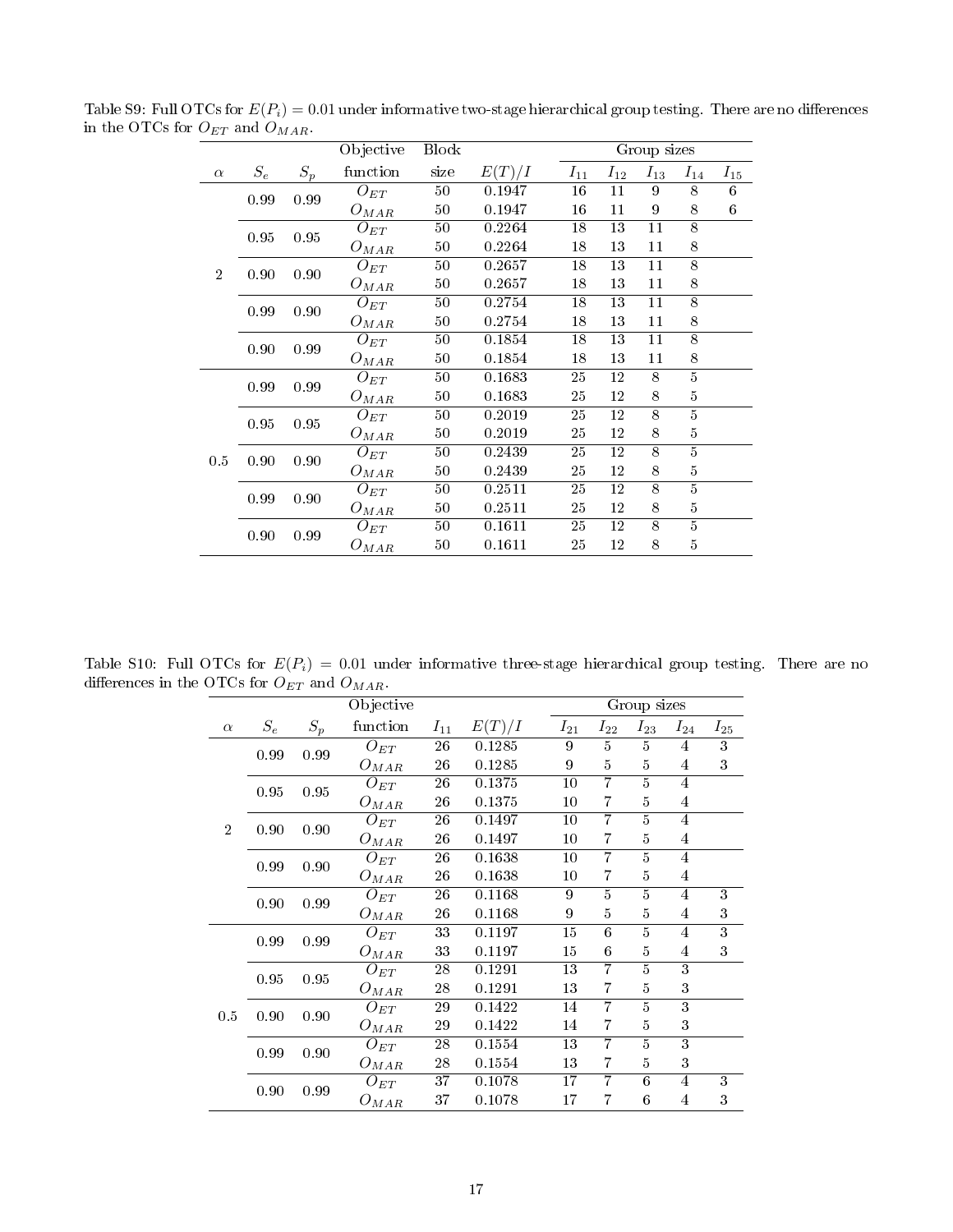<span id="page-17-0"></span>

|                |          |       | Objective           | <b>Block</b>    |        |                 |                |                  |                | Group sizes             |                |                |                |                |
|----------------|----------|-------|---------------------|-----------------|--------|-----------------|----------------|------------------|----------------|-------------------------|----------------|----------------|----------------|----------------|
| $\alpha$       | $S_e$    | $S_p$ | function            | size            | E(T)/I | $I_{11}$        | $I_{12}$       | $I_{13}$         | $I_{14}$       | $I_{15}$                | $I_{16}$       | $I_{17}$       | $I_{18}$       | $I_{19}$       |
|                | $0.99\,$ | 0.99  | $O_{ET}$            | $50\,$          | 0.4101 | 9               | 7              | 6                | 6              | 5                       | 5              | 4              | 4              | 4              |
|                |          |       | $O_{MAR}$           | 50              | 0.4101 | 9               | 7              | $\,6$            | $\,6$          | 5                       | 5              | 4              | 4              | 4              |
|                | 0.95     | 0.95  | $\overline{O}_{ET}$ | 50              | 0.4321 | $\overline{9}$  | $\overline{7}$ | $\overline{6}$   | $\overline{6}$ | $\overline{5}$          | $\overline{5}$ | $\overline{4}$ | 4              | $\overline{4}$ |
|                |          |       | $O_{MAR}$           | 50              | 0.4321 | 9               | 7              | $\,6$            | $\,6$          | $\bf 5$                 | $\overline{5}$ | 4              | 4              | $\overline{4}$ |
| $\overline{2}$ | 0.90     | 0.90  | $\overline{O}_{ET}$ | 50              | 0.4586 | $\overline{10}$ | $\overline{8}$ | $\overline{7}$   | $\overline{6}$ | $\overline{5}$          | $\overline{5}$ | $\overline{5}$ | 4              |                |
|                |          |       | $O_{MAR}$           | $50\,$          | 0.4586 | 10              | $8\,$          | 7                | $\sqrt{6}$     | $\overline{5}$          | 5              | 5              | $\overline{4}$ |                |
|                | 0.99     | 0.90  | $O_{ET}$            | $\overline{50}$ | 0.4798 | 9               | 7              | 6                | $\overline{6}$ | $\overline{5}$          | 5              | 4              | 4              | 4              |
|                |          |       | $O_{MAR}$           | 50              | 0.4798 | 9               | 7              | $\,6$            | $\,6$          | $5\,$                   | $\overline{5}$ | 4              | 4              | 4              |
|                | 0.90     | 0.99  | $\overline{O}_{ET}$ | 50              | 0.3898 | $\overline{9}$  | $\overline{7}$ | $\overline{6}$   | $\overline{6}$ | $\overline{5}$          | $\overline{5}$ | $\overline{4}$ | $\overline{4}$ | $\overline{4}$ |
|                |          |       | $O_{MAR}$           | $50\,$          | 0.3898 | 9               | 7              | $\sqrt{6}$       | $\sqrt{6}$     | $\overline{5}$          | $\overline{5}$ | $\overline{4}$ | 4              | $\overline{4}$ |
|                | 0.99     | 0.99  | $O_{ET}$            | 50              | 0.3584 | 16              | $\overline{9}$ | $\overline{6}$   | $\overline{5}$ | $\overline{4}$          | $\overline{4}$ | 3              | $\overline{3}$ |                |
|                |          |       | $O_{MAR}$           | 50              | 0.3584 | 16              | $9\phantom{.}$ | 6                | $\overline{5}$ | $\overline{4}$          | $\overline{4}$ | 3              | 3              |                |
|                | 0.95     | 0.95  | $O_{ET}$            | 50              | 0.3830 | 16              | $\overline{9}$ | $\overline{6}$   | $\overline{5}$ | $\overline{4}$          | 4              | $\overline{3}$ | $\overline{3}$ |                |
|                |          |       | $O_{MAR}$           | 50              | 0.3830 | 16              | 9              | $\,6$            | $\bf 5$        | $\overline{4}$          | 4              | 3              | 3              |                |
| 0.5            | 0.90     | 0.90  | $\overline{O}_{ET}$ | 50              | 0.4124 | $\overline{17}$ | $\overline{9}$ | 7                | $\overline{5}$ | $\overline{5}$          | $\overline{4}$ | 3              |                |                |
|                |          |       | $O_{MAR}$           | 50              | 0.4124 | 17              | $\overline{9}$ | 7                | $5\,$          | $\overline{5}$          | 4              | $\overline{3}$ |                |                |
|                | 0.99     | 0.90  | $O_{ET}$            | 50              | 0.4308 | 17              | 9              | $\overline{6}$   | $\overline{5}$ | $\overline{5}$          | 4              | 3              | 1              |                |
|                |          |       | $O_{MAR}$           | 50              | 0.4311 | 16              | $9\phantom{.}$ | $\,6$            | $5\,$          | $\overline{4}$          | $\overline{4}$ | 3              | 3              |                |
|                | 0.90     | 0.99  | $O_{ET}$            | 50              | 0.3411 | 16              | $\overline{9}$ | $\overline{6}$   | $\overline{5}$ | $\overline{4}$          | $\overline{4}$ | $\overline{3}$ | $\overline{3}$ |                |
|                |          |       | $O_{MAR}$           | 50              | 0.3411 | 16              | 9              | $\boldsymbol{6}$ | $\overline{5}$ | $\overline{\mathbf{4}}$ | $\overline{4}$ | 3              | $\overline{3}$ |                |

Table S11: Full OTCs for  $E(P_i) = 0.05$  under informative two-stage hierarchical group testing. Differences between  $O_{ET}$  and  $O_{MAR}$  are highlighted.

<span id="page-17-1"></span>Table S12: Full OTCs for  $E(P_i) = 0.05$  under informative three-stage hierarchical group testing. Differences between  $O_{ET}$  and  $O_{MAR}$  are highlighted.

|                |       |       | Objective |          |        |                  | Group sizes             |                  |              |
|----------------|-------|-------|-----------|----------|--------|------------------|-------------------------|------------------|--------------|
| $\alpha$       | $S_e$ | $S_p$ | function  | $I_{11}$ | E(T)/I | $I_{21}$         | ${\cal I}_{22}$         | $I_{23}$         | $I_{24}$     |
|                | 0.99  | 0.99  | $O_{ET}$  | 10       | 0.3687 | 4                | 3                       | $\overline{2}$   | 1            |
|                |       |       | $O_{MAR}$ | 10       | 0.3687 | 4                | 3                       | $\overline{2}$   | $\mathbf{1}$ |
|                | 0.95  | 0.95  | $O_{ET}$  | 11       | 0.3709 | $\overline{5}$   | $\overline{\textbf{3}}$ | $\overline{3}$   |              |
|                |       |       | $O_{MAR}$ | 11       | 0.3709 | 5                | $\boldsymbol{3}$        | $\boldsymbol{3}$ |              |
| $\overline{2}$ | 0.90  | 0.90  | $O_{ET}$  | 12       | 0.3724 | $\overline{5}$   | $\overline{4}$          | $\overline{3}$   |              |
|                |       |       | $O_{MAR}$ | 12       | 0.3724 | $\overline{5}$   | $\overline{\mathbf{4}}$ | $\boldsymbol{3}$ |              |
|                | 0.99  | 0.90  | $O_{ET}$  | 9        | 0.4136 | 5                | 3                       | $\mathbf{1}$     |              |
|                |       |       | $O_{MAR}$ | 8        | 0.4140 | $\overline{4}$   | 3                       | $\mathbf{1}$     |              |
|                | 0.90  | 0.99  | $O_{ET}$  | 12       | 0.3315 | $\overline{5}$   | $\overline{4}$          | $\overline{3}$   |              |
|                |       |       | $O_{MAR}$ | 12       | 0.3336 | 5                | 3                       | 3                | $\mathbf{1}$ |
|                | 0.99  | 0.99  | $O_{ET}$  | 11       | 0.3365 | 6                | 3                       | 1                | $\mathbf{1}$ |
|                |       |       | $O_{MAR}$ | 11       | 0.3365 | 6                | 3                       | 1                | 1            |
|                | 0.95  | 0.95  | $O_{ET}$  | 11       | 0.3433 | 6                | $\overline{\textbf{3}}$ | 1                | 1            |
|                |       |       | $O_{MAR}$ | 11       | 0.3433 | 6                | 3                       | 1                | $\mathbf{1}$ |
| 0.5            | 0.90  | 0.90  | $O_{ET}$  | $10\,$   | 0.3503 | 6                | 3                       | $\mathbf{1}$     |              |
|                |       |       | $O_{MAR}$ | $10\,$   | 0.3503 | 6                | 3                       | $\mathbf{1}$     |              |
|                | 0.99  | 0.90  | $O_{ET}$  | 10       | 0.3833 | 6                | $\overline{3}$          | $\overline{1}$   |              |
|                |       |       | $O_{MAR}$ | $10\,$   | 0.3833 | 6                | 3                       | 1                |              |
|                | 0.90  | 0.99  | $O_{ET}$  | 15       | 0.3052 | 7                | $\overline{4}$          | 3                | 1            |
|                |       |       | $O_{MAR}$ | 11       | 0.3076 | $\boldsymbol{6}$ | $\boldsymbol{3}$        | 1                | 1            |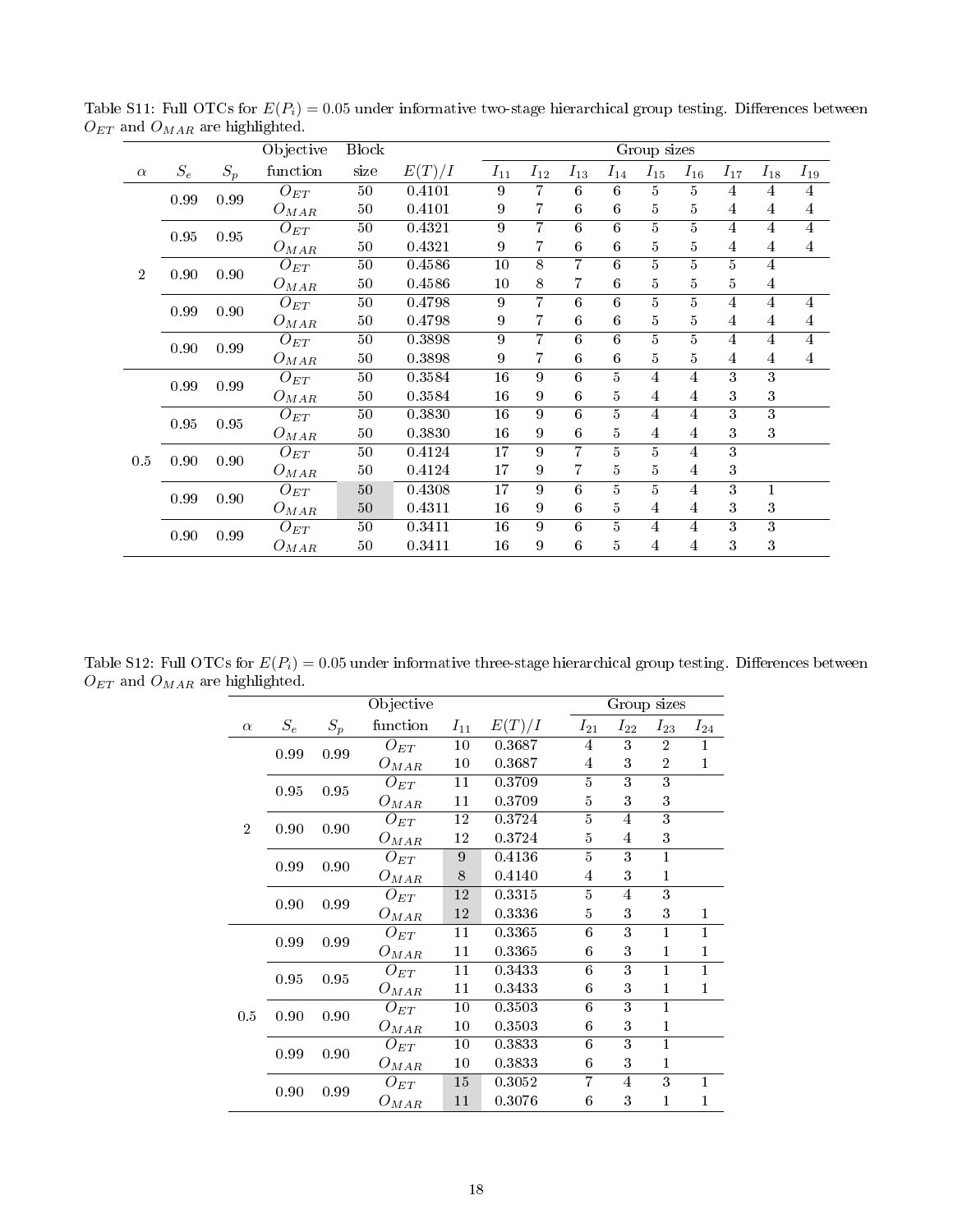<span id="page-18-0"></span>

|              | $^{11.13}$ |          |                                   |          |           |                   |                                     |          |                  |                     |                       |              |                  |               |                  |                     |                             |               |                  |                |                |
|--------------|------------|----------|-----------------------------------|----------|-----------|-------------------|-------------------------------------|----------|------------------|---------------------|-----------------------|--------------|------------------|---------------|------------------|---------------------|-----------------------------|---------------|------------------|----------------|----------------|
|              | 1,12       | က က      |                                   | ణ        | ొ         |                   |                                     |          | က                | ొ                   | ಌ                     |              |                  |               |                  |                     |                             |               |                  |                |                |
|              | $I_{1,11}$ | က        | ಌ                                 | ణ        | က         | ౧                 | ణ                                   | ణ        | က                | ొ                   | ొ                     |              |                  |               |                  |                     |                             |               |                  |                |                |
|              | 11,10      | ఌ        | က                                 | ಌ        | က         | ಌ                 | ొ                                   | ౧        | က                | ణ                   | ಌ                     |              |                  |               |                  |                     |                             |               |                  |                |                |
|              | $I_{19}$   | ∞        | က                                 | ಌ        | က         | 4                 | 4                                   | 4        | ొ                | ణ                   | ొ                     | ಌ            | က                | ಌ             | ొ                |                     |                             |               | ຕ                | ణ              | ొ              |
|              | $I_{18}$   |          | ₹                                 |          | ₹         | 4                 | ↤                                   | ↴        | ↤                | ₹                   | ↽                     | ಌ            | ొ                | ∞             | ొ                | ణ                   | က                           | ಌ             | ొ                | ణ              | ొ              |
| Group sizes  | $I_{17}$   |          | ₹                                 |          | ₹         | 4                 | ↤                                   |          | ₹                | ₹                   | ⇥                     | ಌ            | ొ                | ణ             | ొ                | ₹                   | ↤                           | ಌ             | ణ                | ణ              | ొ              |
|              | $I_{16}$   | ₹        | ₹                                 | ↴        | ₹         | 4                 | ₹                                   | ↴        | ↤                | ↤                   | ₹                     | ₹            | ₹                | ₹             | ₹                | ₹                   | ₹                           | ₹             | ₹                | ₹              | ₹              |
|              | $I_{15}$   | ₹        | ₹                                 | 4        | ₹         | ₹                 | ₹                                   | ₹        | ₹                | 4                   | ⇥                     | ₹            | ₹                | ₹             | ⇥                | 4                   | ₹                           | 4             | ⇥                | ₹              | ⇥              |
|              | $I_1$      | 4        | ₹                                 | ₹        | ₹         | ဟ ဟ               |                                     | rо       | ਚਾ               | ₹                   | ₹                     | ⇥            | ₹                | 10 IO         |                  | າວ 10               |                             | rО            | ਚਾ               | ro ro          |                |
|              | $I_{13}$   | טו טו    |                                   | 10 IO    |           | 10 IO             |                                     | ro ro    |                  | က က                 |                       | າວ 10        |                  | 10 IO         |                  | ७                   | ం                           | అ             | ഹ                | ю              | ುದ             |
|              | $I_{12}$   |          | ం అ                               | ७        | ು         | ు అ               |                                     | ు అ      |                  | ు అ                 |                       | レレ           |                  | レレ            |                  | レレ                  |                             | トレ            |                  | $\overline{ }$ | $\overline{r}$ |
|              | $I_{11}$   | Ņ        | L                                 | Ņ        | $\sim$    | $\infty$          | $\infty$                            | レレ       |                  | レレ                  |                       | $\mathbb{C}$ | 13               | $\frac{3}{1}$ | $\frac{3}{1}$    | $\vec{\mathcal{I}}$ | $\overline{1}$              | $\frac{3}{2}$ | $\frac{3}{2}$    | $\mathbf{C}$   | $\frac{3}{2}$  |
|              | E(T)/      | 0.5674   | 0.5674                            | 0.5815   | 0.5815    | 0.5973            | 0.5973                              | 0.6277   | 0.6283           | 0.5383              | 0.5383                | 0.4868       | 0.4868           | 0.5054        | 0.5054           | 0.527               | 0.5271                      | 0.5491        | 0.5496           | 0.4654         | 0.4654         |
| <b>Block</b> | SIZE       | SO.      | Z                                 | Z        | S         |                   | Z                                   |          | S                | g                   | S                     | Z            | S                | င္က           | $\Omega$         | S                   | $\mathbb{S}$                | 50            | S                | S              | Ω              |
| Objective    | function   | $O_{ET}$ | $O_{M\underline{A}\underline{R}}$ | $O_{ET}$ | $O_{MAR}$ | $\bar{O}_{ET}$    | $O_{M \underline{A} \underline{R}}$ | $O_{ET}$ | ${\cal O}_{MAR}$ | $\overline{O}_{ET}$ | $O_{M\underline{AR}}$ | $O_{ET}$     | ${\cal O}_{MAR}$ | $O_{ET}$      | ${\cal O}_{MAR}$ | $O_{ET}$            | $O_{M\bar{A}\underline{R}}$ | $O_{ET}$      | ${\cal O}_{MAR}$ | $O_{ET}$       | $O_{MAR}$      |
|              | $S_p$      | 0.99     |                                   | $0.95\,$ |           | $0.90\,$          |                                     | 0.90     |                  | 0.99                |                       |              |                  | 0.95          |                  | 0.90                |                             | $0.90\,$      |                  |                |                |
|              | $S_e$      | 0.99     |                                   | 0.95     |           | 0.90              |                                     | 0.99     |                  | 0.90                |                       | $0.99$ 0.99  |                  | 0.95          |                  | 0.90                |                             | 0.99          |                  | $0.90$ 0.99    |                |
|              | ₫          |          |                                   |          |           | $\mathbf{\Omega}$ |                                     |          |                  |                     |                       |              |                  |               |                  | $\frac{5}{2}$       |                             |               |                  |                |                |

| I                                                |
|--------------------------------------------------|
| ת היה ר                                          |
| )<br>}                                           |
| a administrative of                              |
| $\sim$ $\sim$ $\sim$ $\sim$ $\sim$ $\sim$        |
| $\frac{1}{2}$                                    |
| )<br>$\sim$ 2011 $\sim$ 0.000 $\sim$ 4000 $\sim$ |
|                                                  |
|                                                  |
|                                                  |
| j                                                |
| $-2.77772$ $+7772$                               |
| $-2+2$                                           |
|                                                  |
|                                                  |
|                                                  |
| l<br>l                                           |
| $\frac{1}{1}$<br>l<br>∣                          |
| I<br>l<br>Ì                                      |
| くしく・ロ<br>֠                                       |
| ֠<br>ׇ֚֘֝֬                                       |
| I<br>֖֖֚֚֚֚֚֚֚֡֬                                 |
| ׇ֚֘<br>ĺ<br>I                                    |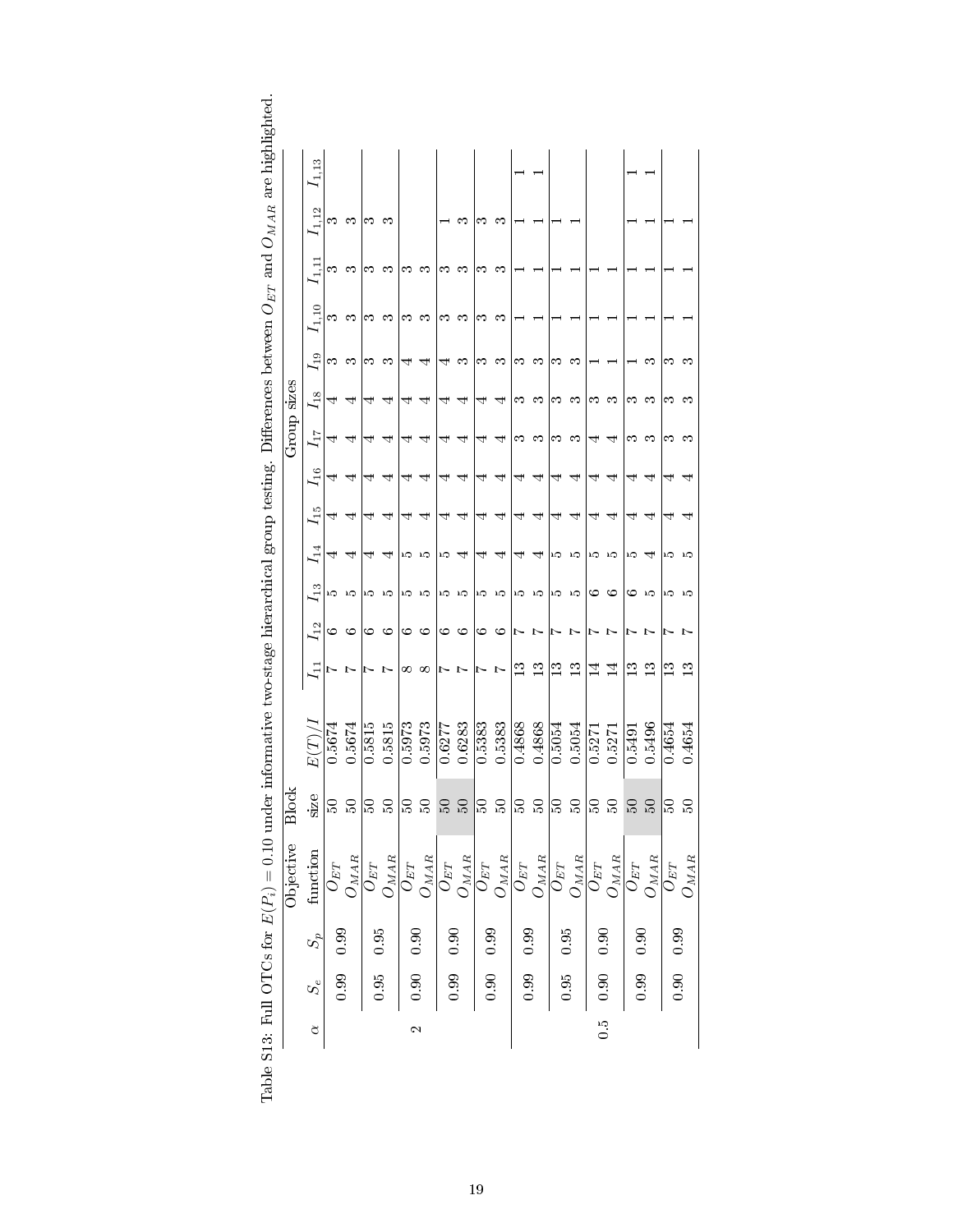<span id="page-19-0"></span>

|                |                 |          | Objective           |                |        |                 |                 |                                                       |                         |                         | Group sizes      |                         |              |          |              |
|----------------|-----------------|----------|---------------------|----------------|--------|-----------------|-----------------|-------------------------------------------------------|-------------------------|-------------------------|------------------|-------------------------|--------------|----------|--------------|
| $\alpha$       | $\mathcal{S}_e$ | $S_p$    | function            | $I_{11}$       | E(T)/I | $I_{21}$        | $I_{22}$        | $I_{23}$                                              | $I_{24}$                | $I_{25}$                | $I_{26}$         | $I_{27}$                | $I_{28}$     | $I_{29}$ | $I_{2,10}$   |
|                | 0.99            | 0.99     | $O_{ET}$            | 5              | 0.5567 | 3               |                 | 1                                                     |                         |                         |                  |                         |              |          |              |
|                |                 |          | $O_{MAR}$           | 5              | 0.5567 | 3               | 1               | $\mathbf{1}$                                          |                         |                         |                  |                         |              |          |              |
|                | $0.95\,$        | $0.95\,$ | $\overline{O}_{ET}$ | $\overline{8}$ | 0.5550 | $\overline{4}$  | $\overline{3}$  | $\overline{1}$                                        |                         |                         |                  |                         |              |          |              |
|                |                 |          | $O_{MAR}$           | 8              | 0.5550 | $\overline{4}$  | 3               | 1                                                     |                         |                         |                  |                         |              |          |              |
| $\overline{2}$ | 0.90            | 0.90     | $\overline{O}_{ET}$ | $\overline{8}$ | 0.5461 | 4               | 3               | $\mathbf{1}$                                          |                         |                         |                  |                         |              |          |              |
|                |                 |          | $O_{MAR}$           | 8              | 0.5461 | 4               | 3               | $\mathbf{1}$                                          |                         |                         |                  |                         |              |          |              |
|                | 0.99            | 0.90     | $\overline{O}_{ET}$ | $\overline{5}$ | 0.6044 | 3               | 1               | $\mathbf{1}$                                          |                         |                         |                  |                         |              |          |              |
|                |                 |          | $O_{MAR}$           | 5              | 0.6044 | 3               |                 | $\mathbf{1}% _{T}=\mathbf{1}_{T}\times\mathbf{1}_{T}$ |                         |                         |                  |                         |              |          |              |
|                | 0.90            | 0.99     | $O_{ET}$            | 8              | 0.5055 | $\overline{4}$  | 3               | $\mathbf{1}$                                          |                         |                         |                  |                         |              |          |              |
|                |                 |          | $O_{MAR}$           | 6              | 0.5203 | 3               | 1               | $\mathbf{1}$                                          | $\mathbf{1}$            |                         |                  |                         |              |          |              |
|                | 0.99            | 0.99     | $O_{ET}$            | 40             | 0.5074 | 12              | $6\phantom{.}6$ | $\overline{5}$                                        | 4                       | 4                       | 3                | 3                       | 1            |          |              |
|                |                 |          | $O_{MAR}$           | 40             | 0.5074 | 12              | $6\phantom{.}6$ | 5                                                     | 4                       | 4                       | 3                | 3                       | $\mathbf{1}$ |          |              |
|                | $0.95\,$        | $0.95\,$ | $\overline{O}_{ET}$ | 40             | 0.5050 | $\overline{12}$ | 6               | $\overline{5}$                                        | $\overline{4}$          | 4                       | $\overline{3}$   | $\overline{3}$          | 1            |          | 1            |
|                |                 |          | $O_{MAR}$           | 40             | 0.5050 | 12              | $6\phantom{.}6$ | $\bf 5$                                               | $\overline{4}$          | $\overline{4}$          | 3                | $\boldsymbol{3}$        | $\mathbf{1}$ | 1        | $\mathbf{1}$ |
| 0.5            | 0.90            | 0.90     | $\overline{O}_{ET}$ | 40             | 0.4994 | $\overline{12}$ | $\overline{7}$  | $\overline{5}$                                        | $\overline{4}$          | 4                       | $\overline{3}$   | $\overline{\textbf{3}}$ | $\mathbf{1}$ | 1        |              |
|                |                 |          | $O_{MAR}$           | 40             | 0.4994 | 12              | 7               | $\bf 5$                                               | 4                       | 4                       | 3                | $\boldsymbol{3}$        | 1            | 1        |              |
|                | 0.99            | 0.90     | $\overline{O}_{ET}$ | 6              | 0.5611 | 4               | 1               | $\mathbf{1}$                                          |                         |                         |                  |                         |              |          |              |
|                |                 |          | $O_{MAR}$           | 6              | 0.5611 | 4               | 1               | $\mathbf{1}$                                          |                         |                         |                  |                         |              |          |              |
|                | 0.90            | 0.99     | $O_{ET}$            | 40             | 0.4442 | 12              | 7               | $\overline{5}$                                        | 4                       | 4                       | 3                | 3                       | 1            |          |              |
|                |                 |          | $O_{MAR}$           | $40\,$         | 0.4445 | 12              | $\,6\,$         | $\bf 5$                                               | $\overline{\mathbf{4}}$ | $\overline{\mathbf{4}}$ | $\boldsymbol{3}$ | 3                       | $\mathbf{1}$ | 1        | 1            |

Table S14: Full OTCs for  $E(P_i) = 0.10$  under informative three-stage hierarchical group testing. Differences between  $O_{ET}$  and  $O_{MAR}$  are highlighted.

<span id="page-19-1"></span>Table S15: OTC summary for HIV testing using  $S_e = 0.963$ ,  $S_p = 0.9903$ , and  $p = 0.004$  with non-informative group testing. Equally sized groups are optimal at each stage; thus, an OTC of "24-6-1" means that stage 1 has a group of size 24, stage 2 has four groups of size 6, and stage 3 has twenty-four groups of size 1. There are no differences in the OTCs for  $O_{ET}$  and  $O_{MAR}$ .

|                | Objective |              |        |        |        |        |        |
|----------------|-----------|--------------|--------|--------|--------|--------|--------|
| Algorithm      | function  | OTC          | E(T)/I | $PS_e$ | $PS_p$ | PPPV   | PNPV   |
| Two-stage      | $O_{ET}$  | $17-1$       | 0.1313 | 0.9274 | 0.9993 | 0.8478 | 0.9997 |
| hierarchical   | $O_{MAR}$ | $17-1$       | 0.1313 | 0.9274 | 0.9993 | 0.8478 | 0.9997 |
| Three-stage    | $O_{ET}$  | $49 - 7 - 1$ | 0.0732 | 0.8931 | 0.9998 | 0.9402 | 0.9996 |
| hierarchical   | $O_{MAR}$ | 49-7-1       | 0.0732 | 0.8931 | 0.9998 | 0.9402 | 0.9996 |
| Array $w/o$    | $O_{ET}$  | 44-1         | 0.0749 | 0.8931 | 0.9997 | 0.9348 | 0.9996 |
| master pooling | $O_{MAR}$ | 44-1         | 0.0749 | 0.8931 | 0.9997 | 0.9348 | 0.9996 |
| Array w        | $O_{ET}$  | 1936-44-1    | 0.0721 | 0.8600 | 0.9998 | 0.9348 | 0.9994 |
| master pooling | $O_{MAR}$ | 1936 44-1    | 0.0721 | 0.8600 | 0.9998 | 0.9348 | 0.9994 |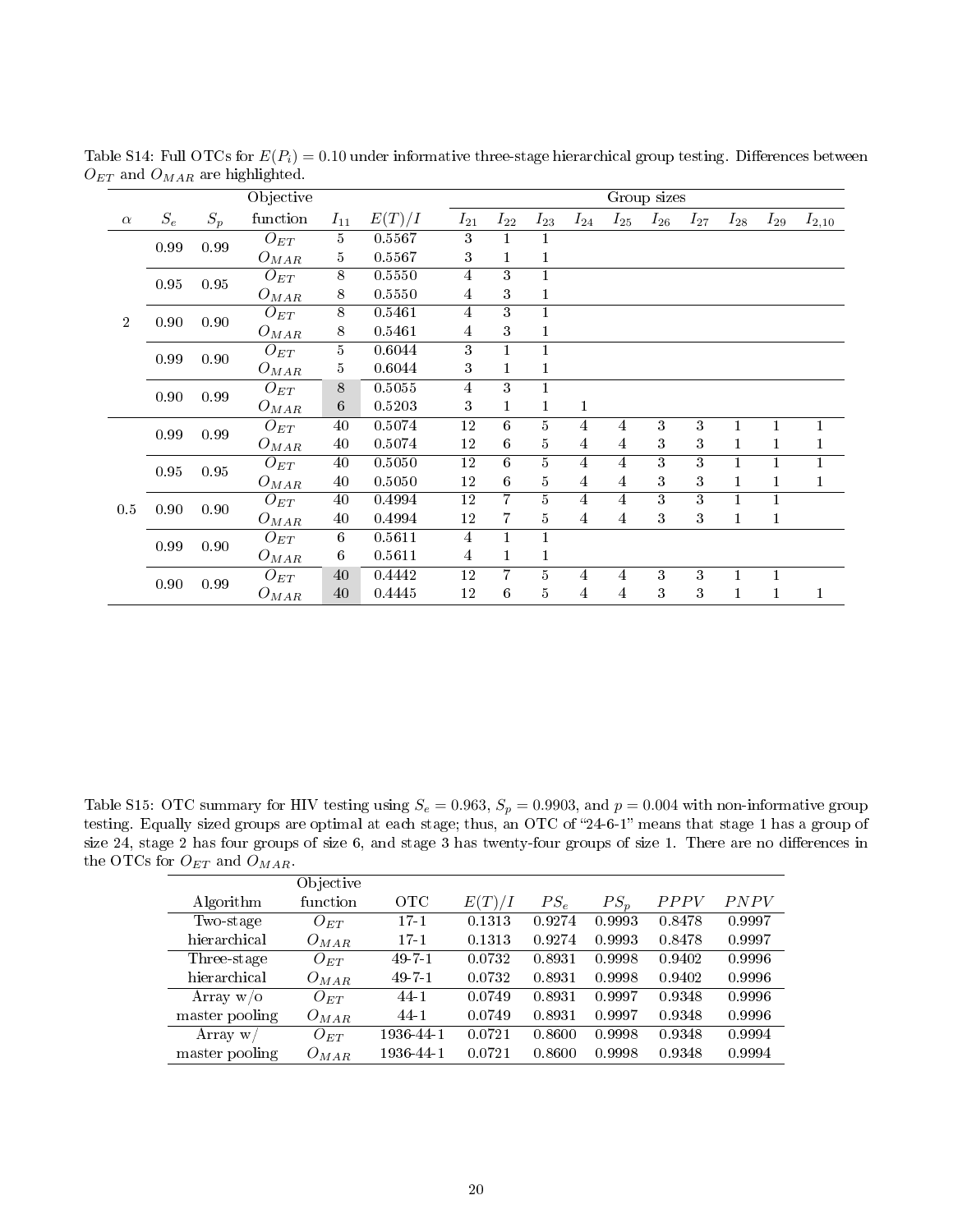| $\mathbf{r} = \mathbf{r} - \mathbf{r}$                                                                                                                                                    | $\sim$ $\sim$ $\sim$ $\sim$ $\sim$              |
|-------------------------------------------------------------------------------------------------------------------------------------------------------------------------------------------|-------------------------------------------------|
|                                                                                                                                                                                           | between $O_{ET}$ and $O_{MAR}$ are highlighted. |
| and S18. Results are not displayed for informative array testing with master pooling because no group testing algorithms have been proposed for it. Differences                           |                                                 |
| sizes are denoted). For informative group testing, $P_i \sim \text{beta}(1.1, 11.54)$ for females, $P_i \sim \text{beta}(1.8, 18.20)$ for males, and full OTCs are provided in Tables S17 |                                                 |
| non-informative group testing, $p = 0.08$ for females, $p = 0.081$ for males, and equally sized groups are optimal at each stage (see Table S1's caption for how group                    |                                                 |
| Table S16: OTC summary for chlamydia testing. The test accuracies are $S_e = 0.805$ and $S_p = 0.96$ for females and $S_e = 0.93$ and $S_p = 0.95$ for males. For                         |                                                 |

<span id="page-20-0"></span>

| $PPPV^{W}$<br>0.8725<br>$\frac{8773}{ }$<br>0.8868<br>0.8652<br>0.8742<br>0.8742<br>0.8652<br>0.8882<br>0.8620<br>0.8882<br>0.8950<br>0.8950<br>0.9933<br>0.9929<br>0.9905<br>0.9905<br>0.9929<br>0.9867<br>0.9900<br>0.9910<br>0.9930<br>1986.0<br>0.9900<br>$\overline{0.9901}$<br>$PS_p^W$<br>$\begin{array}{c} \hline 0.5217 \\ 0.5479 \\ \hline 0.5226 \end{array}$<br>0.5226<br>0.8206<br>0.6480<br>0.8649<br>0.8649<br>0.8206<br>0.8053<br>0.8053<br>$\overline{0.6480}$<br>$PS_e^W$<br>0.5462<br>$E(T)/I$<br>0.4102<br>0.4113<br>0.5462<br>0.5105<br>$0.4757$<br>$0.4761$<br>0.4187<br>$\overline{0.5105}$<br>0.4187<br>0.5081<br>0.5081<br>$\mathbf{I}$<br>Stage 1 size<br>⊒<br>PNPV<br>0.9598<br>0.9598<br>0.9519<br>0.9519<br>0.9700<br>0.9600<br>0.9829<br>0.9829<br>0.9600<br>0.9782<br>0.9700<br>0.9830<br>0.9830<br>1.9782<br>0.9881<br>0.9881<br>0.9036<br>0.8606<br>0.8606<br>0.9036<br>PPPV<br>0.8789<br>0.8789<br>0.8687<br>0.8687<br>0.8687<br>0.8687<br>0.8780<br>0.8457<br>0.8457<br>0.8780<br>0.8781<br>0.8781<br>0.9945<br>0.9908<br>0.9908<br>0.9945<br>0.9897<br>0.9937<br>1.286.0<br>0.9877<br>0.9924<br>0.9924<br>$PS_p$<br>0.9897<br>0.9937<br>0.9901<br>0.9931<br>0.9901<br>0.9931<br>0.4218<br>0.4218<br>0.8649<br>0.8649<br>0.8056<br>0.7492<br>0.6480<br>$\frac{99080}{2}$<br>0.7492<br>0.5240<br>0.8044<br>0.5217<br>0.5217<br>0.8044<br>0.5240<br>0.6480<br>$PS_e$<br>E(T)/I<br>0.5008<br>0.5008<br>0.4099<br>0.5523<br>0.4099<br>0.3485<br>0.3485<br>0.5523<br>0.5015<br>0.5015<br>0.4327<br>0.4667<br>14667<br>0.4327<br>0.4931<br>0.4931<br>OTC<br>1241<br>$124 - 1$<br>$8191$<br>$8191$<br>6481<br>6481<br>41<br>$9 - 3 - 1$<br>$9 - 3 - 1$<br>$4-1$<br>$\overline{0}$<br>$\frac{1}{2}$<br>$\frac{1}{2}$<br>$\overline{0}$<br>$\overline{8}$<br>$\overline{5}$<br>function<br>$O_{MA\underline{R}}$<br>$\Im_{MAB}$<br>$O_{MAR}$<br>${\cal O}_{MAR}$<br>$\overline{g_{YM}C}$<br>$J_{MAR}$<br>$J_{MAR}$<br>$O_{ET}$<br>$O_{ET}$<br>$O_{ET}$<br>$O_{ET}$<br>$O_{ET}$<br>$O_{ET}$<br>$O_{ET}$<br>$U_{ET}$<br>master pooling<br>master pooling<br>naster pooling<br>Three-stage<br>Three-stage<br>hierarchical<br>hierarchical<br>hierarchical<br>hierarchical<br>Array $w$ /o<br>Array $w$ /o<br>Two-stage<br>Algorithm<br>Two-stage<br>Array $\mathbf{w}/$<br>Array w<br>Female<br>Male |                | <b>Objective</b> |  | Non-informative |  |  | Informative |  |          |
|-----------------------------------------------------------------------------------------------------------------------------------------------------------------------------------------------------------------------------------------------------------------------------------------------------------------------------------------------------------------------------------------------------------------------------------------------------------------------------------------------------------------------------------------------------------------------------------------------------------------------------------------------------------------------------------------------------------------------------------------------------------------------------------------------------------------------------------------------------------------------------------------------------------------------------------------------------------------------------------------------------------------------------------------------------------------------------------------------------------------------------------------------------------------------------------------------------------------------------------------------------------------------------------------------------------------------------------------------------------------------------------------------------------------------------------------------------------------------------------------------------------------------------------------------------------------------------------------------------------------------------------------------------------------------------------------------------------------------------------------------------------------------------------------------------------------------------------------------------------------------------------------------------------------------------------------------------------------------------------------------------------------------------------------------------------------------------------------------------------------------------------------------------------------------------------------------------------------------------------------------------------------------------------------------------------------------------|----------------|------------------|--|-----------------|--|--|-------------|--|----------|
|                                                                                                                                                                                                                                                                                                                                                                                                                                                                                                                                                                                                                                                                                                                                                                                                                                                                                                                                                                                                                                                                                                                                                                                                                                                                                                                                                                                                                                                                                                                                                                                                                                                                                                                                                                                                                                                                                                                                                                                                                                                                                                                                                                                                                                                                                                                             |                |                  |  |                 |  |  |             |  | $PNPV^W$ |
|                                                                                                                                                                                                                                                                                                                                                                                                                                                                                                                                                                                                                                                                                                                                                                                                                                                                                                                                                                                                                                                                                                                                                                                                                                                                                                                                                                                                                                                                                                                                                                                                                                                                                                                                                                                                                                                                                                                                                                                                                                                                                                                                                                                                                                                                                                                             |                |                  |  |                 |  |  |             |  | 0.9672   |
|                                                                                                                                                                                                                                                                                                                                                                                                                                                                                                                                                                                                                                                                                                                                                                                                                                                                                                                                                                                                                                                                                                                                                                                                                                                                                                                                                                                                                                                                                                                                                                                                                                                                                                                                                                                                                                                                                                                                                                                                                                                                                                                                                                                                                                                                                                                             |                |                  |  |                 |  |  |             |  | 0.9673   |
|                                                                                                                                                                                                                                                                                                                                                                                                                                                                                                                                                                                                                                                                                                                                                                                                                                                                                                                                                                                                                                                                                                                                                                                                                                                                                                                                                                                                                                                                                                                                                                                                                                                                                                                                                                                                                                                                                                                                                                                                                                                                                                                                                                                                                                                                                                                             |                |                  |  |                 |  |  |             |  | 0.9561   |
|                                                                                                                                                                                                                                                                                                                                                                                                                                                                                                                                                                                                                                                                                                                                                                                                                                                                                                                                                                                                                                                                                                                                                                                                                                                                                                                                                                                                                                                                                                                                                                                                                                                                                                                                                                                                                                                                                                                                                                                                                                                                                                                                                                                                                                                                                                                             |                |                  |  |                 |  |  |             |  | 0.9584   |
|                                                                                                                                                                                                                                                                                                                                                                                                                                                                                                                                                                                                                                                                                                                                                                                                                                                                                                                                                                                                                                                                                                                                                                                                                                                                                                                                                                                                                                                                                                                                                                                                                                                                                                                                                                                                                                                                                                                                                                                                                                                                                                                                                                                                                                                                                                                             |                |                  |  |                 |  |  |             |  | 0.9565   |
|                                                                                                                                                                                                                                                                                                                                                                                                                                                                                                                                                                                                                                                                                                                                                                                                                                                                                                                                                                                                                                                                                                                                                                                                                                                                                                                                                                                                                                                                                                                                                                                                                                                                                                                                                                                                                                                                                                                                                                                                                                                                                                                                                                                                                                                                                                                             |                |                  |  |                 |  |  |             |  | 0.9565   |
|                                                                                                                                                                                                                                                                                                                                                                                                                                                                                                                                                                                                                                                                                                                                                                                                                                                                                                                                                                                                                                                                                                                                                                                                                                                                                                                                                                                                                                                                                                                                                                                                                                                                                                                                                                                                                                                                                                                                                                                                                                                                                                                                                                                                                                                                                                                             |                |                  |  |                 |  |  |             |  |          |
|                                                                                                                                                                                                                                                                                                                                                                                                                                                                                                                                                                                                                                                                                                                                                                                                                                                                                                                                                                                                                                                                                                                                                                                                                                                                                                                                                                                                                                                                                                                                                                                                                                                                                                                                                                                                                                                                                                                                                                                                                                                                                                                                                                                                                                                                                                                             |                |                  |  |                 |  |  |             |  |          |
|                                                                                                                                                                                                                                                                                                                                                                                                                                                                                                                                                                                                                                                                                                                                                                                                                                                                                                                                                                                                                                                                                                                                                                                                                                                                                                                                                                                                                                                                                                                                                                                                                                                                                                                                                                                                                                                                                                                                                                                                                                                                                                                                                                                                                                                                                                                             |                |                  |  |                 |  |  |             |  | 0.9866   |
|                                                                                                                                                                                                                                                                                                                                                                                                                                                                                                                                                                                                                                                                                                                                                                                                                                                                                                                                                                                                                                                                                                                                                                                                                                                                                                                                                                                                                                                                                                                                                                                                                                                                                                                                                                                                                                                                                                                                                                                                                                                                                                                                                                                                                                                                                                                             |                |                  |  |                 |  |  |             |  | 0.9866   |
|                                                                                                                                                                                                                                                                                                                                                                                                                                                                                                                                                                                                                                                                                                                                                                                                                                                                                                                                                                                                                                                                                                                                                                                                                                                                                                                                                                                                                                                                                                                                                                                                                                                                                                                                                                                                                                                                                                                                                                                                                                                                                                                                                                                                                                                                                                                             |                |                  |  |                 |  |  |             |  | 0.9824   |
|                                                                                                                                                                                                                                                                                                                                                                                                                                                                                                                                                                                                                                                                                                                                                                                                                                                                                                                                                                                                                                                                                                                                                                                                                                                                                                                                                                                                                                                                                                                                                                                                                                                                                                                                                                                                                                                                                                                                                                                                                                                                                                                                                                                                                                                                                                                             |                |                  |  |                 |  |  |             |  | 0.9824   |
|                                                                                                                                                                                                                                                                                                                                                                                                                                                                                                                                                                                                                                                                                                                                                                                                                                                                                                                                                                                                                                                                                                                                                                                                                                                                                                                                                                                                                                                                                                                                                                                                                                                                                                                                                                                                                                                                                                                                                                                                                                                                                                                                                                                                                                                                                                                             |                |                  |  |                 |  |  |             |  | 0.9809   |
|                                                                                                                                                                                                                                                                                                                                                                                                                                                                                                                                                                                                                                                                                                                                                                                                                                                                                                                                                                                                                                                                                                                                                                                                                                                                                                                                                                                                                                                                                                                                                                                                                                                                                                                                                                                                                                                                                                                                                                                                                                                                                                                                                                                                                                                                                                                             |                |                  |  |                 |  |  |             |  | 0.9809   |
|                                                                                                                                                                                                                                                                                                                                                                                                                                                                                                                                                                                                                                                                                                                                                                                                                                                                                                                                                                                                                                                                                                                                                                                                                                                                                                                                                                                                                                                                                                                                                                                                                                                                                                                                                                                                                                                                                                                                                                                                                                                                                                                                                                                                                                                                                                                             |                |                  |  |                 |  |  |             |  |          |
|                                                                                                                                                                                                                                                                                                                                                                                                                                                                                                                                                                                                                                                                                                                                                                                                                                                                                                                                                                                                                                                                                                                                                                                                                                                                                                                                                                                                                                                                                                                                                                                                                                                                                                                                                                                                                                                                                                                                                                                                                                                                                                                                                                                                                                                                                                                             | master pooling | $J_{MAR}$        |  |                 |  |  |             |  |          |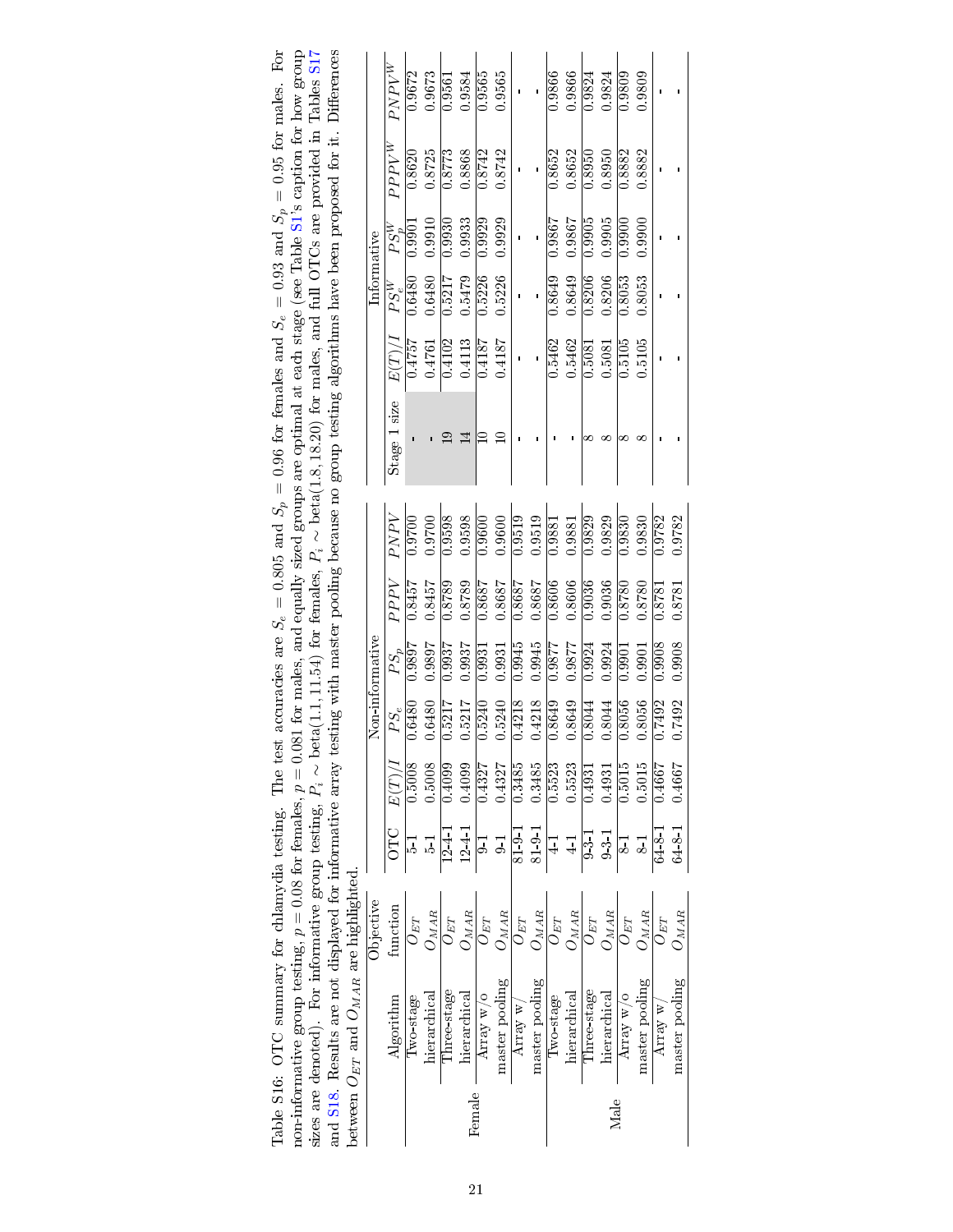Table S17: Full OTCs for informative, two-stage hierarchical testing summarized in Table [S16.](#page-20-0) Differences between  ${\cal O}_{ET}$  and  ${\cal O}_{MAR}$  are highlighted.

<span id="page-21-0"></span>

|        | Objective                    | Block |        |     |          |          |     |     | Group sizes |     |     |     |            |       |
|--------|------------------------------|-------|--------|-----|----------|----------|-----|-----|-------------|-----|-----|-----|------------|-------|
|        | function                     | size  | E(T)/I | 111 | $I_{12}$ | $1_{13}$ | 114 | 115 | $I_{16}$    | 117 | 118 | 119 | $I_{1,10}$ | 11.11 |
| Female | $O_{ET}$                     | 50    | 0.4757 |     |          |          |     |     | 4           |     |     |     |            |       |
|        | $J_{MAR}$                    | 50    | 0.4761 | 10  |          |          |     |     |             |     |     |     |            |       |
| Male   | $U_{ET}$                     | 50    | 0.5462 |     |          |          |     |     |             |     |     |     | υ          | ◡     |
|        | $\displaystyle \omega_{MAR}$ | 50    | 0.5462 |     |          | Ð        | Ð   |     |             |     |     |     | ◡          | ◡     |

<span id="page-21-1"></span>Table S18: Full OTCs for informative, three-stage hierarchical testing summarized in Table [S16.](#page-20-0) Differences between  $O_{ET}$  and  $O_{MAR}$  are highlighted.

|        | Objective           |     |        |          | Group sizes |          |     |
|--------|---------------------|-----|--------|----------|-------------|----------|-----|
|        | function            | 111 | E(T)/I | $I_{21}$ | 122         | $I_{23}$ | 124 |
| Female | $O_{ET}$            | 19  | 0.4102 |          |             |          | . . |
|        | $\mathcal{O}_{MAR}$ | 14  | 0.4113 | 6        | 4           | З        |     |
| Male   | ${\cal J}_{ET}$     |     | 0.5081 |          | 3           |          |     |
|        | MAR                 |     | 0.5081 |          | 3           |          |     |

Table S19: OTC summary for  $O_{GR}$  with  $p = 0.01$  under non-informative, two-stage hierarchical testing. An OTC of "11-1" means that stage 1 has a group of size 11 and stage 2 consists of individual testing.  $\overline{a}$ 

<span id="page-21-2"></span>

| $\overline{S_e}$ | $\overline{S_p}$ | $\mathcal{D}_1$ | $\bar{D}_2$    | $\overline{OTC}$ | $\overline{E(T)/I}$ | $\overline{PS_e}$ | $\overline{PS_p}$ | $\overline{PPPV}$ | <b>PNPV</b> |
|------------------|------------------|-----------------|----------------|------------------|---------------------|-------------------|-------------------|-------------------|-------------|
|                  |                  | $\overline{1}$  | $\overline{1}$ | $11 - 1$         | 0.2035              | 0.9801            | 0.9990            | 0.9052            | 0.9998      |
|                  |                  | 1000            | 1000           | $3\!\cdot\!1$    | 0.3724              | 0.9801            | 0.9997            | 0.9711            | 0.9998      |
| 0.99             | 0.99             | $\mathbf{1}$    | 10             | $11 - 1$         | 0.2035              | 0.9801            | 0.9990            | 0.9052            | 0.9998      |
|                  |                  | $\mathbf{1}$    | 100            | $11 - 1$         | 0.2035              | 0.9801            | 0.9990            | 0.9052            | 0.9998      |
|                  |                  | 10              | $\mathbf{1}$   | $10 - 1$         | 0.2037              | 0.9801            | 0.9991            | 0.9127            | 0.9998      |
|                  |                  | 100             | $\mathbf{1}$   | $7 - 1$          | 0.2194              | 0.9801            | 0.9993            | 0.9363            | 0.9998      |
|                  |                  | 1               | $\overline{1}$ | $11 - 1$         | 0.2351              | 0.9025            | 0.9932            | 0.5727            | 0.9990      |
|                  |                  | 1000            | 1000           | $3\!\cdot\!1$    | 0.4101              | $0.9025\,$        | 0.9966            | 0.7286            | 0.9990      |
| 0.95             | 0.95             | $\mathbf{1}$    | 10             | $11 - 1$         | 0.2351              | 0.9025            | 0.9932            | 0.5727            | 0.9990      |
|                  |                  | $\mathbf{1}$    | 100            | $11 - 1$         | 0.2351              | 0.9025            | 0.9932            | 0.5727            | 0.9990      |
|                  |                  | 10              | $\mathbf{1}$   | $9-1$            | 0.2389              | 0.9025            | 0.9940            | 0.6040            | 0.9990      |
|                  |                  | 100             | $\mathbf{1}$   | $4-1$            | 0.3355              | 0.9025            | 0.9962            | 0.7038            | 0.9990      |
|                  |                  | $\overline{1}$  | $\overline{1}$ | $11 - 1$         | 0.2746              | 0.8100            | 0.9824            | 0.3167            | 0.9981      |
|                  |                  | 1000            | 1000           | $3\!\cdot\!1$    | 0.4571              | 0.8100            | 0.9884            | 0.4138            | 0.9981      |
| 0.90             | 0.90             | $\mathbf{1}$    | 10             | $11 - 1$         | 0.2746              | 0.8100            | 0.9824            | 0.3167            | 0.9981      |
|                  |                  | $\mathbf{1}$    | 100            | $11 - 1$         | 0.2746              | 0.8100            | 0.9824            | 0.3167            | 0.9981      |
|                  |                  | 10              | $\mathbf{1}$   | $8-1$            | 0.2868              | 0.8100            | 0.9846            | 0.3464            | 0.9981      |
|                  |                  | 100             | $\,1$          | $3\!\cdot\!1$    | 0.4571              | 0.8100            | 0.9884            | 0.4138            | 0.9981      |
|                  |                  | $\overline{1}$  | $\overline{1}$ | $11 - 1$         | 0.2841              | 0.9801            | 0.9815            | 0.3485            | 0.9998      |
|                  |                  | 1000            | 1000           | $3\!\cdot\!1$    | 0.4598              | 0.9801            | 0.9882            | 0.4568            | 0.9998      |
| 0.99             | 0.90             | $\mathbf 1$     | 10             | $11 - 1$         | 0.2841              | 0.9801            | 0.9815            | 0.3485            | 0.9998      |
|                  |                  | $\mathbf{1}$    | 100            | $11 - 1$         | 0.2841              | 0.9801            | 0.9815            | 0.3485            | 0.9998      |
|                  |                  | 10              | $\mathbf 1$    | $8-1$            | 0.2938              | 0.9801            | 0.9840            | 0.3816            | 0.9998      |
|                  |                  | 100             | $\mathbf 1$    | $3\!\cdot\!1$    | 0.4598              | 0.9801            | 0.9882            | 0.4568            | 0.9998      |
|                  |                  | 1               | $\overline{1}$ | $11 - 1$         | 0.1941              | 0.8100            | 0.9990            | 0.8959            | 0.9981      |
|                  |                  | 1000            | 1000           | $3\!\cdot\!1$    | 0.3698              | 0.8100            | 0.9997            | 0.9672            | 0.9981      |
| 0.90             | 0.99             | $\mathbf{1}$    | 10             | $11 - 1$         | 0.1941              | 0.8100            | 0.9990            | 0.8959            | 0.9981      |
|                  |                  | $\mathbf{1}$    | 100            | $11 - 1$         | 0.1941              | 0.8100            | 0.9990            | 0.8959            | 0.9981      |
|                  |                  | 10              | $\mathbf 1$    | $11 - 1$         | 0.1941              | 0.8100            | 0.9990            | 0.8959            | 0.9981      |
|                  |                  | 100             | $\mathbf{1}$   | $8-1$            | 0.2038              | 0.8100            | 0.9993            | 0.9207            | 0.9981      |